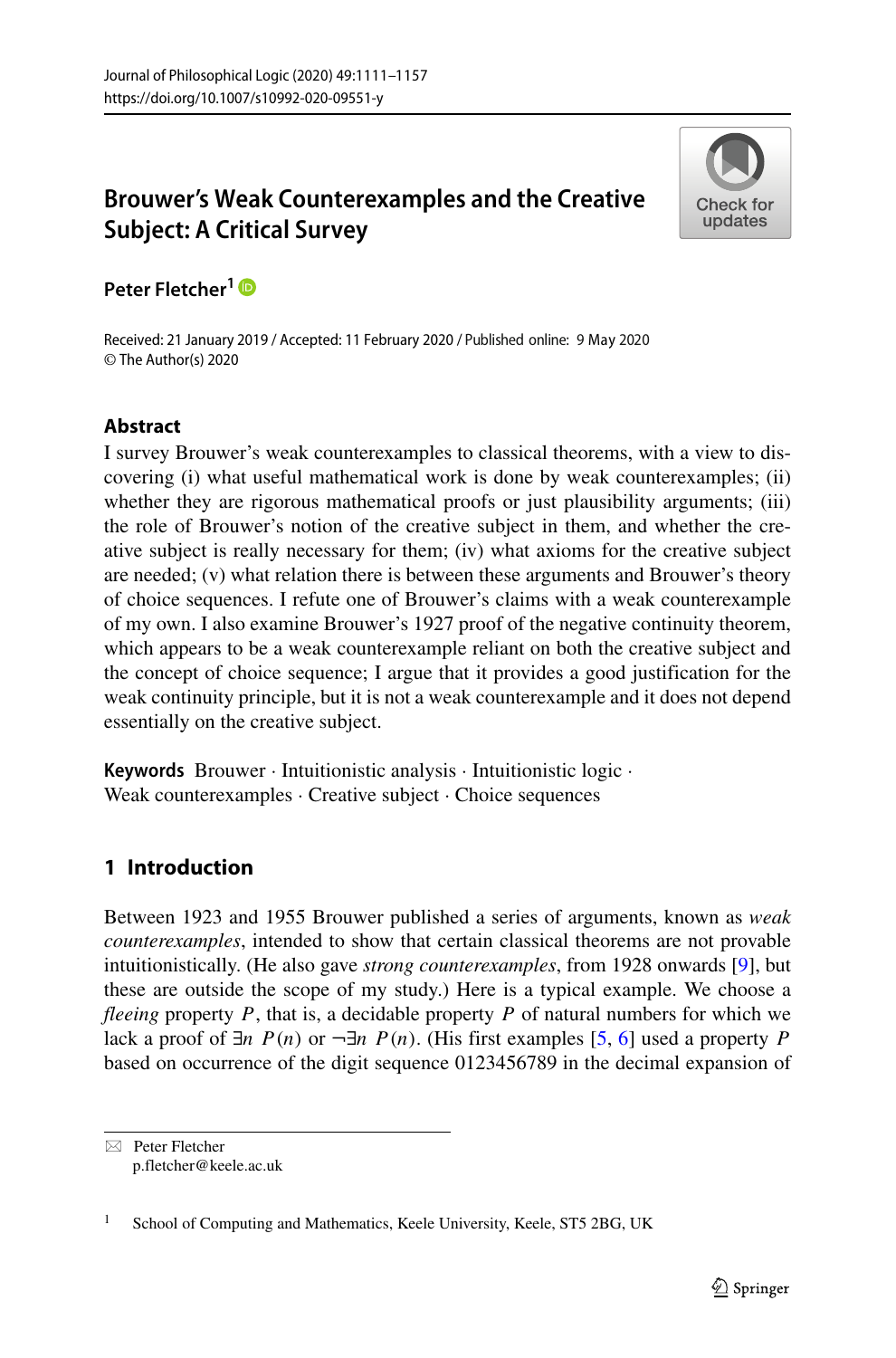$\pi$ ; he later generalised to an arbitrary fleeing property.) Using *P* we construct a real number *x* and show that

$$
x = 0 \lor x < 0 \lor x > 0 \Rightarrow \exists n \; P(n) \lor \neg \exists n \; P(n).
$$

If we could prove  $x = 0 \lor x < 0 \lor x > 0$  then we could thereby prove  $\exists n \ P(n) \lor x > 0$ ¬∃*n P(n)* — which by hypothesis we cannot. Hence we cannot prove *x* = 0 ∨  $x < 0 \lor x > 0$ . This is a weak counterexample to the classical theorem  $\forall x \in$  $\mathbb{R}$  (x = 0 ∨ x < 0 ∨ x > 0). It is called 'weak' because it depends on the accidental and possibly temporary fact that we lack a proof of ∃*n P(n)* or ¬∃*n P(n)*. We may discover such a proof tomorrow; but in that case we can always choose another fleeing property  $P'$  and construct a new  $x'$  for which we cannot prove  $x' =$  $0 \lor x' < 0 \lor x' > 0$ . We shall never run out of fleeing properties, since we shall never solve all  $\Sigma_1$  problems, so we shall always have a counterexample.

What is the status of such arguments? Are they genuine mathematical proofs or merely plausibility arguments (as van Atten [\[39\]](#page-45-0) calls them)? Has anything really been proved? It is disconcerting to see a 'proof' that is dependent on a contingent and continually changeable choice of fleeing property. A property may be fleeing from one person's point of view but not from another person's, if the latter possesses a proof of  $\exists n \ P(n)$  or  $\neg \exists n \ P(n)$ .

I shall argue that these arguments are nevertheless rigorous proofs of precise theorems, which are a permanent and objective addition to our mathematical knowledge. To this end I shall reformulate them slightly to make them apply to all decidable properties of natural numbers, not just fleeing ones (see §4).

A second kind of weak counterexample, first introduced in Brouwer's Berlin lectures of 1927 [\[42\]](#page-46-0), uses the theory of the *creative* (or *creating*) *subject*. Choose a proposition *A* that is not *judgeable* (i.e., we cannot at present prove *A* or  $\neg A$ ). Using *A* we construct a real number *x* and show that, e.g.,

$$
x = 0 \lor x < 0 \lor x > 0 \Rightarrow A \lor \neg A.
$$

If we could prove  $x = 0 \lor x < 0 \lor x > 0$  then we could thereby prove  $A \lor \neg A$ — which by hypothesis we cannot. Hence we cannot prove  $x = 0 \lor x < 0 \lor x >$ 0.

Sometimes Brouwer begins instead with a proposition that is not *testable* (i.e., we cannot at present prove  $\neg A \lor \neg \neg A$  and constructs *x* such that, e.g.,

$$
x = 0 \lor x < 0 \lor x > 0 \Rightarrow \neg A \lor \neg \neg A.
$$

Such weak counterexamples only work as long as *A* remains unjudgeable (or untestable). As soon as we obtain a proof of  $A \lor \neg A$  (or  $\neg A \lor \neg \neg A$ ), *x* ceases to be a counterexample and we must choose another *A*, giving another *x*. We shall never run out of unjudgeable (or untestable) propositions, so we shall always have a counterexample.

Again, I claim that these arguments are genuine mathematical theorems, though I shall reformulate them to apply to all propositions, rather than to unjudgeable or untestable ones (see §4); here, however, the arguments are dependent on accepting the theory of the creative subject. This involves reasoning about one's own future proving activity; the creative subject is oneself, viewed under certain idealisations. In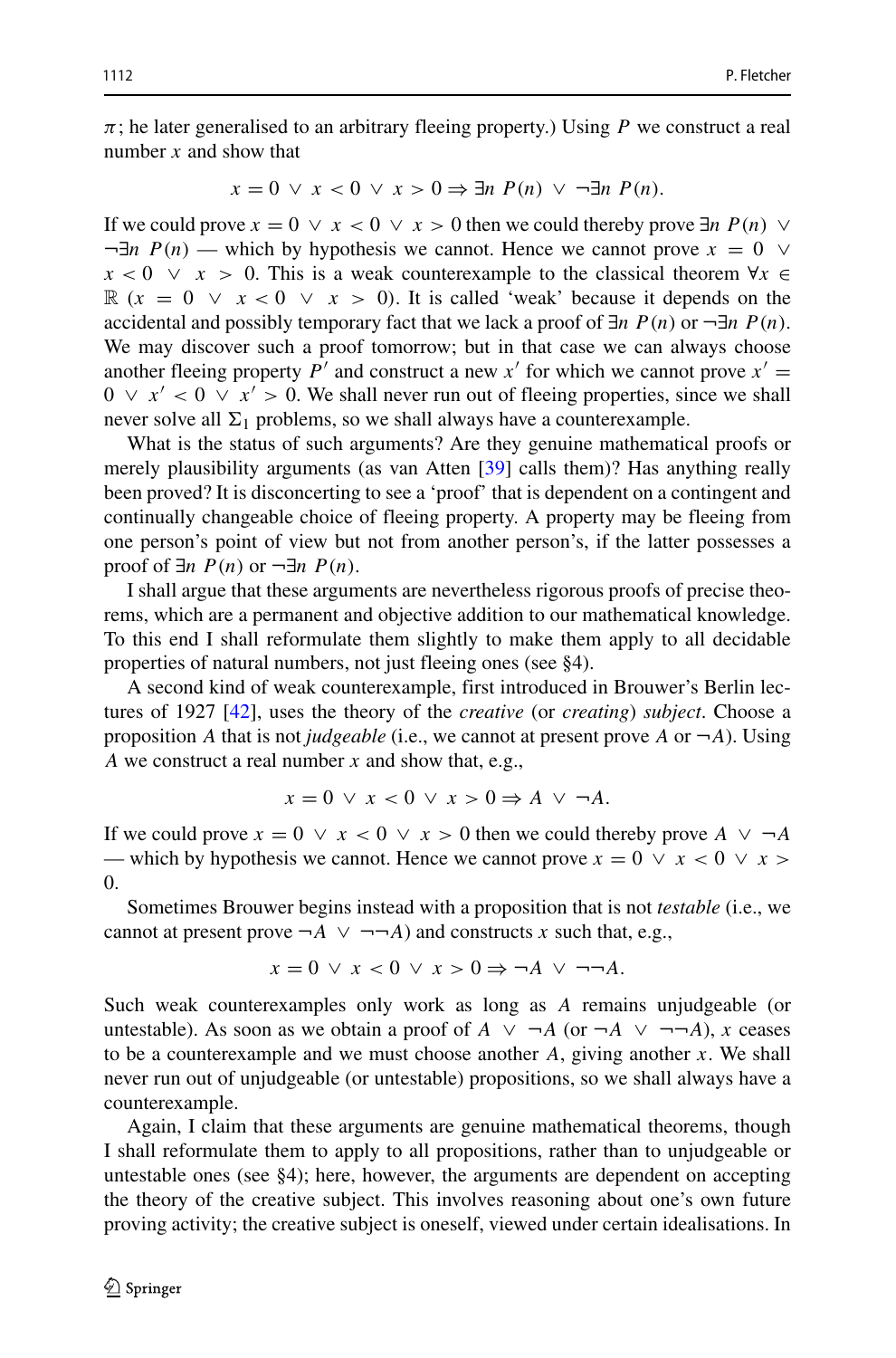Brouwer's arguments the creative subject is imagined to be choosing the terms of an infinite sequence while simultaneously proving various theorems; any theorem that is proved between the choice of the  $(n - 1)$ th and *n*th terms is said (by Brouwer's commentators) to be proved *at stage n*. We write  $\vdash_n A$  to mean that the creative subject will possess a proof of a proposition *A* at stage *n*. It is usually asserted that *A* holds iff there exists *n* such that  $\vdash_n A$  (or that *A* is false iff there is no such *n*; see §3).

The theory of the creative subject is considered philosophically dubious by most intuitionists because

- (i) it makes mathematics dependent upon time and the person who is the creative subject;
- (ii) it makes mathematics dependent on contingent factors;
- (iii) there is an obvious risk of self-referential paradoxes in defining constructions that depend on one's own future constructive activity (e.g., Troelstra's paradox [\[36\]](#page-45-1));
- (iv) if one assumes that only finitely many propositions are proved at each stage then all the provable propositions can be enumerated, yet the species of provable propositions is surely an example of what Brouwer [\[3\]](#page-44-3) called a *denumerably unfinished set*.

I shall not discuss the merits of the creative subject but shall simply consider how it is used. I shall examine Brouwer's weak counterexamples, and one due to Heyting [\[27\]](#page-45-2), stating each one with and without the creative subject, in order to isolate the contribution that the creative subject makes.

A very odd feature of the theory of the creative subject is the fact that it has developed separately from Brouwer's theory of choice sequences, which is the basis for intuitionistic analysis. Both theories draw on the same idea: an infinite sequence of possibly constrained choices, viewed as a single intensional process. There was no distinction between them in Brouwer's mind. Nevertheless, they diverged in the work of later intuitionists. As Niekus remarks,

*No connection has been made between the standard theories of choice sequences and the TCS [the theory of the creative subject]; the two theories have been developed completely separately. In the intuitionistic handbooks, a considerable amount of space is reserved for the theories on choice sequences, while the method of the creating subject is treated in the last few pages. See for example Dummett 1977* [\[26\]](#page-45-3) *and van Dalen and Troelstra 1988* [\[32,](#page-45-4) [38\]](#page-45-5)*.*

For Niekus the so-called theory of the creative subject is simply the application of *particular* choice sequences, as opposed to the theory of choice sequences in general. There are two reasons why the two theories have developed separately. One is that the theory of the creative subject 'appears constantly to tremble on the edge of absurdity or paradox' [\[26,](#page-45-3) p359], and it has been felt to be prudent to insulate choice sequences and intuitionistic analysis from its obscurities; the other is that the two theories need different axioms and naturally pull in different directions. There is one place in Brouwer's writings where the two theories seem to overlap: this is his 1927 proof that all functions are negatively continuous. There is also a 'conditional checking-number' argument in 1954, which van Atten [\[39,](#page-45-0) appendix B] sees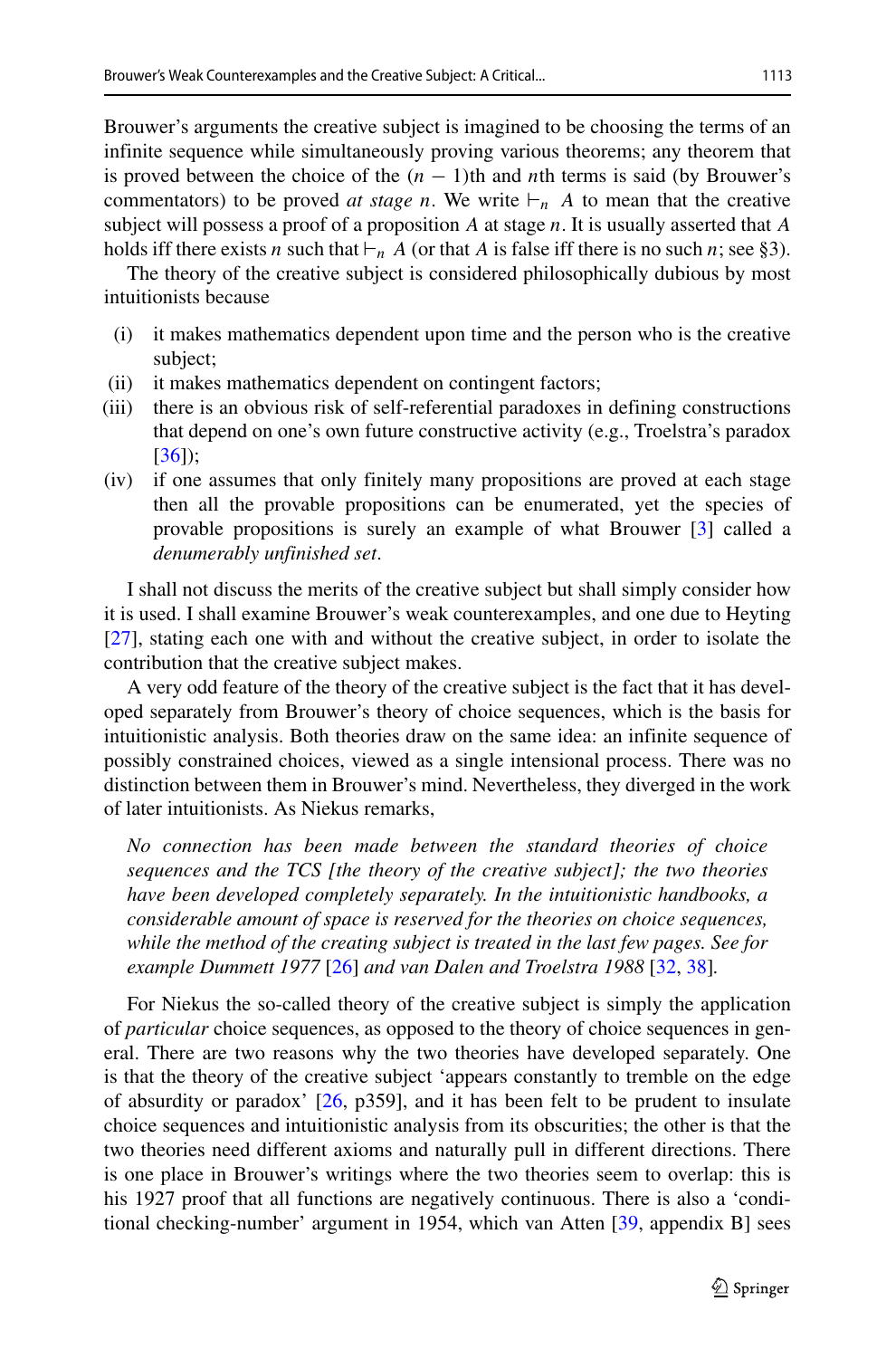as resembling the negative continuity proof. Both arguments are therefore of special interest and I shall examine them in §9. I shall show that the 1927 negative continuity argument can be understood in terms of the creative subject, but it can also be understood in an atemporal way in terms of Appleby's [\[1\]](#page-44-4) concept of 'knowledge states', which provides an alternative view of the foundations of intuitionistic analysis. The 'conditional checking-number' claim of 1954 I shall refute, using a weak counterexample argument of my own.

The general tendency of this paper is to show that time, subjectivity and contingency play a much less essential role in intuitionistic mathematics than they appear to. No doubt they played a central role in Brouwer's thought, but the mathematics can be restated without them.

### **2 Preliminaries**

- I use ' $x < y$ ' to denote the positive order relation on real numbers, in accordance with modern usage (see definition below); Brouwer usually calls it ' $x \ll y$ '.
- $x \leq y'$  means  $\neg y < x$ , as usual.
- I use ' $x \not\equiv y$ ' for the negative order relation, defined by

$$
x \nleftrightarrow y \Leftrightarrow \neg\neg x < y \Leftrightarrow x \leq y \land x \neq y
$$

which Brouwer usually writes simply as ' $x < y$ '.

- $x \# y$  means that *x* is apart from *y*, i.e.,  $x < y \lor y < x$ .
- $\mathbb{Q}$  is the set of rational numbers;  $x \notin \mathbb{Q}$  means  $\neg x \in \mathbb{Q}$ ;  $x \notin \mathbb{Q}$  means  $\neg \neg x \in \mathbb{Q}$ .

When I need to use a specific representation of the real numbers I shall consider a real number as defined by a nested infinite sequence of binary intervals

$$
\[\frac{x_0-1}{2^0}, \frac{x_0+1}{2^0}\] \supset \left[\frac{x_1-1}{2^1}, \frac{x_1+1}{2^1}\right] \supset \left[\frac{x_2-1}{2^2}, \frac{x_2+1}{2^2}\right] \supset \left[\frac{x_3-1}{2^3}, \frac{x_3+1}{2^3}\right] \supset \cdots
$$

Formally, a real is defined as an infinite sequence *x* of integers such that  $∀n |x_{n+1} - 2x_n| ≤ 1$ , with order relations

$$
x < y \Leftrightarrow \exists n \ x_n < y_n - 2
$$
  
\n
$$
x \# y \Leftrightarrow \exists n \ |x_n - y_n| > 2
$$
  
\n
$$
x \leq y \Leftrightarrow \forall n \ x_n \leq y_n + 2
$$
  
\n
$$
x = y \Leftrightarrow \forall n \ |x_n - y_n| \leq 2.
$$

I call this the *binary representation*. Formally this represents R as a spread on integers. A *spread on integers* is a decidable predicate *s* of finite sequences of integers such that  $s(\langle \rangle)$  and  $\forall u$  ( $s(u) \Leftrightarrow \exists z \ s(u * \langle z \rangle)$ ), where  $\langle \rangle$  is the empty sequence and  $u * \langle z \rangle$  is the sequence *u* extended by the integer *z*. An *infinite* sequence *x* of integers is said to be a *member* of *s* iff  $\forall n$  s( $\langle x_0, \ldots, x_{n-1} \rangle$ ). In the present case the spread  $\mathbb R$ is defined by

$$
\mathbb{R}(\langle x_0,\ldots x_{n-1}\rangle) \Leftrightarrow \forall i < n-1 \; |x_{i+1}-2x_i| \leq 1.
$$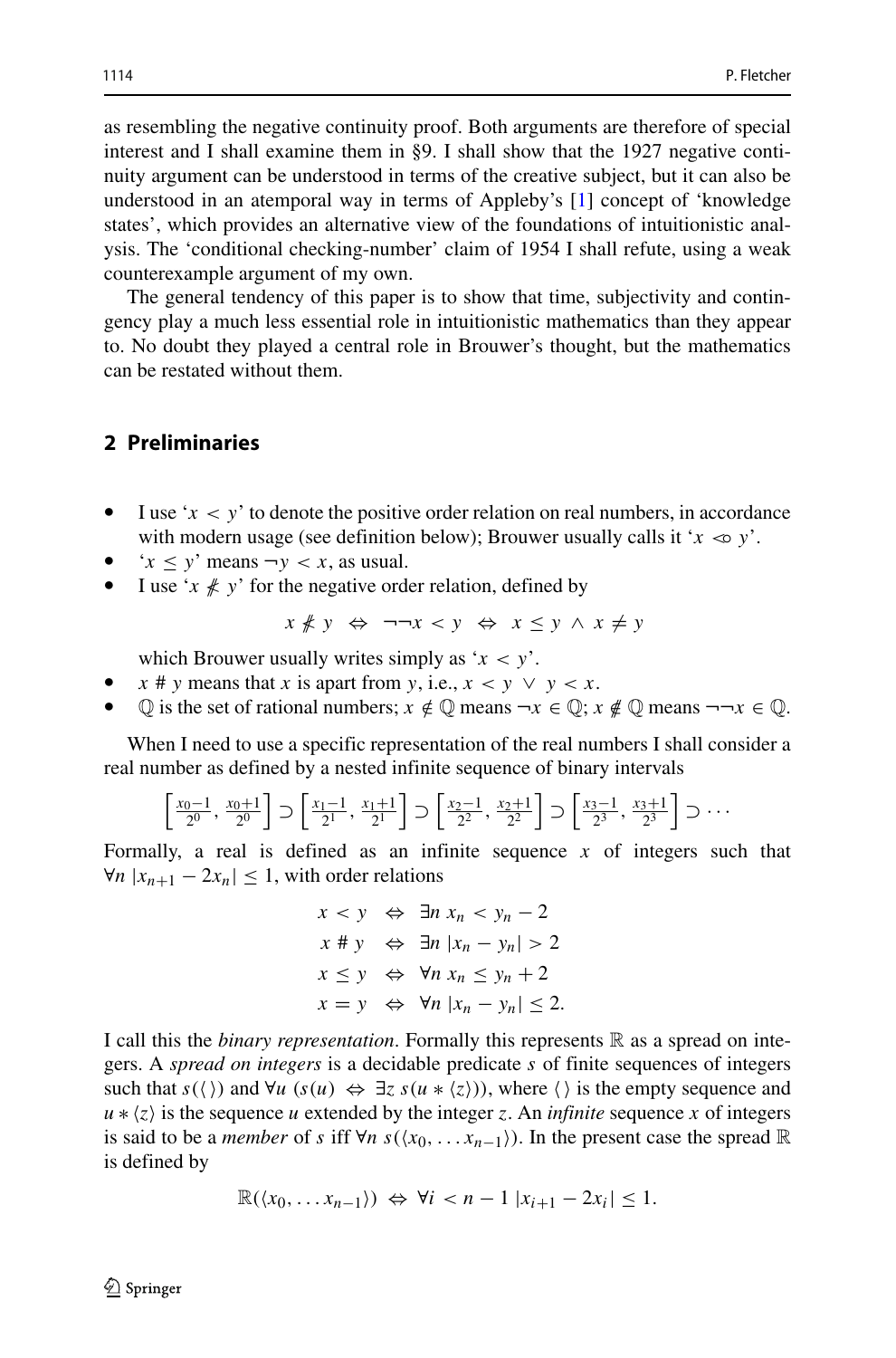**Defn.** For any decidable property *P* of natural numbers, the *derivative P* of *P* is the decidable property of natural numbers defined by

$$
\forall n \ (P'(n) \Leftrightarrow P(n) \wedge \forall r < n \ \neg P(r)).
$$

When I say that *P* is 'decidable' I simply mean  $\forall n \ (P(n) \lor \neg P(n))$ . *P* may be lawlike or may be defined by a sequence of free choices or a physical process such as coin-tossing, anything that gives a truth-value *P(n)* for any desired *n*.

If  $P'(n)$  then Brouwer calls *n* the *critical number* of *P*.

**Theorem 1** *For any decidable property P of natural numbers,*

(i) ∃*n P(n)* ⇔ ∃*n P (n)* (ii) ∃≤1*n P (n)* (iii) ¬¬∃*n*  $P'(2n)$   $\Rightarrow$  ¬∃*n*  $P'(2n + 1)$  *and* ¬¬∃*n*  $P'(2n + 1)$   $\Rightarrow$  ¬∃*n*  $P'(2n)$ *.* 

### **3 Axioms for the Creative Subject**

We choose an infinite increasing sequence of times, called *stages*; this sequence is called a *schedule*.  $\vdash_n A$  means that the creative subject has a proof of A at stage *n*;  $\forall$  *A* means  $\neg$  *− n A*. I shall abbreviate  $\exists$ n *−*<sub>*n*</sub> *A* to  $\Box$ *A*.

Here are some possible axiom schemata, mostly dating back to Kreisel [\[29\]](#page-45-6).

- 0.  $\vdash_n A \lor \nvdash_n A$
- 1.  $\Box A \Rightarrow A$
- 1'.  $\neg A \Rightarrow \neg \Box A$
- 2.  $A \Rightarrow \Box A$
- 2'.  $\neg \Box A \Rightarrow \neg A$
- 3.  $\neg(\Box A \land \Box \neg A)$

Kreisel himself adopted axioms  $0$ , 1 and  $2'$  (and generalised the theory to allow for more than one creative subject). I have added axiom 3 for use alongside axiom 2 or 2 , for someone who does not accept axiom 1 or 1 . Two other axiom schemata are commonly proposed [\[30\]](#page-45-7):

> $\vdash_n A \Rightarrow \vdash_{n+m} A$ if  $\vdash_n A$  and *B* is an immediate consequence of *A* then  $\vdash_n B$

I shall have no need for these.

**Theorem 2** *The following relationships exist between the axiom schemata.*

(i)  $1 \Rightarrow 1' \Rightarrow 3$ (ii)  $2 \Rightarrow 2'$ (iii)  $2' \wedge 3 \Rightarrow 1'$ 

I shall assume axiom 0 tacitly all the time; I shall explicitly mark all uses of the others in square brackets.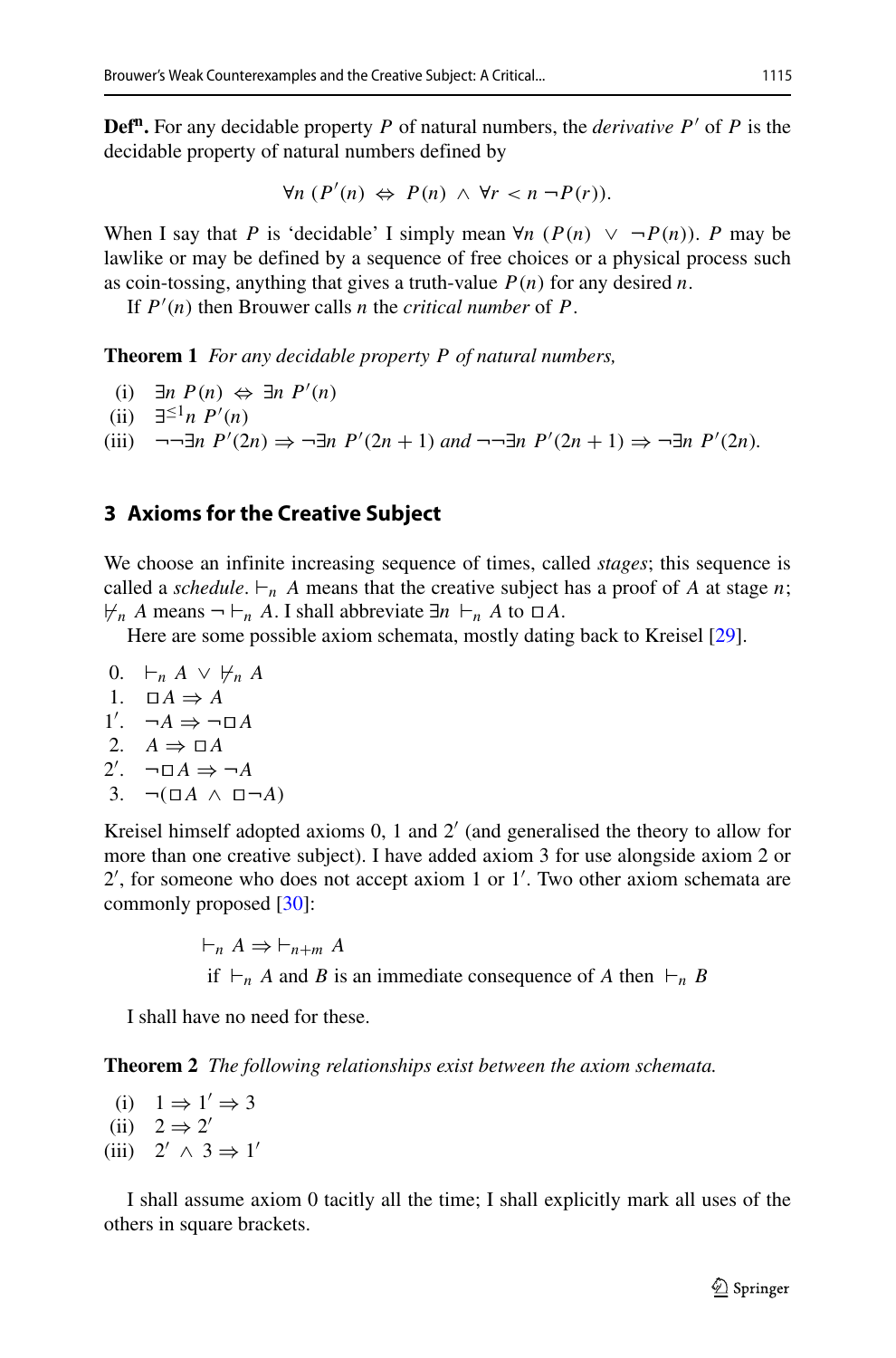**Theorem 3** *For any proposition A,*

(i)  $\Box \neg A \Rightarrow \neg \Box A$  *and*  $\Box A \Rightarrow \neg \Box \neg A$  *[axiom 3]*  $(ii)$  ¬¬ $(□A$  ∨  $□¬A)$ *]* (iii)  $\Box \neg A \Rightarrow \neg A$  *[axiom 1']*  $(iv)$   $\Box A \lor \Box \neg A \Rightarrow A \lor \neg A$  *[axiom 1]*  $(V)$   $\Box A$  ∨  $\Box \neg A$   $\Rightarrow$   $\neg \neg A$  ∨  $\neg A$ *<u>Iaxiom</u>* 1'*l* (vi)  $\Box A \lor \neg \Box A \Rightarrow A \lor \neg A$  *[axioms* 1, 2'] (vii)  $\Box A \lor \neg \Box A \Rightarrow \neg \neg A \lor \neg A$  *[axioms* 1', 2'] (viii)  $\neg$ □A ∨  $\neg$ ¬□A  $\Rightarrow$  ¬A ∨ ¬¬A *,* 2 *]*  $(ix)$  ¬□*A* ∨ ¬□¬*A*  $\Rightarrow$  ¬*A* ∨ ¬¬*A ]*

# **4 The General form of a Weak Counterexample**

Brouwer stated his weak counterexamples by starting with a fleeing property or an unjudgeable or untestable proposition, assuming a hypothesis, and deriving a contradiction. I prefer to rephrase them by starting with *any* decidable property, or *any* proposition, assuming the hypothesis, and deriving the principle of excluded middle or something else constructively invalid.

**Defn.** A *weak counterexample (without creative subject)* to a general proposition ∀*x B(x)* is a theorem of the form

 $∀P ⊇x (B(x) ⇒ I(P)),$ 

which implies

$$
\forall x \ B(x) \Rightarrow \forall P \ I(P),
$$

where  $x$  may range over any set,  $P$  ranges over all decidable properties of natural numbers, and  $I(P)$  is a formula that is logically valid classically but not constructively, such as

- (i) ∃*n P(n)* ∨ ¬∃*n P(n)*,
- (ii) ¬∃*n P(n)* ∨ ¬¬∃*n P(n)*,
- (iii) ¬¬∃*n P(n)* ⇒ ∃*n P(n)*,
- $(iv)$  ¬∃*n*  $P'(2n)$  ∨ ¬∃*n*  $P'(2n + 1)$ ,
- $P(n)$  → →∃*n*  $P'(2n)$  ∨ →∃*n*  $P'(2n+1)$ .

This way of formulating weak counterexamples follows Bridges  $\&$  Richman [\[2,](#page-44-5) §1.1] and Troelstra & van Dalen [\[38,](#page-45-5) §1.3.5]; the schema (i) as known as the *limited principle of omniscience*, (ii) is the *weak limited principle of omniscience*, (iii) is *Markov's principle*, (iv) is essentially the *lesser limited principle of omniscience*; the schemata (iv) and (v) have equivalent versions,

- (iv) ¬*(*∃*n P(n)* ∧ ∃*n Q(n))* ⇒ ¬∃*n P(n)* ∨ ¬∃*n Q(n)*,
- (v) ¬¬*(*∃*n P(n)* ∨ ∃*n Q(n))* ∧ ¬*(*∃*n P(n)* ∧ ∃*n Q(n))* ⇒ ¬∃*n P(n)* ∨ ¬∃*n Q(n)*,

for decidable *P*, *Q*. The logical relations between these schemata are: (i)  $\Rightarrow$  (ii)  $\Rightarrow$  $(iv) \Rightarrow (v)$  and  $(i) \Rightarrow (iii) \Rightarrow (v)$ . Constructivists of the 'Russian' school [\[2\]](#page-44-5) accept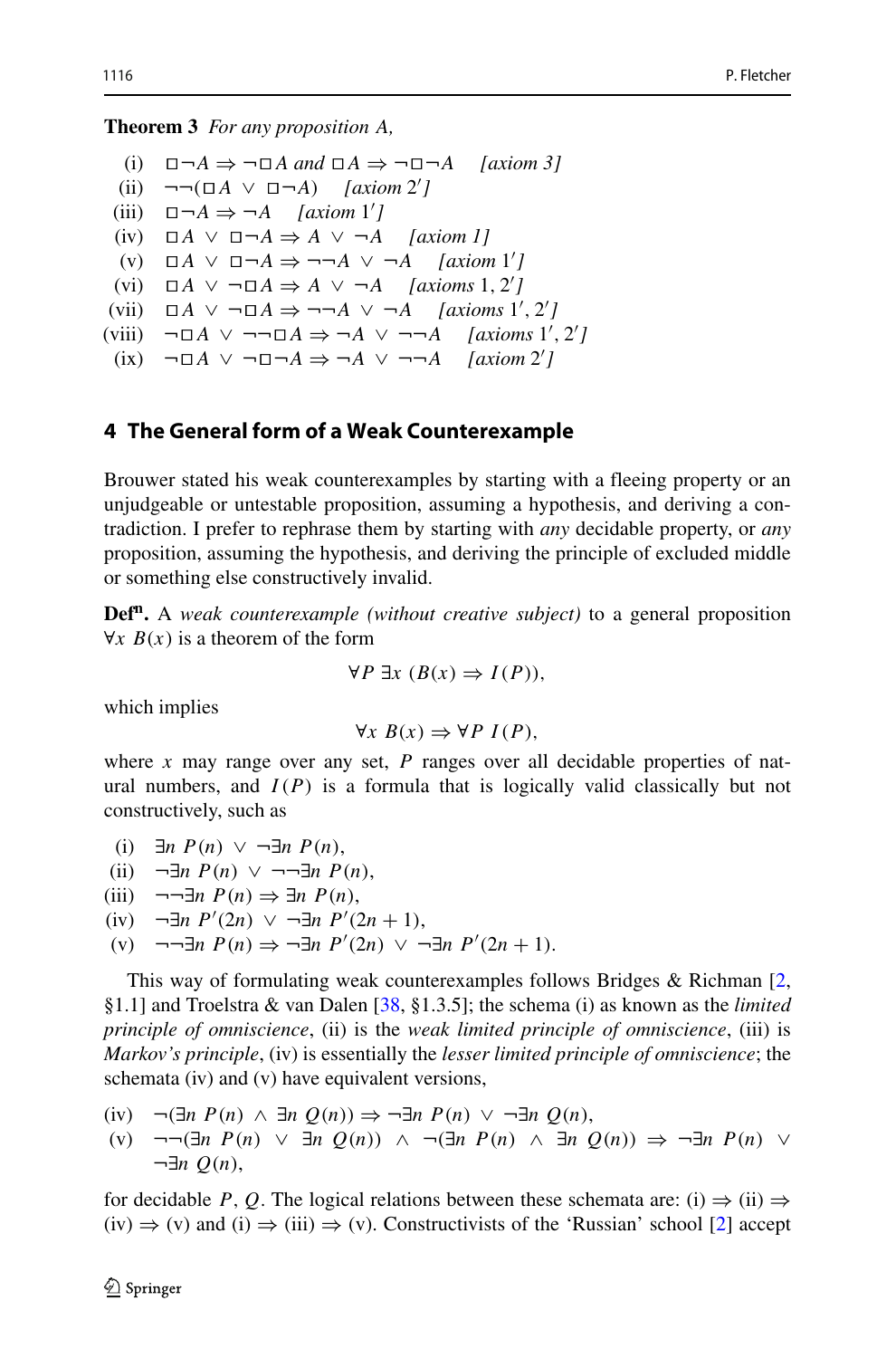Markov's principle as valid, but only for recursive *P*, not for all *P* decidable in the very broad sense I am using here. Schemata (i), (ii) and (iv) are considered invalid by all constructivists.

In weak counterexamples in [\[41,](#page-46-1) p. 42, pp. 55-6] Brouwer uses a generalisation of (v), in which even and odd numbers are replaced by two arbitrary decidable complementary subspecies of N, called  $\beta(A)$  and  $\gamma(A)$ ; but this generalisation does not seem fruitful, and I shall stick to even and odd numbers.

In some cases the converse,  $\forall P \ I(P) \Rightarrow \forall x \ B(x)$ , also holds, though Brouwer did not discuss this.

Occasionally a stronger form of weak counterexample appears,  $\forall P \forall x (B(x) \Rightarrow$ *I(P)*) or  $\exists x \ B(x) \Rightarrow \forall P \ I(P)$ ; see theorems 15a and 19a below. This is used to show the non-existence of an *x* such that  $B(x)$ .

**Defn.** A *weak counterexample (with creative subject)* to a general proposition ∀*x B(x)* is a theorem of the form

$$
\forall A \exists x \ (B(x) \Rightarrow I(A)),
$$

which implies

$$
\forall x \ B(x) \Rightarrow \forall A \ I(A),
$$

where *A* ranges over all propositions and  $I(A)$  is a formula that is logically valid classically but not constructively, such as

$$
A \lor \neg A,
$$
  

$$
\neg A \lor \neg \neg A,
$$
  

$$
\neg \neg A \Rightarrow A.
$$

Every weak counterexample with the creative subject can be derived from a corresponding version without the creative subject, using the following terminology.

**Defn.** Given any proposition *A*, define three decidable properties of natural numbers as follows:

(i) the *conditional* property *P* of *A* is defined by

$$
\forall n\ (P(n)\Leftrightarrow \vdash_n A);
$$

(ii) the *direct* property *P* of *A* is defined by

$$
\forall n \ (P(n) \Leftrightarrow \vdash_n A \lor \vdash_n \neg A);
$$

(iii) the *oscillatory* property *P* of *A* is defined by

$$
\forall n \ (P(2n) \Leftrightarrow \vdash_n A)
$$
  

$$
\forall n \ (P(2n+1) \Leftrightarrow \vdash_n \neg A).
$$

It is immediate that, for any proposition *A*, having conditional property *P*, we have  $\exists n \ P(n) \Leftrightarrow \Box A$ .

**Theorem 4** *For any proposition A, having direct property P,*

 $(i)$  ∃*n*  $P(n)$  ⇔ □  $A$  ∨ □  $\neg A$ (ii)  $\neg\neg\exists n \ P(n)$ *.* [axiom 2']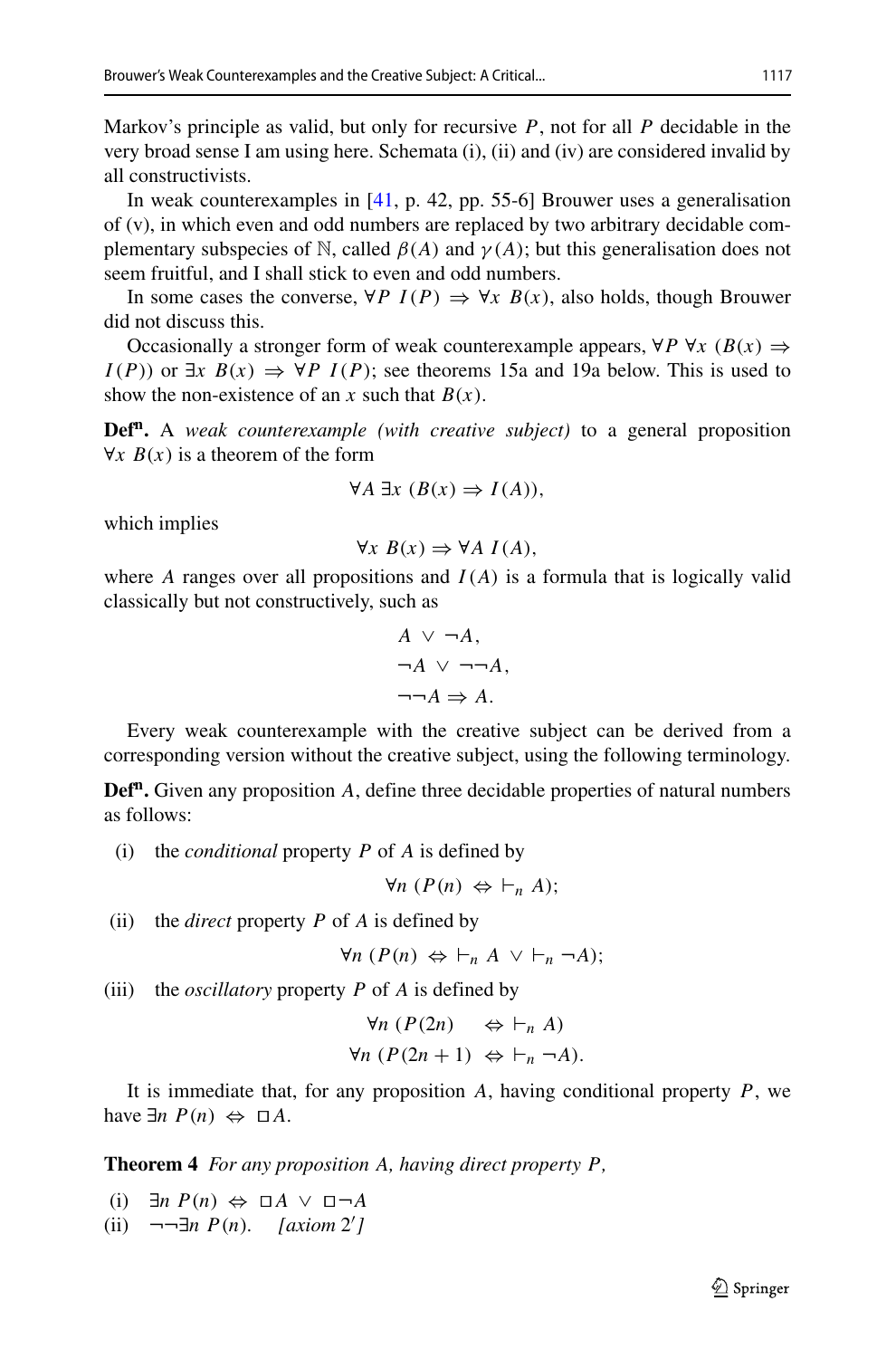**Theorem 5** *For any proposition A, having oscillatory property P,*

 $(i)$  ∃*n*  $P(n)$  ⇔  $\Box A$  ∨  $\Box \neg A$ 

- (ii) ¬¬∃*n P(n) [axiom* 2 *]*
- (iii)  $\Box A \Rightarrow \exists n \ P'(2n)$  [axiom 3], and  $\exists n \ P'(2n) \Rightarrow \Box A$
- $(iv)$  □¬*A*  $\Rightarrow$  ∃*n*  $P'(2n + 1)$  [axiom 3], and ∃*n*  $P'(2n + 1) \Rightarrow$  □¬*A*.

### **5 The Weak Counterexamples**

I shall give each weak counterexample in two versions; e.g., theorem 7a is the version without the creative subject and theorem 7b is the version with the creative subject. (Theorem 11 has three versions.)

I shall just give the constructions and brief details of proofs where they are interesting. Proofs will be written in a natural deduction style, using indented lines to indicate the scope of hypotheses or universal quantifiers. Indentation increases after a hypothesis or universal quantifier is introduced, and decreases when it is discharged. Here is a simple example of the format:

Consider any  $x \in \mathbb{R}$ .

Then 
$$
x^2 - 4x + 4 = (x - 2)^2 \ge 0
$$
,  
so  $x^2 + 4 \ge 4x$ .

This shows that  $\forall x \in \mathbb{R} \ x^2 + 4 > 4x$ .

#### **5.1 Weak Counterexamples Involving Real Numbers**

**Theorem 6a (binary approximation number).** *For any decidable property P of natural numbers, there exists a unique*  $x \in \mathbb{R}$  *such that* 

(i) *x* # 0 ⇒ ∃*n P(n)* (ii)  $\forall n \ (P(n) \Rightarrow x = 2^{-n})$ ;

*and this x also satisfies*

\n- (iii) 
$$
x \ge 0
$$
\n- (iv)  $x > 0 \Leftrightarrow \exists n \ x = 2^{-n} \Leftrightarrow \exists n \ P(n)$
\n- (v)  $x = 0 \Leftrightarrow \neg \exists n \ P(n)$
\n- (vi)  $x \in \mathbb{Q} \Leftrightarrow x \# 0 \lor x = 0 \Leftrightarrow x > 0 \lor x \le 0 \Leftrightarrow \exists n \ P(n) \lor \neg \exists n \ P(n)$
\n- (viii)  $x \notin \mathbb{Q}$
\n- (viii)  $x = 0 \lor x \neq 0 \Leftrightarrow x = 0 \lor x \neq 0 \Leftrightarrow x \le 0 \lor x \neq 0 \Leftrightarrow \neg \exists n \ P(n) \lor \neg \neg \exists n \ P(n)$
\n

(Brouwer uses parts (iii,viii) to refute  $\forall x$  ( $x \ge 0 \Rightarrow x = 0 \lor x \ne 0$ ) [\[41,](#page-46-1) p. 41]. Conversely, the schema  $\exists n \ P(n) \lor \neg \exists n \ P(n)$  immediately implies  $\forall x \ (x \neq 0 \ \lor \ \neg \exists n \ P(n) \ \lor \ \neg \exists n \ P(n)$ *x* = 0) and  $\forall x$  (*x* > 0 ∨ *x* ≤ 0); the schema  $\neg \exists n \ P(n)$  ∨  $\neg \neg \exists n \ P(n)$  implies  $∀x (x = 0 ∨ x ≠ 0)$  and  $∀x (x < 0 ∨ x ≠ 0)$ .)

*Proof* Consider any decidable property *P* of natural numbers.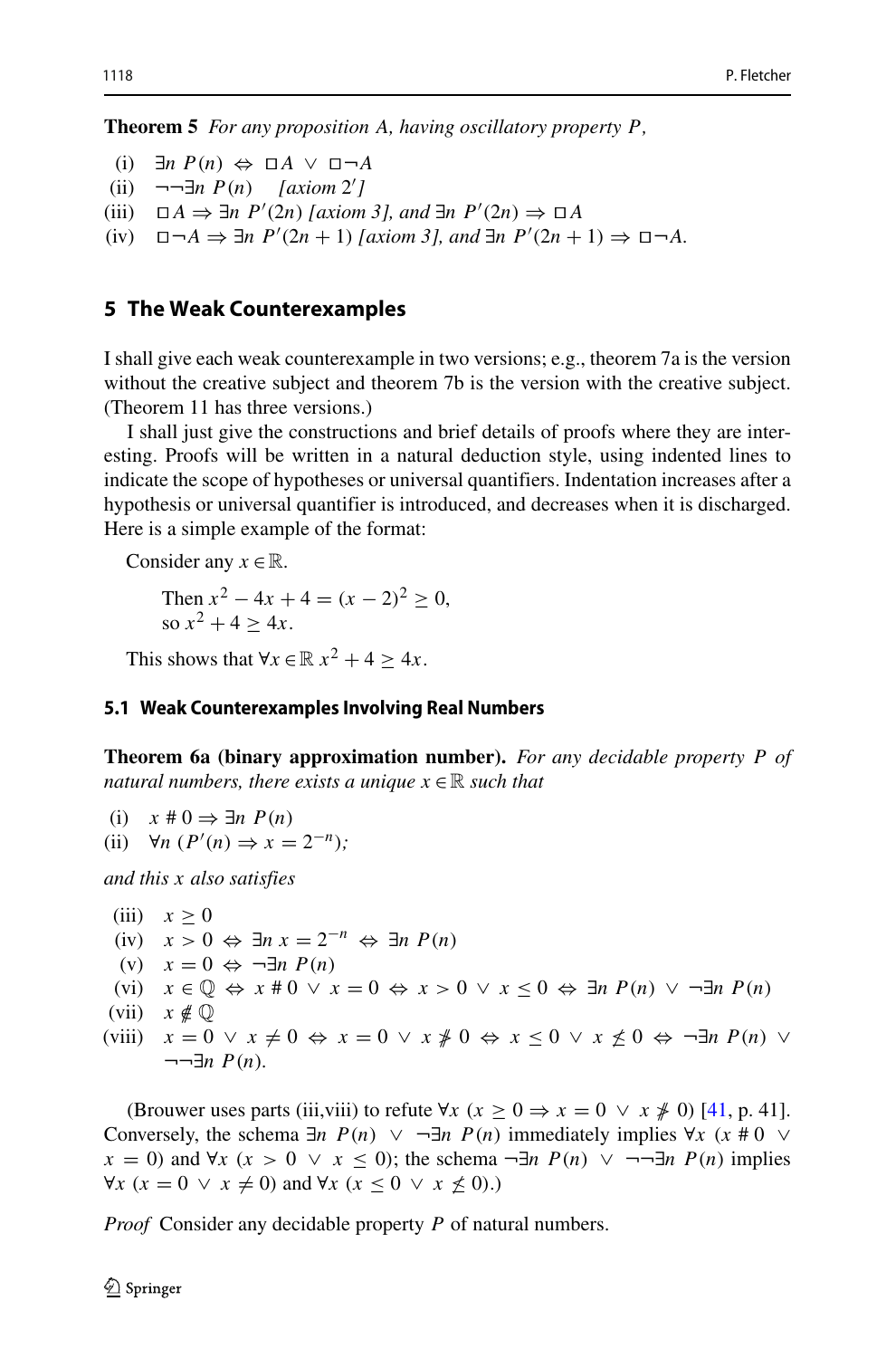Brouwer gives two equivalent constructions for *x*. (Construction 1 [\[41,](#page-46-1) p. 41]) Define a rational sequence *a* by

$$
\forall n \, a_n = \begin{cases} 0 & \text{if } \forall i \le n - P(i) \\ 2^{-r} & \text{if } r \le n \text{ and } P'(r) \end{cases}
$$

This is a Cauchy sequence, so define  $x = \lim_{n \to \infty} a_n$ . (Construction 2 [\[10,](#page-44-6) p. 426], [\[12,](#page-44-7) pp. 444-5]) Define a rational sequence *b* by

$$
\forall n \; b_n = \begin{cases} 2^{-n} \text{ if } \forall i \le n - P(i) \\ 2^{-r} \text{ if } r \le n \text{ and } P'(r) \end{cases}
$$

This is a Cauchy sequence, so define  $x = \lim_{n \to \infty} b_n$ . All the parts of the theorem are easily verified.

**Theorem 6b.** *For any proposition A, there exists*  $x \in \mathbb{R}$  *such that* 

(i) 
$$
x \ge 0
$$
  
\n(ii)  $x > 0 \Leftrightarrow \exists n \ x = 2^{-n} \Leftrightarrow \Box A \lor \Box \neg A \Rightarrow \begin{cases} A \lor \neg A & \text{[axiom 1]} \\ \neg\neg A \lor \neg A & \text{[axiom 1']}\end{cases}$   
\n(iii)  $x \ne 0$  [axiom 2']  
\n(iv)  $x \in \mathbb{Q} \Leftrightarrow x \ne 0 \Leftrightarrow x > 0$  [axiom 2']  
\n(v)  $x \notin \mathbb{Q}$ .

(Brouwer uses parts (ii,iii) to show that  $x \neq 0$  does not imply  $x > 0$  [\[13\]](#page-44-8) [\[41,](#page-46-1) p. 50]. He seems to be assuming axiom  $1'$  rather than 1, since he considers an 'untestable assertion' rather than an 'unjudgeable assertion'.)

*Proof* For any proposition *A*, construct its direct property *P* and apply theorem 6a. The theorem then follows with the help of theorem 3 and theorem 4.  $\Box$ 

**Theorem 7a (dual pendulum number, oscillatory binary shrinking number).** *For any decidable property P of natural numbers, there exists a unique*  $x \in \mathbb{R}$  *such that*

(i) *x* # 0 ⇒ ∃*n P(n)*

(ii)  $\forall n \ (P'(n) \Rightarrow x = (-2)^{-n});$ 

*and this x also satisfies*

(iii) *x >* 0 ⇔ ∃*n P (*2*n)*  $(iv)$  *x* < 0 ⇔ ∃*n*  $P'(2n + 1)$ (v) *x* # 0 ⇔ ∃*n x* = *(*−2*)*−*<sup>n</sup>* ⇔ ∃*n P(n)*  $(vi)$  *x*  $\neq$  0 ∨ *x* ≤ 0 ⇔ ¬¬∃*n*  $P'(2n)$  ∨ ¬∃*n*  $P'(2n)$ (vii) *x* ∈ Q ⇔ *x* # 0 ∨ *x* = 0 ⇔ ∃*n P(n)* ∨ ¬∃*n P(n)*  $(viii)$  *x*  $\notin \mathbb{Q}$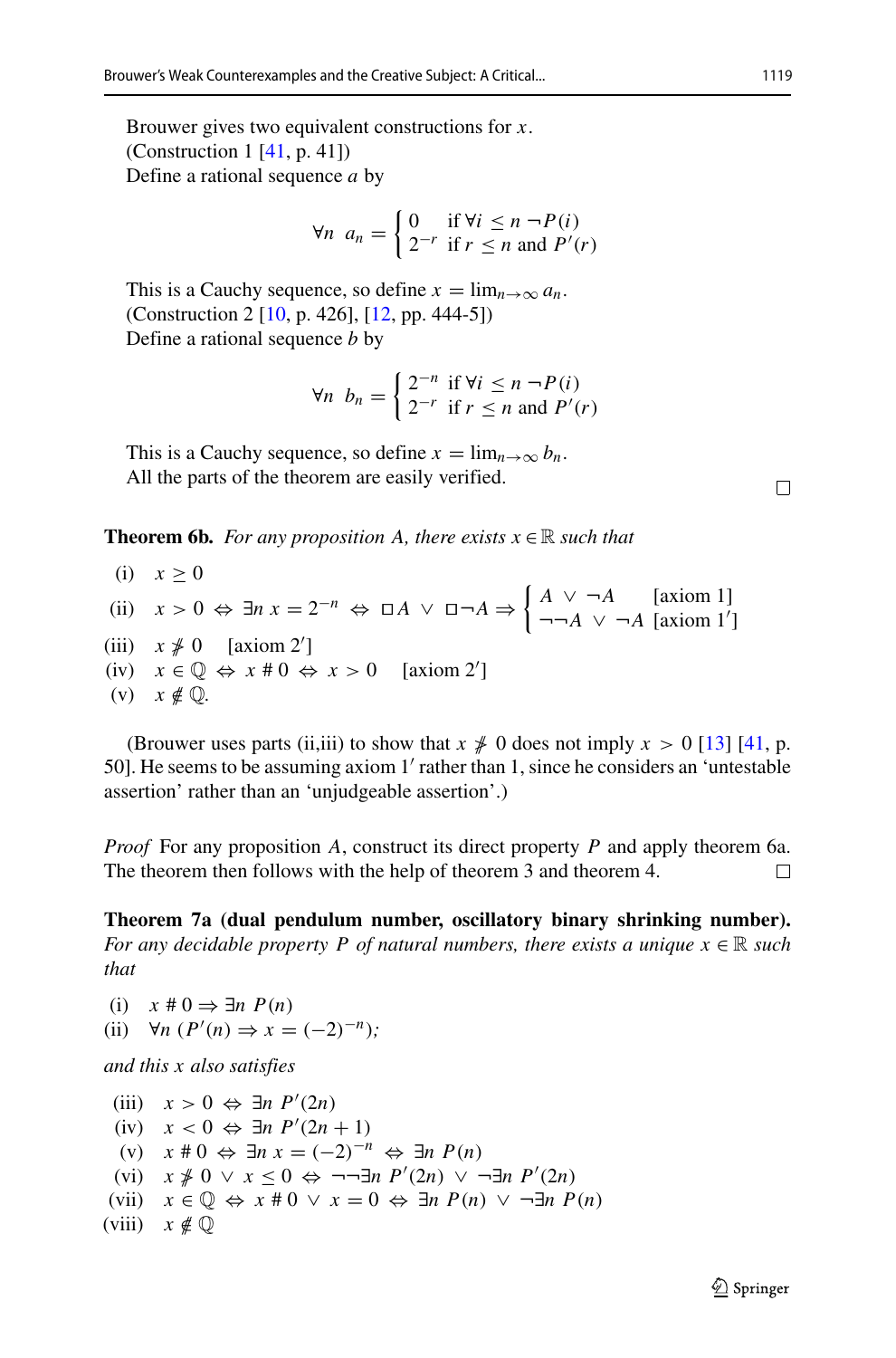- (ix) *x* = 0 ∨ *x* = 0 ⇔ ¬∃*n P(n)* ∨ ¬¬∃*n P(n)*
- $(x)$   $x = 0 \lor x \not\equiv 0 \lor x \not\equiv 0 \Rightarrow x \leq 0 \lor x \geq 0 \Leftrightarrow \neg \exists n \ P'(2n) \lor \neg \exists n \ P'(n)$  $\neg \exists n \; P'(2n+1)$
- $(x + 0 \Rightarrow x \neq 0 \lor x \neq 0) \Rightarrow (\neg \neg \exists n \ P(n) \Rightarrow \neg \exists n \ P'(2n) \lor x \neq 0)$  $\neg \exists n \; P'(2n+1)$ *)*.

(Brouwer uses

- part (vi) to refute  $\forall x \ (x \neq 0 \lor x \leq 0)$  and  $\forall x \ ((x \neq 0 \lor x \leq 0) \lor \neg(x \neq 0))$  $0 \vee x \leq 0$ ) [\[10,](#page-44-6) p. 425];
- parts (vii,viii) to refute  $\forall x$  ( $x \notin \mathbb{Q} \Rightarrow x \in \mathbb{Q}$ ) [\[41,](#page-46-1) pp. 6–7] and  $\forall x$  ( $x \in \mathbb{Q} \lor \mathbb{Q}$  $x \notin \mathbb{Q}$  [\[10,](#page-44-6) p. 425] [\[12,](#page-44-7) p. 444], and to show that  $x \notin \mathbb{Q}$  does not imply  $x \in \mathbb{Q} \lor$ *x* ∉ ℚ [\[25\]](#page-45-8); by taking *A* and *B* both as  $x \in \mathbb{Q}$ , this refutes ¬ $(\neg A \lor \neg B) \Leftrightarrow$ *A* ∧ *B* and *A* ∨ *B*  $\Leftrightarrow$  ¬(¬*A* ∧ ¬*B*) [\[25\]](#page-45-8);
- part (ix) to refute  $\forall x$  ( $x = 0 \lor x \neq 0$ ) [\[10,](#page-44-6) p. 425] [\[11,](#page-44-9) p. 59] [\[12,](#page-44-7) p. 444] [\[41,](#page-46-1) pp. 6–7], and to show that  $\neg\neg x = 0 \Rightarrow x = 0$  (which always holds) does not imply  $x = 0 \lor x \neq 0$  [\[25\]](#page-45-8);
- part (x) to refute  $\forall x$  (x = 0 ∨ x  $\cancel{*}$  0 ∨ x  $\cancel{*}$  0) [\[12,](#page-44-7) p. 444] [\[41,](#page-46-1) p. 41] and  $∀x (x ≤ 0 ∨ x ≥ 0) [41, pp. 6-7];$  $∀x (x ≤ 0 ∨ x ≥ 0) [41, pp. 6-7];$  $∀x (x ≤ 0 ∨ x ≥ 0) [41, pp. 6-7];$
- part (xi) to refute  $\forall x \ (x \neq 0 \Rightarrow x \not\equiv 0 \lor x \not\equiv 0)$  [\[41,](#page-46-1) p. 42]; by taking A as *x* ≥ 0 and *B* as *x* ≤ 0, this refutes  $\neg(A \land B) \Leftrightarrow \neg A \lor \neg B$  [\[25\]](#page-45-8).

He also uses this in other counterexamples [\[12\]](#page-44-7); see theorem 20a and theorem 24a below. This construction is used together with the binary approximation number in geometric counterexamples [\[10,](#page-44-6) p. 426]. Conversely, the schema ¬∃*n*  $P'(2n)$  ∨  $\neg \exists n \ P'(2n + 1)$  implies  $\forall x \ (x \leq 0 \lor x \geq 0)$ ; the schema  $\neg \neg \exists n \ P(n) \Rightarrow$  $\neg \exists n \; P'(2n) \lor \neg \exists n \; P'(2n+1) \text{ implies } \forall x \; (x \neq 0 \Rightarrow x \not\equiv 0 \lor x \not\equiv 0).$ 

#### *Proof* Consider any decidable property *P* of natural numbers.

Brouwer gives two equivalent constructions for *x*. (Construction 1  $[41, p. 41]$  $[41, p. 41]$ ) Define a rational sequence *a* by

$$
\forall n \, a_n = \begin{cases} 0 & \text{if } \forall i \le n - P(i) \\ (-2)^{-r} & \text{if } r \le n \text{ and } P'(r) \end{cases}
$$

This is a Cauchy sequence, so define  $x = \lim_{n \to \infty} a_n$ . (Construction 2 [\[5,](#page-44-1) [6\]](#page-44-2), [\[10,](#page-44-6) p. 425], [\[12,](#page-44-7) p. 444], [\[25\]](#page-45-8), [\[41,](#page-46-1) pp. 6–7]) Define a rational sequence *b* by

$$
\forall n \; b_n = \begin{cases} (-2)^{-n} & \text{if } \forall i \le n \, \neg P(i) \\ (-2)^{-r} & \text{if } r \le n \text{ and } P'(r) \end{cases}
$$

This is a Cauchy sequence, so define  $x = \lim_{n \to \infty} b_n$ . All parts of the theorem are easily verified, with the help of theorem 1(iii).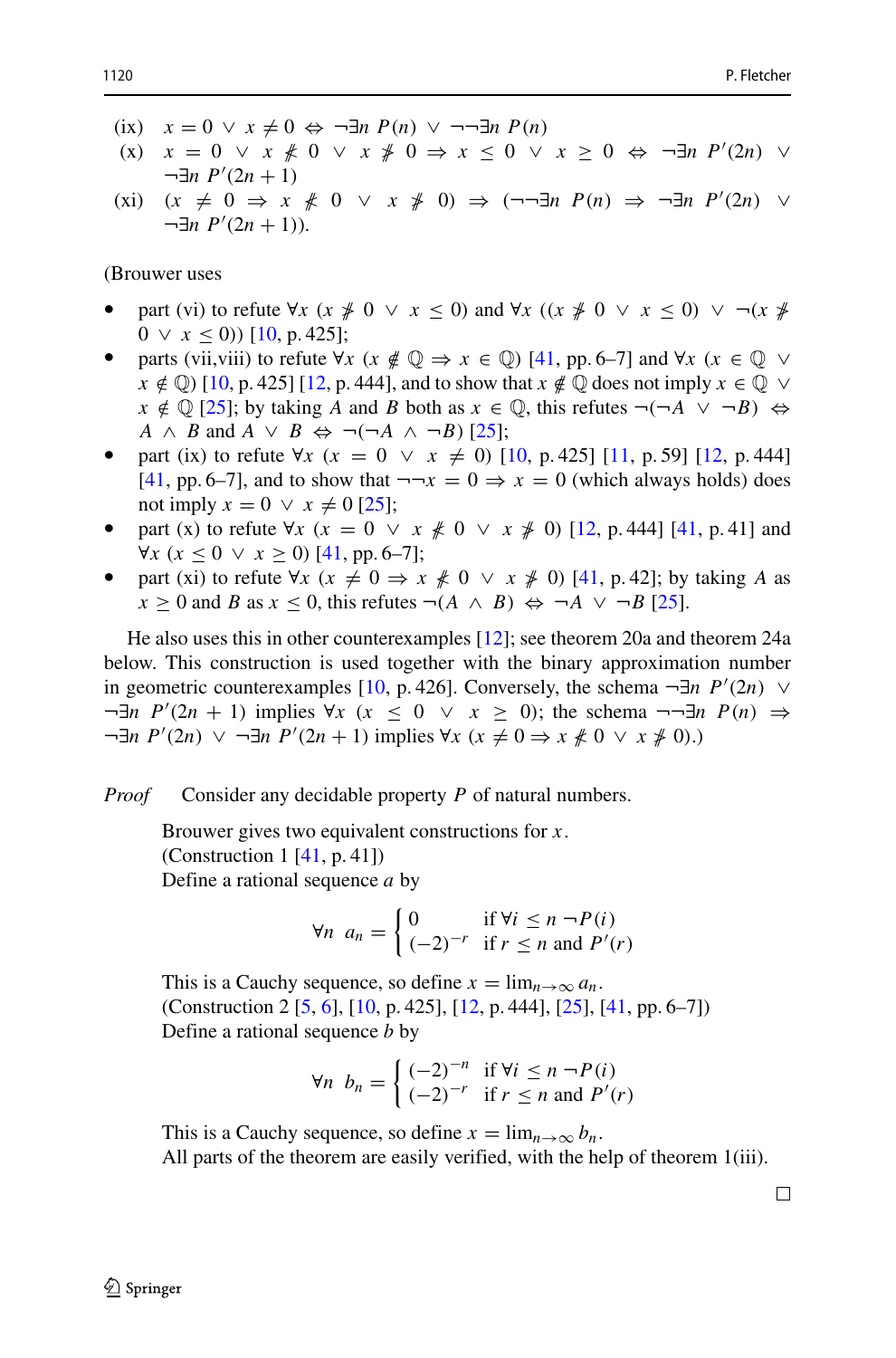**Theorem 7b.** *For any proposition A, there exists*  $x \in \mathbb{R}$  *such that* 

(i)  $x > 0 \Leftrightarrow \Box A$  [axiom 3] (ii)  $x < 0 \Leftrightarrow \Box \neg A$  [axiom 3] (iii)  $x \neq 0$  [axiom 2'] (iv)  $x \in \mathbb{Q} \Leftrightarrow x \# 0 \Leftrightarrow \Box A \lor \Box \neg A \Rightarrow \begin{cases} A \lor \neg A & \text{[axioms 1, 2']}\\ -A \lor \neg A & \text{[axioms 1', 2']}\end{cases}$  $\neg\neg A \lor \neg A$  [axioms 1', 2']  $(v)$  *x*  $\notin \mathbb{Q}$ (vi)  $x \neq 0 \lor x \neq 0 \Leftrightarrow x \leq 0 \lor x \geq 0 \Leftrightarrow \neg \Box A \lor \neg \Box \neg A \Rightarrow \neg A \lor \neg \neg A$ [axioms 2 ,3] (vii)  $x \neq 0 \lor x \neq 0 \Rightarrow \neg\neg \Box \neg A \lor \neg \neg \Box A \Rightarrow \neg A \lor \neg \neg A$ . [axiom 1'] *(Brouwer uses parts (iii,vi) to show that*

- $\sharp$  *is not a simple order* [\[42\]](#page-46-0) [\[11,](#page-44-9) p. 59] [\[13\]](#page-44-8) [\[41,](#page-46-1) p. 43]*;*
- *consequently*  $x \neq 0$  *is not equivalent to*  $x \neq 0$  [\[13\]](#page-44-8)*.*

*Part (vii) is an alternative argument to (vi), not used by Brouwer – see discussion below in §7.2.)*

*Proof* For any proposition *A*, construct its oscillatory property *P* and apply theorem 7a. The theorem then follows with the help of theorem 3 and theorem 5.  $\Box$ 

Note: if x is the oscillatory binary shrinking number then  $|x|$  is the binary approximation number.

**Theorem 8a.** *For any decidable property P of natural numbers, there exist*  $x, y \in \mathbb{R}$ *such that*

- (i)  $0 \leq x \leq y$
- (ii)  $0 < y \Leftrightarrow \exists n P(n)$
- (iii) 0 *< x* ⇔ ∃*n P (*2*n)*
- $(iv)$  *x* < *y* ⇔ ∃*n*  $P'(2n + 1)$
- $(v)$   $(0 \not\leq y \Rightarrow 0 \not\leq x \lor x \not\leq y) \Rightarrow (\neg \neg \exists n \ P(n) \Rightarrow \neg \exists n \ P'(2n+1) \lor y$  $\neg \exists n \ P'(2n)$ ).

(This is a weak counterexample to  $\forall x, y \in (0 \nleq y \Rightarrow 0 \nleq x \lor x \nleq y)$ .)

#### *Proof*

Consider any decidable property *P* of natural numbers.

Choose *u* as the oscillatory binary shrinking number (theorem 7a); choose  $x \equiv \max(0, u)$  and  $y \equiv |u| = \max(-u, u)$ . Then parts (i–v) follow.

**Theorem 8b.** *For any proposition A, there exist*  $x, y \in \mathbb{R}$  *such that* 

(i)  $0 \leq x \leq y$ (ii)  $0 < x \Rightarrow \Box A$  $(iii)$   $x < y \Rightarrow \Box \neg A$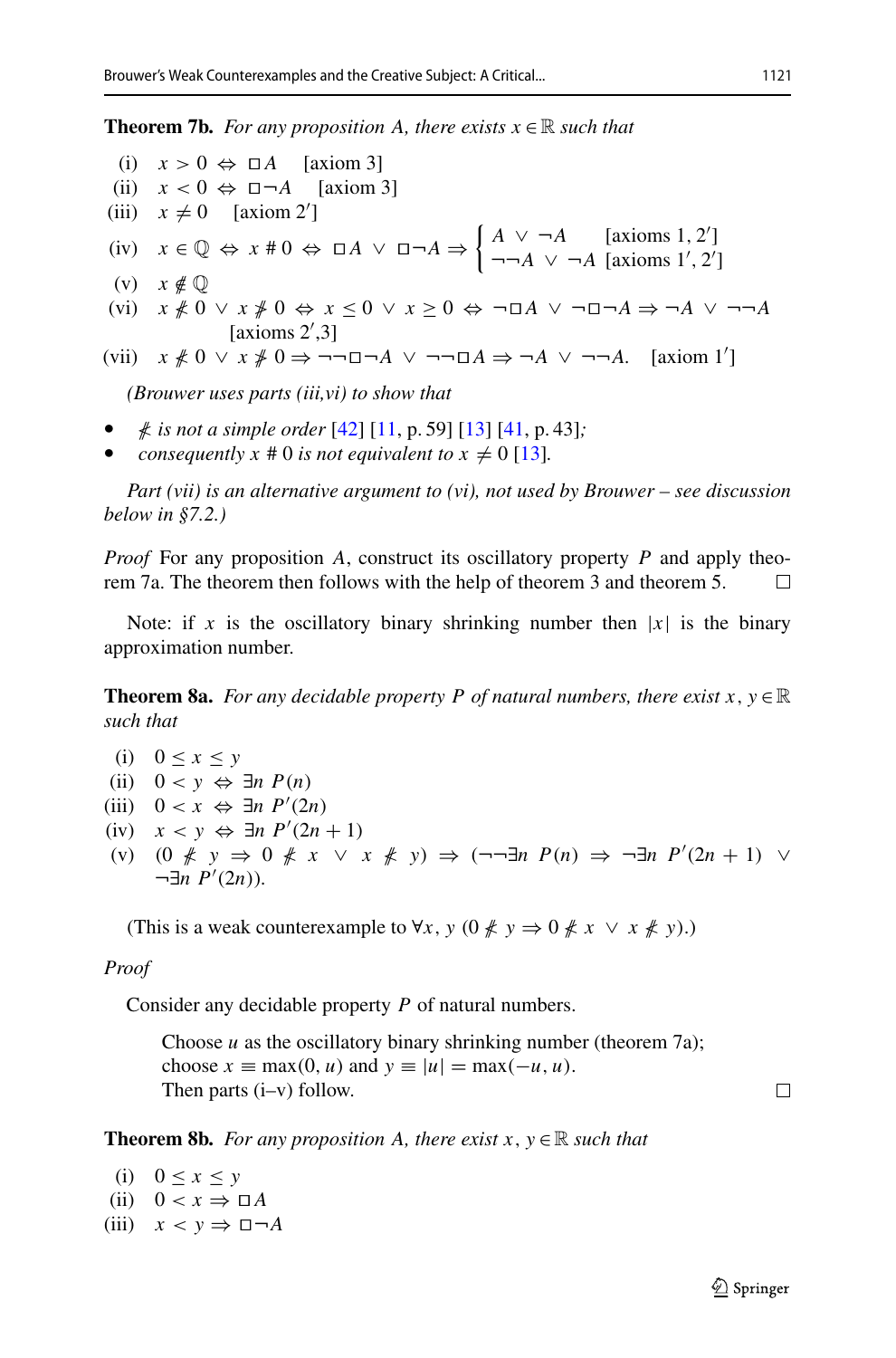$(iv) 0 \nless y \quad [axiom 2']$ (v)  $0 \nless x \lor x \nless y \Rightarrow \neg \neg \Box A \lor \neg \neg \Box \neg A \Rightarrow \neg \neg A \lor \neg A$ . *[axiom 1']* 

(This is a strengthened version of an example by Heyting [\[27,](#page-45-2) §8.1.1].)

*Proof* For any proposition *A*, construct the oscillatory property *P* and apply theorem 8a. The theorem then follows with the help of theorem 3 and theorem 5.  $\Box$ 

We now generalise by replacing powers of 2 and  $-2$  by arbitrary convergent sequences of reals.

**Def<sup>n</sup>**. A *drift* is a pair  $(a, u)$ , where *a* is a real number and *u* is a sequence of real numbers such that  $u_n \to a$  as  $n \to \infty$ .

(This is defined in [\[14\]](#page-44-10). Brouwer imposes the extra conditions that ∀*n un* # *a* and  $\forall m, n \ (m \neq n \Rightarrow u_m \# u_n)$ ; but I shall only assume these conditions when necessary. The latter condition seems unnecessarily strong.)

The following theorem uses the binary representation of real numbers (see §2).

**Theorem 9** *For any drift*  $(a, u)$ *, there exist a function*  $v : \mathbb{N} \to \mathbb{N}$ *, a real number a'*, *and a sequence u of real numbers, such that*

- (i)  $\forall n \ v(n+1) > v(n)$  and  $\forall n \ v(n) > n$
- (ii)  $a' = a$  *and*  $\forall r$   $u'_r = u_r$
- (iii)  $\forall r, n \ (v(n) < r \Rightarrow |u'_{r,n+1} 2a'_n| \leq 1).$

(Notation:  $u'$  is a sequence of real numbers;  $u'_r$  is the *r*th real number in the sequence; a real number is itself a sequence of integers, so  $u'_{r,n+1}$  is the  $(n + 1)$ th integer of  $u'_r$ .)

#### *Proof*

Consider any drift *(a, u)*.

Choose a function  $N : \mathbb{N} \to \mathbb{N}$  such that  $\forall i \forall r > N(i) |u_r - a| \leq 2^{-i}$ . Define a function  $v : \mathbb{N} \to \mathbb{N}$  by

$$
= N(4)
$$
  
 
$$
\forall n \ v(n + 1) = \max(v(n), N(n + 5), n + 1).
$$

Then part (i) follows.

(ii) Define  $a' \in \mathbb{R}$ , and, for every  $r, u'_r \in \mathbb{R}$  by

$$
\forall n \ a'_n = round\left(\frac{a_{n+4}}{16}\right)
$$

$$
\forall r, n \ u'_{rn} = round\left(\frac{u_{r,n+3}}{8}\right)
$$

where *round* rounds a rational number to the nearest integer, rounding halves arbitrarily.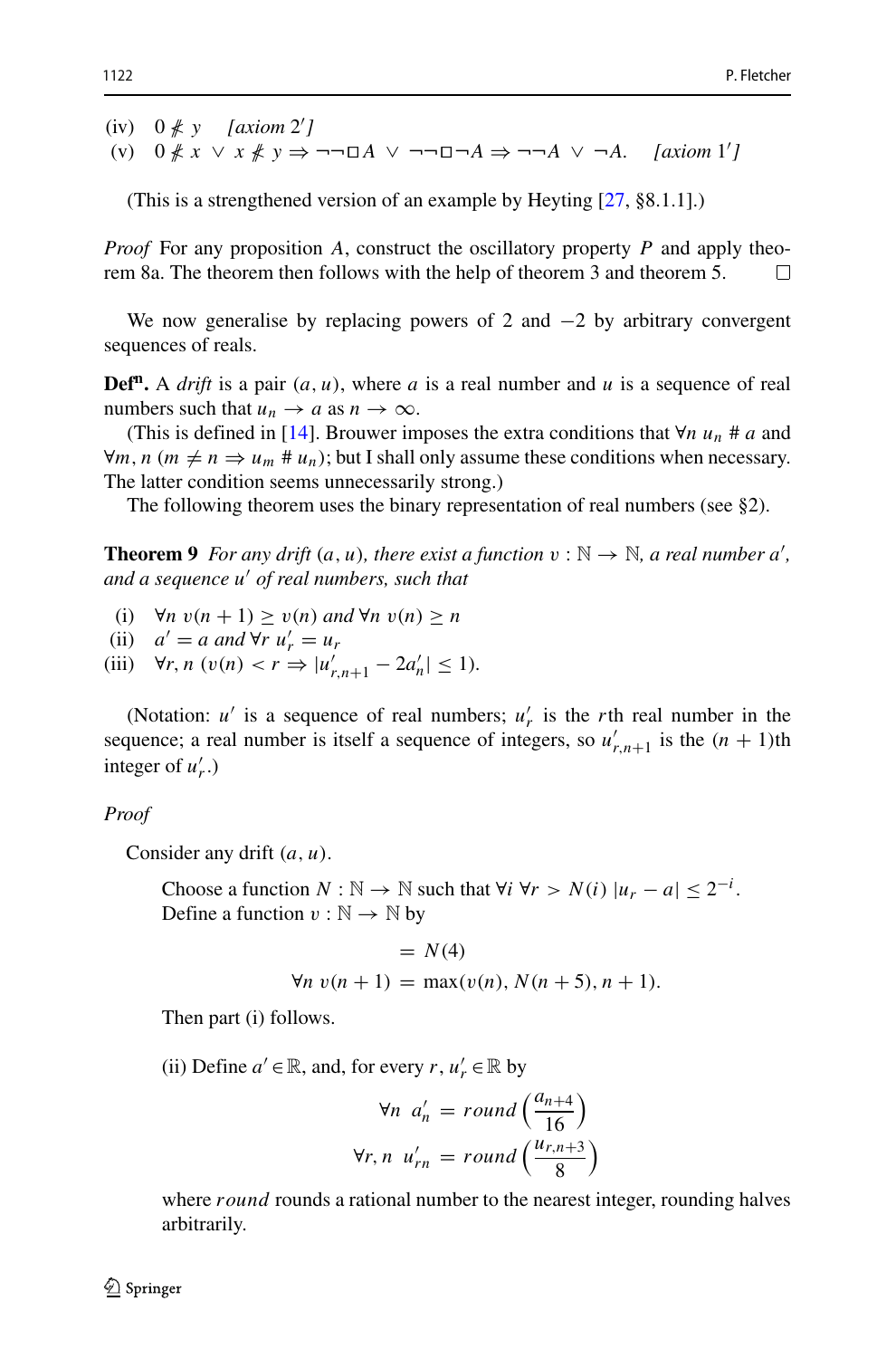Then  $a' = a$  and  $\forall r$   $u'_r = u_r$ , as required.

(iii) can then be verified.

This proves the theorem for any drift *(a, u)*.

**Defn.** A *checking-number* of a drift *(a, u)* through a decidable property *P* of natural numbers is a real number *x* such that

(a) *x* # *a* ⇒ ∃*n P(n)* (b)  $\forall n \ (P(n) \Rightarrow x = u_n).$ 

**Theorem 10a.** *For any drift (a, u) and any decidable property P of natural numbers, there exists a unique checking-number x of (a, u) through P, and x satisfies*

(i) ¬¬*(x* = *a* ∨ ∃*n x* = *un)*

(ii) *if* ∀*n un* # *a then x* # *a* ⇔ ∃*n x* = *un* ⇔ ∃*n P(n)*

(iii) *if*  $\forall n \ u_n \neq a$  and  $\forall m, n \ (u_m = u_n \Rightarrow m = n)$  then  $\forall n \ (P'(n) \Leftrightarrow x = u_n)$ ;

*if* ∀*n*  $a < u_n$  *then* 

(iv)  $a \leq x$ (v)  $a < x$  ⇔ ∃*n*  $u_n < x$  ⇔ ∃*n*  $u_n \not\leq x$  ⇔ ∃*n*  $P(n)$ (vi)  $a \not\in x \Leftrightarrow \neg \neg \exists n \; P(n)$ *.* 

(Hence the schema  $\neg\neg \exists n \ P(n) \Rightarrow \exists n \ P(n)$  is equivalent to  $\forall x \ (a \not\& x \Rightarrow a \leq a \ \forall x \ p \Rightarrow a \leq a \ \forall x \ p \Rightarrow a \leq a \ \forall x \ p \Rightarrow a \leq a \ \forall x \ p \Rightarrow a \leq a \ \forall x \ p \Rightarrow a \leq a \ \forall x \ p \Rightarrow a \leq a \ \forall x \ p \Rightarrow a \leq a \ \forall x \ p \Rightarrow a \leq a \ \forall x \ p \Rightarrow a \leq a \ \forall x \ p \Rightarrow a \leq a \ \forall x \ p \Rightarrow a \leq a \$ *x)*.)

#### *Proof*

Consider any drift *(a, u)* and any decidable property *P* of natural numbers.

I shall give two equivalent constructions of a checking-number *x*.

(Construction 1, using the binary representation of real numbers (cf theorem 30 below))

Define a sequence *x* of integers by

$$
\forall n \; x_n = \begin{cases} u'_{rn} & \text{if } r \le v(n) \text{ and } P'(r) \\ a'_n & \text{if } \forall i \le v(n) \neg P(i) \end{cases}
$$

using  $v, a', u'$  as supplied by theorem 9.

Then it follows that  $x \in \mathbb{R}$ , and conditions (a) and (b) follow.

(Construction 2, not using any representation of real numbers) Define a sequence *s* of real numbers by

$$
\forall n \ s_n = \begin{cases} u_r \text{ if } r \leq n \text{ and } P'(r) \\ a \text{ if } \forall i \leq n \ \neg P(i). \end{cases}
$$

Then *s* is a Cauchy sequence, so define  $x = \lim_{n \to \infty} s_n$ . Conditions (a) and (b) can be verified.

Uniqueness of the checking-number and parts (i–vi) follow.

 $\Box$ 

1123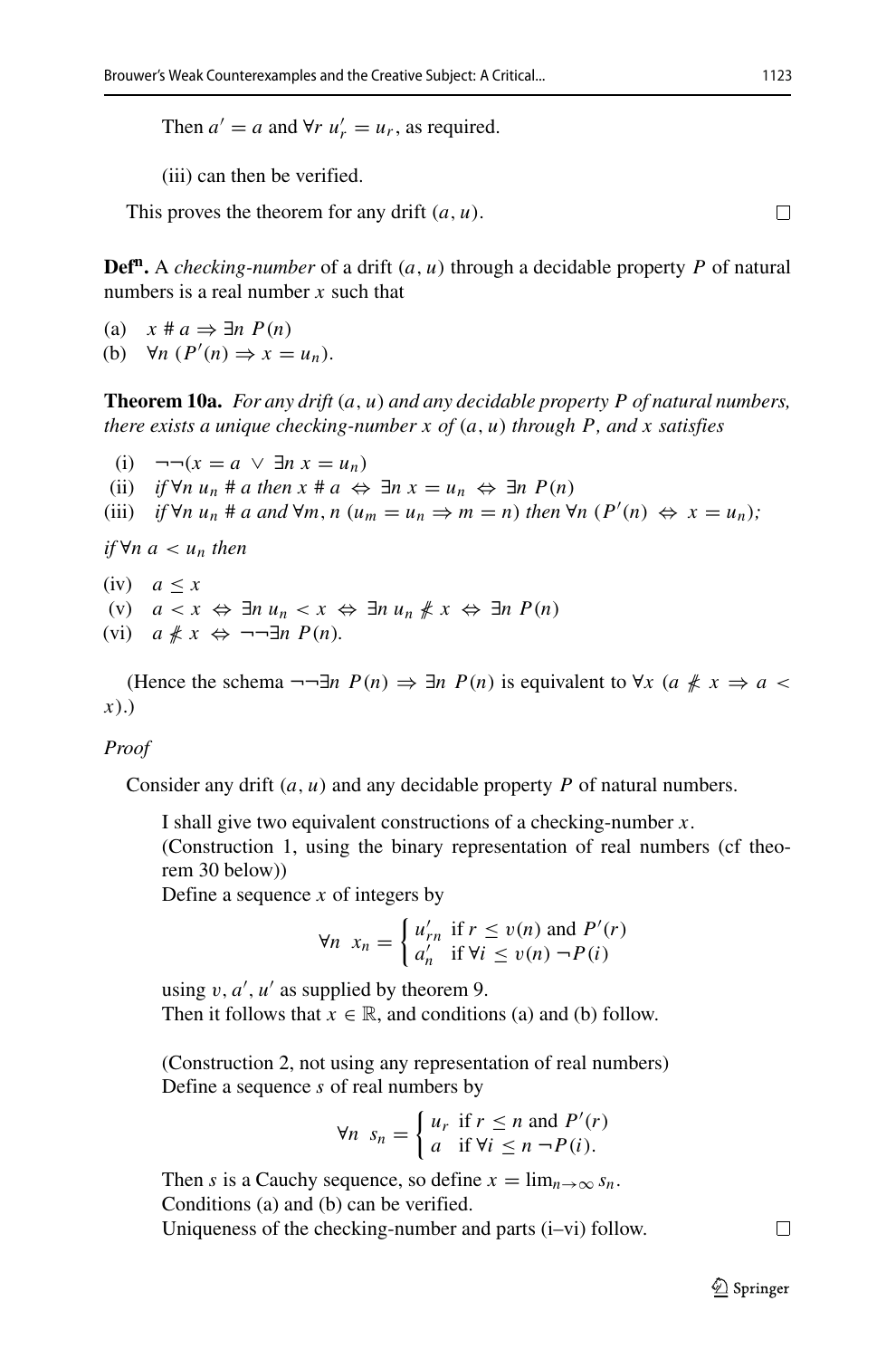**Defn.** The *conditional checking-number* of a drift *(a, u)* through a proposition *A* is the checking-number of  $(a, u)$  through the conditional property of A. [\[15\]](#page-44-11)

The *direct checking-number* of a drift *(a, u)* through a proposition *A* is the checking-number of  $(a, u)$  through the direct property of A. [\[14\]](#page-44-10)

The *oscillatory checking-number* of a drift *(a, u)* through a proposition *A* is the checking-number of *(a, u)* through the oscillatory property of *A*. [\[14\]](#page-44-10)

Each of these three kinds of checking-number is given by an infinite sequence whose *n*th term is determined at stage  $v(n)$  or stage *n*. Therefore these checkingnumbers are dependent on the timing of the stages relative to the timing of the creative subject's constructive activity that may lead to a proof of  $A$  or  $\neg A$ . Let us assume for now that these timings are fixed; then the conditional, direct or oscillatory checkingnumber of a given drift through a given proposition is uniquely determined. (I shall return to this question of timings in §9.1.)

**Theorem 10b.** *For any drift (a, u) and any proposition A, with direct checkingnumber*  $x \in \mathbb{R}$ *,* 

(i) ¬¬( $x = a$  ∨ ∃*n*  $x = u_n$ ); *if* ∀*n un* # *a then* (ii)  $x \# a \Leftrightarrow \exists n \ x = u_n \Leftrightarrow \Box A \vee \Box \neg A$ (iii)  $x \neq a$ ; [axiom 2'] *if* ∀*n*  $u_n$  # *a and* ∀*m*, *n* ( $u_m = u_n \Rightarrow m = n$ ) *then* (iv)  $\forall n \ ((\vdash_n A \lor \vdash_n \neg A) \land \forall i < n \ (\forall i \ A \land \forall i \ \neg A) \Leftrightarrow x = u_n);$ *if* ∀*n*  $a < u_n$  *then* (v)  $a \not\equiv x \quad [axiom 2']$ (vi)  $a \lt x \Leftrightarrow \exists n \ u_n \lt x \Leftrightarrow \exists n \ u_n \not\preceq x \Leftrightarrow \exists n \ u_n \land x \Leftrightarrow \Box A \vee \Box \neg A \Rightarrow$  $\int$  *A* ∨ ¬*A* [*axiom* 1] ¬¬*A* ∨ ¬*A*. [*axiom 1'*]

(Brouwer uses parts (v,vi)

- to show that  $a \not\leq x$  does not imply  $a < x$  [\[14,](#page-44-10) p. 492]; he seems to assume axiom 1 ;
- to show that *a*  $\neq$  *x* does not imply ∃*n u<sub>n</sub>*  $\neq$  *x* [\[11,](#page-44-9) p. 60].)

*Proof* For any drift *(a, u)* and any proposition *A*, construct the direct property of *A*  $\Box$ and apply theorem 10a. The theorem then follows.

**Theorem 11a.** *For any drift*  $(a, u)$  *such that*  $\forall n \ u_n \in \mathbb{Q}$ *, and any decidable property P of natural numbers, with checking-number*  $x \in \mathbb{R}$ *,* 

(i) 
$$
\exists n P(n) \Rightarrow x \in \mathbb{Q}
$$
;  
\nif  $a \notin \mathbb{Q}$  then  
\n(ii)  $x \notin \mathbb{Q} \Leftrightarrow \neg \exists n P(n)$   
\n(iii)  $x \notin \mathbb{Q} \lor x \notin \mathbb{Q} \Leftrightarrow \neg \exists n P(n) \lor \neg \neg \exists n P(n)$ ;  
\nif  $\forall q \in \mathbb{Q}$   $a \# q$  then  
\n(iv)  $x \in \mathbb{Q} \Leftrightarrow \exists n P(n)$   
\n(v)  $x \in \mathbb{Q} \lor x \notin \mathbb{Q} \Leftrightarrow \exists n P(n) \lor \neg \exists n P(n)$ .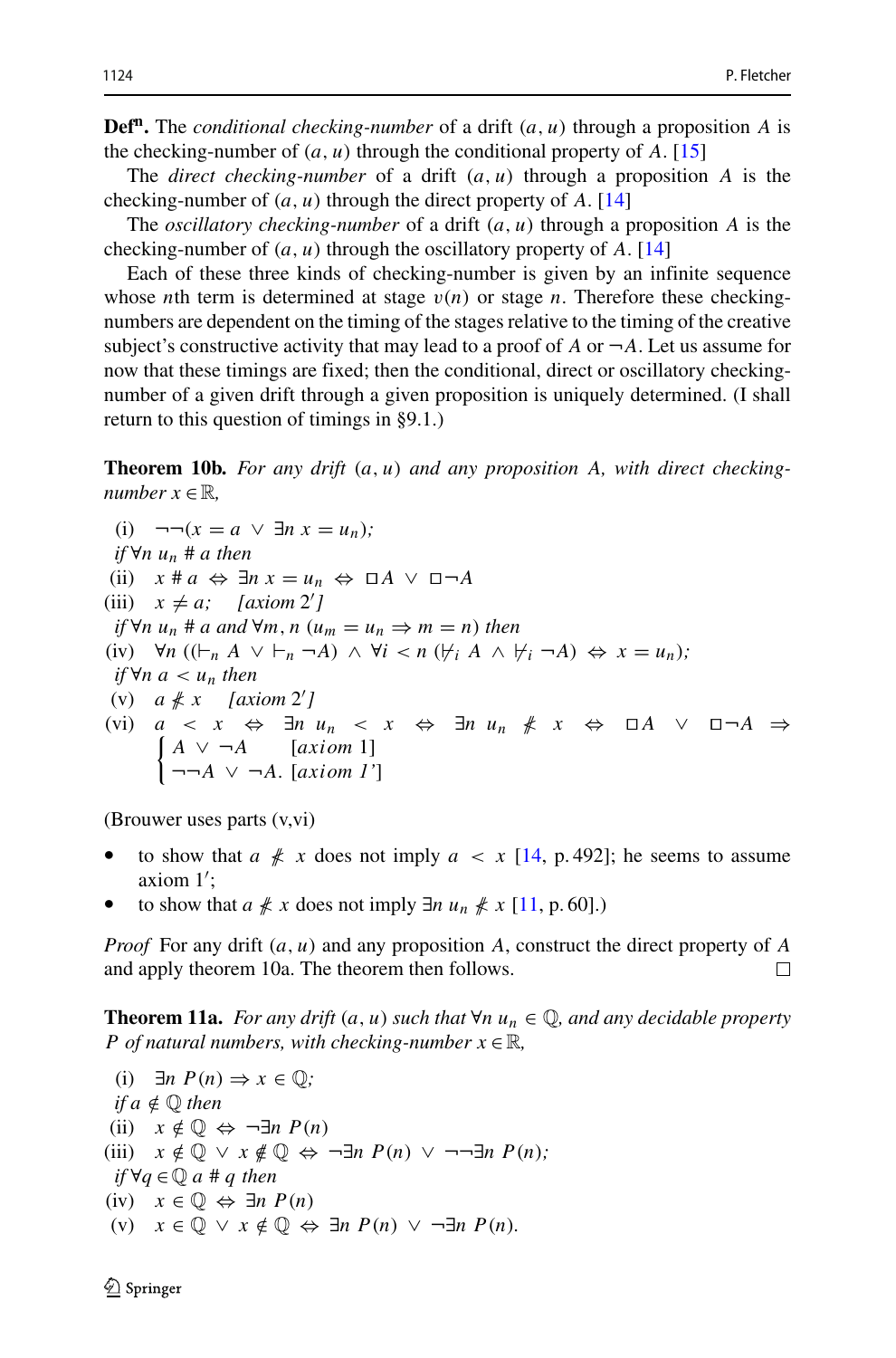(This construction

- is a weak counterexample to  $x \notin \mathbb{Q} \lor x \notin \mathbb{Q}$ ,
- shows that  $x \notin \mathbb{Q}$  does not imply  $x \in \mathbb{Q}$ , and so  $x \notin \mathbb{Q} \lor x \notin \mathbb{Q}$  does not imply  $x \in \mathbb{Q} \lor x \notin \mathbb{Q}$ .)

*Proof* This follows easily from the properties of a checking-number.

**Theorem 11b.** *For any drift*  $(a, u)$  *such that*  $\forall n \ u_n \in \mathbb{Q}$ *, and any proposition* A*, with conditional checking-number*  $x \in \mathbb{R}$ *,* 

(i)  $A \Rightarrow x \in \mathbb{Q}$ ; [axiom 2] *if*  $a \notin \mathbb{Q}$  *then* (ii)  $x \notin \mathbb{Q} \Leftrightarrow \neg A$  [axioms 1', 2'] (iii)  $x \notin \mathbb{Q} \lor x \notin \mathbb{Q} \Leftrightarrow \neg A \lor \neg \neg A$ ; [axioms 1', 2'] *if* ∀ $q ∈ \mathbb{O}$  *a* # *q then* (iv) *x* ∈ Q ⇔ *A [axioms 1,2]* (v)  $x \in \mathbb{Q} \lor x \notin \mathbb{Q} \Leftrightarrow A \lor \neg A$ *.* [axioms 1,2]

(Brouwer uses this as a counterexample to  $x \notin \mathbb{Q} \lor x \notin \mathbb{Q}$  [\[20,](#page-45-9) p. 525]. He also makes the stronger claim that  $a \notin \mathbb{Q}$  implies  $x \in \mathbb{Q} \iff A$ , which I consider unsound; see §9.1 below. Since he says that *A* is untestable, rather than unjudgeable, he seems to be using axiom  $1'$  rather than 1.)

*Proof* For any such drift *(a, u)* and any proposition *A*, construct the conditional property of *A* and apply theorem 11a. The theorem then follows.  $\Box$ 

**Theorem 11c.** *For any drift*  $(a, u)$  *such that*  $\forall n \ u_n \in \mathbb{Q}$ *, and any proposition* A*, with direct checking-number*  $x \in \mathbb{R}$ ,

(i) 
$$
A \lor \neg A \Rightarrow x \in \mathbb{Q}
$$
; [axiom 2]  
\n(ii)  $x \notin \mathbb{Q}$ ; [axiom 2']  
\nif  $\forall q \in \mathbb{Q}$  a # q then  
\n(iii)  $x \in \mathbb{Q} \Rightarrow \begin{cases} A \lor \neg A & [axiom 1] \\ \neg \neg A \lor \neg A & [axiom 1'] \end{cases}$ 

(Brouwer claims that *x*  $\notin \mathbb{Q}$  is not equivalent to *x*  $\in \mathbb{Q}$  and that we have  $x \notin \mathbb{Q} \vee$ *x* ∉ ℚ but cannot prove  $x \in \mathbb{Q} \lor x \notin \mathbb{Q}$  [\[14,](#page-44-10) p. 492]; see also [\[20,](#page-45-9) p. 525], where he assumes  $a \notin \mathbb{Q}$ ; the claims are unjustified because he has not assumed  $\forall q \in \mathbb{Q}$  *a* # *q*. See §9.1 for discussion.)

*Proof* For any such drift *(a, u)* and any proposition *A*, construct the direct property of *A* and apply theorem 11a. The theorem then follows.  $\Box$ 

**Theorem 12a.** For any drift  $(a, u)$  such that  $a \in \mathbb{Q}$  and  $\forall n \ u_n \notin \mathbb{Q}$ , and any *decidable property P of natural numbers, with checking-number*  $x \in \mathbb{R}$ *,* 

(i)  $\neg\neg\exists n P(n) \Rightarrow x \notin \mathbb{Q}$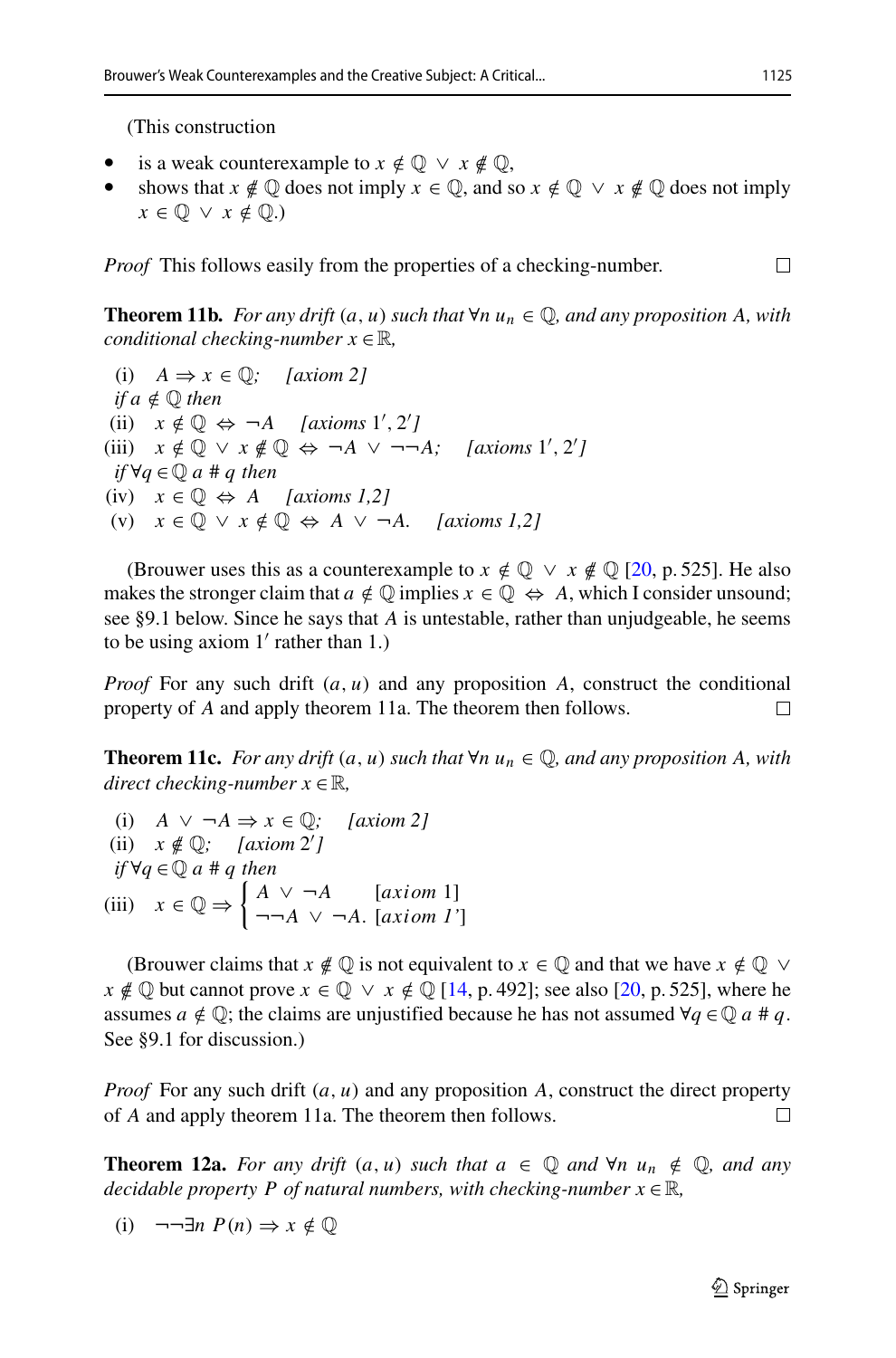(ii) ∀*q* ∈Q *x* # *q* ⇒ ∃*n P(n)*

(iii)  $(x \notin \mathbb{O} \Rightarrow \forall q \in \mathbb{O} \times \exists q \in \mathbb{O} \times \exists n P(n) \Rightarrow \exists n P(n)$ *.* 

*Proof* This follows easily from the properties of a checking-number.

**Theorem 12b.** For any drift  $(a, u)$  such that  $a \in \mathbb{Q}$  and  $\forall n \ u_n \notin \mathbb{Q}$ , and any *proposition A, with direct checking-number*  $x \in \mathbb{R}$ *,* 

(i)  $x \notin \mathbb{Q}$  [axiom 2'] (ii)  $\forall q \in \mathbb{Q} \ x \# q \Rightarrow \Box A \ \lor \ \Box \neg A \Rightarrow \begin{cases} A \ \lor \ \neg A \\ \neg \bot A \ \lor \neg A \end{cases}$  [axiom 1] ¬¬*A* ∨ ¬*A*. [*axiom 1'*]

(This is an example in [\[14,](#page-44-10) p. 494]. Brouwer uses it to show that  $x \notin \mathbb{Q}$  does not imply  $∀q ∈ Q x # q$ . Since he says that *A* is untestable, rather than unjudgeable, he seems to be using axiom  $1'$  rather than 1.)

*Proof* For any such drift *(a, u)* and proposition *A*, construct the direct property of *A* and apply theorem 12a. The theorem then follows.  $\Box$ 

**Theorem 13a.** *For any drift*  $(a, u)$  *such that such that*  $\forall n \ (u_{2n} \in \mathbb{Q} \land u_{2n} > a)$  *and* ∀*n (u*2*n*+<sup>1</sup> ∈*/* Q ∧ *u*2*n*+<sup>1</sup> *< a), and any decidable property P of natural numbers, with checking-number*  $x \in \mathbb{R}$ *,* 

- (i) ∃*n P (*2*n)* ⇒ *x* ∈ Q ∧ *x>a*
- (ii)  $∃n P'(2n + 1) ⇒ x ∉ Q ∧ x < a$
- (iii)  $x \notin \mathbb{Q} \lor x \notin \mathbb{Q} \Rightarrow \neg \exists n \ P'(2n) \lor \neg \exists n \ P'(2n+1)$
- (iv)  $x \le a \lor x \ge a \Rightarrow \neg \exists n \ P'(2n) \lor \neg \exists n \ P'(2n+1)$ *.*

(Conversely, the schema  $\neg \exists n \ P'(2n) \ \lor \ \neg \exists n \ P'(2n+1)$  implies  $\forall x \ (x \leq a \ \lor \ \neg \exists n \ P'(2n+1) \land \neg \exists n \ P'(2n+1)$  $x \geq a$ ).)

*Proof* This follows easily from the properties of a checking-number.

**Theorem 13b.** *For any drift*  $(a, u)$  *such that*  $\forall n \ (u_{2n} \in \mathbb{Q} \land u_{2n} > a)$  *and*  $∀n (u_{2n+1} \notin \mathbb{Q} \land u_{2n+1} < a)$ , and any proposition A, with oscillatory checking*number*  $x \in \mathbb{R}$ ,

(i)  $\Box A \Rightarrow x \in \mathbb{Q}$  ∧  $x > a$  *[axiom 3]* (ii)  $\Box \neg A \Rightarrow x \notin \mathbb{Q} \land x < a$  *[axiom 3]* (iii)  $x \notin \mathbb{Q} \lor x \notin \mathbb{Q} \Rightarrow \neg A \lor \neg \neg A$  [axioms 2',3]

(iv)  $x \le a \lor x \ge a \Rightarrow \neg A \lor \neg \neg A$ *. [axioms* 2',3]

(This is an example in [\[14,](#page-44-10) p. 492]. Brouwer uses it

- as a counterexample to  $x \notin \mathbb{Q} \lor x \notin \mathbb{Q}$  (and hence also to  $x \in \mathbb{Q} \lor x \notin \mathbb{Q}$ ),
- as a counterexample to  $x \ge a \lor x \le a$ .

Brouwer also claims that it shows that  $x \notin \mathbb{Q}$  is not equivalent to  $x \in \mathbb{Q}$ , which is unjustified; see §9.1 for discussion.)

 $\Box$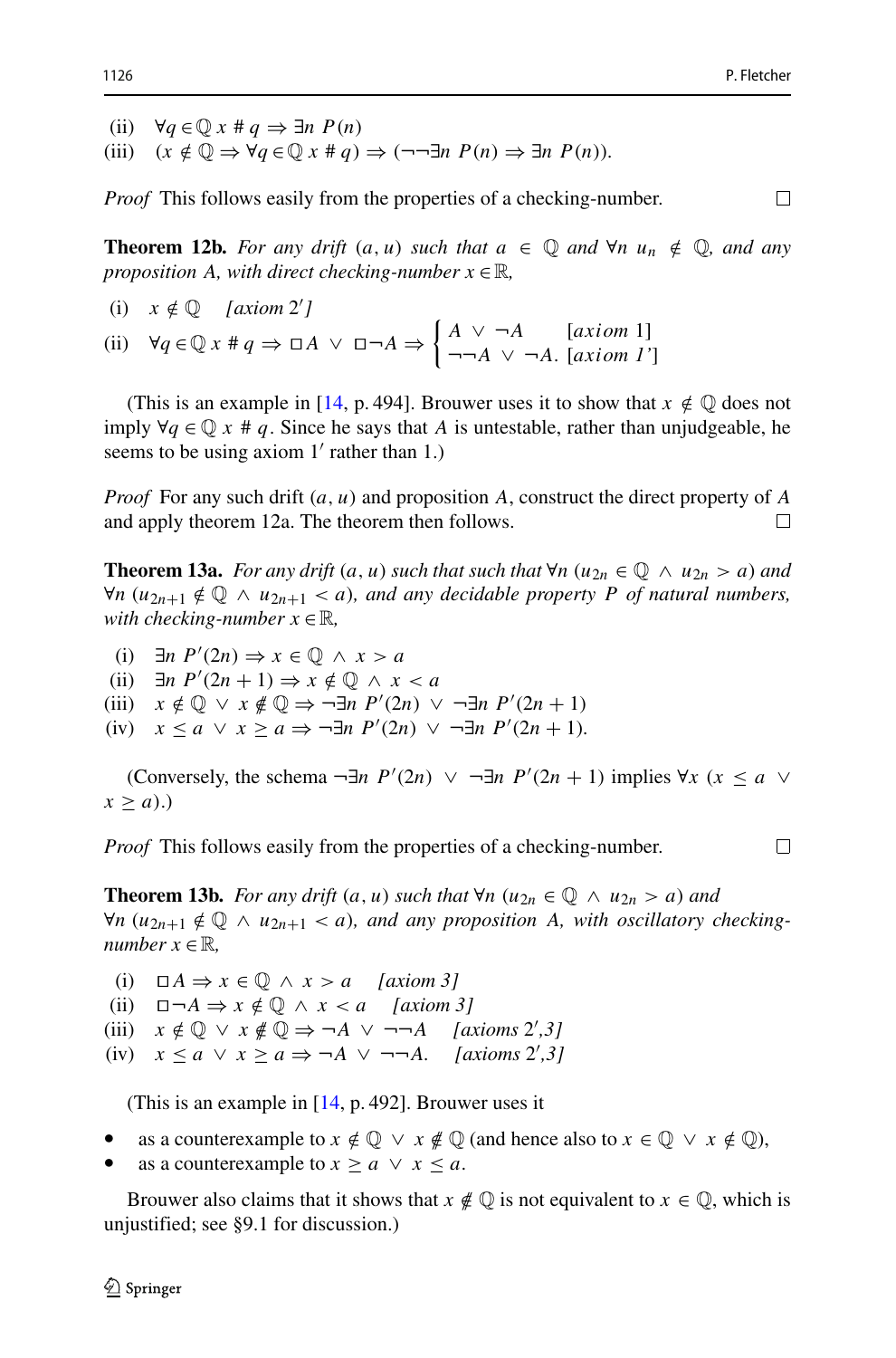*Proof* For any such drift *(a, u)* and proposition *A*, construct the oscillatory property of *A* and apply theorem 13a. The theorem then follows.  $\Box$ 

### **5.2 Weak Counterexamples Involving Orderings in General**

From now on I shall not state the 'b' forms of the theorems in full, as they can derived in a completely stereotyped way from the 'a' forms.

**Def<sup>n</sup>**. A *partially ordered set* is a triple  $(A, \equiv, \prec)$ , where *A* is a set and  $\equiv$ ,  $\prec$  are binary relations on *A*, such that, for all  $a, b, c, r, s \in A$ ,

 $(1)$   $a \equiv a$ 

- $(2)$   $a \equiv b \Rightarrow b \equiv a$
- (3)  $a \equiv b \land b \equiv c \Rightarrow a \equiv c$
- (5)  $a \equiv r \land b \equiv s \land a \prec b \Rightarrow r \prec s$
- (6)  $a \prec b \land b \prec c \Rightarrow a \prec c$
- (7)  $a \prec b \Rightarrow b \not\prec a$ .

(I omit Brouwer's axiom (4),  $a > b \Leftrightarrow b \prec a$ . I use  $\notin \neq, \neq$  for the negated relations.)

**Def<sup>n</sup>**. A *virtually ordered set* is a partially ordered set  $(A, \equiv, \prec)$  such that, for all *a,b*∈*A*,

(8)  $a \neq b \land a \neq b \Rightarrow b \prec a$ (9)  $a \neq b \land b \neq a \Rightarrow a \equiv b$ .

**Defn.** A *simply ordered* (or *quasi-completely ordered*) *set* is a partially ordered set *(A,* ≡*,*  $\prec$ *)* such that, for all *a, b* ∈ *A*,

(10)  $a \neq b \Rightarrow a \prec b \lor b \prec a$ .

#### **Theorem 14a.**

- (i) *For any decidable property P of natural numbers, there is a partially ordered set that is a virtually ordered set iff*  $\neg \exists n \ P(n) \Rightarrow \exists n \ P(n)$ *.*
- (ii) *For any proposition A, there is a virtually ordered set that is a simply ordered*  $set$  *iff*  $\neg A$  ∨  $\neg \neg A$ *.*
- (iii) *For any proposition A, there is a simply ordered set that is a virtually ordered set iff*  $\neg\neg A \Rightarrow A$ *.*

(These three examples are from [\[16\]](#page-45-10). In (i) I have used decidable properties of natural numbers; Brouwer probably intended a use of the creative subject. In (ii,iii) I have interpreted Brouwer's expression '*l'ensemble de X et Y*' as  $X \wedge Y$  rather than  $X \vee Y$ ; this is necessary to make the argument work. In English he sometimes uses 'union' and 'combination' to mean  $\wedge$ , e.g., [\[41,](#page-46-1) p. 50].)

*Proof* (i) Consider any decidable property *P* of natural numbers.

Construct the binary approximation number *x*, as in theorem 6a.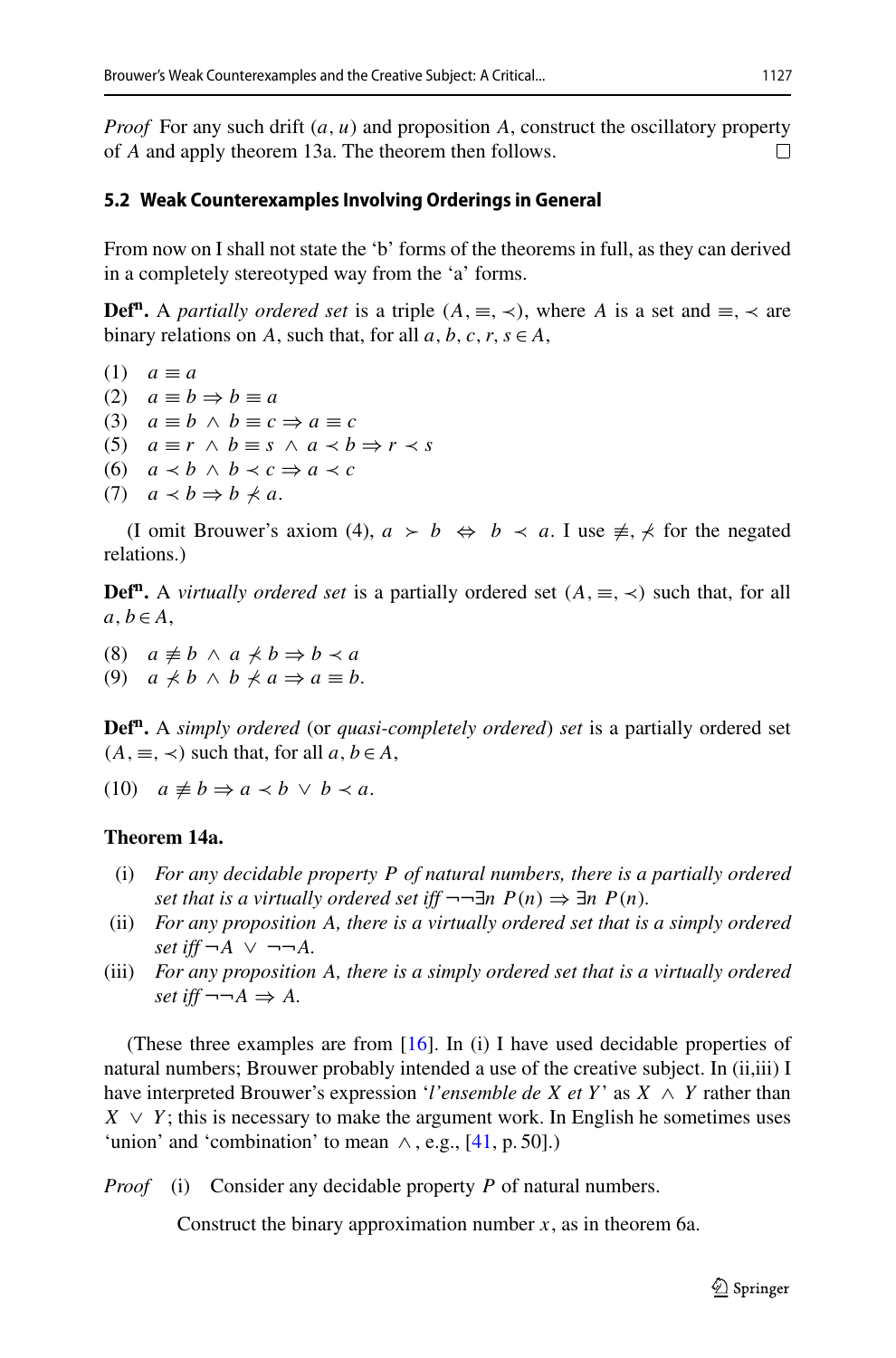Define sets  $S = \{2^{-n} | n \in \mathbb{N} \}$  and  $T = S \cup \{x\}.$ Then  $({S, T}, =, \subset)$  is a partially ordered set. Also,  $(\{S, T\}, =, \subset)$  is a virtually ordered set iff  $\neg \neg \exists n \ P(n) \Rightarrow \exists n \ P(n)$ .

This proves part (i).

#### (ii) Consider any proposition *A*.

Choose two objects *a*, *b* and define binary relations  $\equiv$ ,  $\prec$  on them by

 $a \equiv a, \quad b \equiv b, \quad a \not\equiv b, \quad b \not\equiv a$  $a \nless a, \quad b \nless b, \quad a \nless b \Leftrightarrow \neg A, \quad b \nless a \Leftrightarrow \neg \neg A.$ 

Then  $(\{a, b\}, \equiv, \prec)$  is a virtually ordered set.

Also,  $(\{a, b\}, \equiv, \prec)$  is a simply ordered set iff  $\neg A \lor \neg \neg A$ .

This proves part (ii).

(iii) Consider any proposition *A*.

Choose two objects *a*, *b* and define binary relations  $\equiv$ ,  $\prec$  on them by

 $a \equiv a$ ,  $b \equiv b$ ,  $a \equiv b \Leftrightarrow b \equiv a \Leftrightarrow A$  $a \nless a, \quad b \nless b, \quad a \nless b \Leftrightarrow \neg A, \quad b \nless a.$ 

Then  $(\{a, b\}, \equiv, \prec)$  is a simply ordered set. Also,  $(\{a, b\}, \equiv, \prec)$  is a virtually ordered set iff  $\neg\neg A \Rightarrow A$ .

This proves part (iii).

From this may be derived theorem 14b, the version using the creative subject: for any proposition *A* construct its direct property *P* and apply theorem 14a(i), giving a partially ordered set that is virtually ordered only if  $A \lor \neg A$  [if axiom 1 is used] or only if  $\neg\neg A$  ∨  $\neg A$  [if axiom 1' is used].

**Theorem 15a.** *For any simple order*  $\prec$  *on*  $\mathbb{R}$  *(with*  $\equiv$  *defined as*  $=$ *), and any decidable property P of natural numbers, there exists*  $x \in \mathbb{R}$  *such that* 

(i) *x* ≺ −*x* ∧ *x* # 0 ⇔ ∃*n P (*2*n)* (ii) −*x* ≺ *x* ∧ *x* # 0 ⇔ ∃*n P (*2*n* + 1*)* (iii) *x* # 0 ⇔ ∃*n P(n)* (iv) *x* = 0 ⇔ ¬∃*n P(n)* (v)  $x \neq 0 \Leftrightarrow \neg \neg \exists n \ P(n)$ *; and hence*  $P'(x)$  ¬¬∃*n*  $P'(n)$  ⇒ ¬∃*n*  $P'(2n)$  ∨ ¬∃*n*  $P'(2n+1)$ *.* 

(Brouwer uses part (vi) to show the lack of a simple order on the reduced continuum  $[41, pp. 55–6]$  $[41, pp. 55–6]$ . I am modifying his construction inessentially. There is a converse: if the schema  $\neg \neg \exists n \ P(n) \Rightarrow \neg \exists n \ P'(2n) \lor \neg \exists n \ P'(2n+1)$  holds then  $(\mathbb{R}, =, \mathcal{L})$  is a simply ordered set.)

*Proof* Consider any simple order  $\prec$  on R (with  $\equiv$  defined as  $=$ ), and any decidable property *P* of natural numbers.

Since  $\prec$  is simple we have  $\forall n$  (2<sup>−*n*</sup>  $\prec$  −2<sup>−*n*</sup>  $\lor$  −2<sup>−*n*</sup>  $\prec$  2<sup>−*n*</sup>).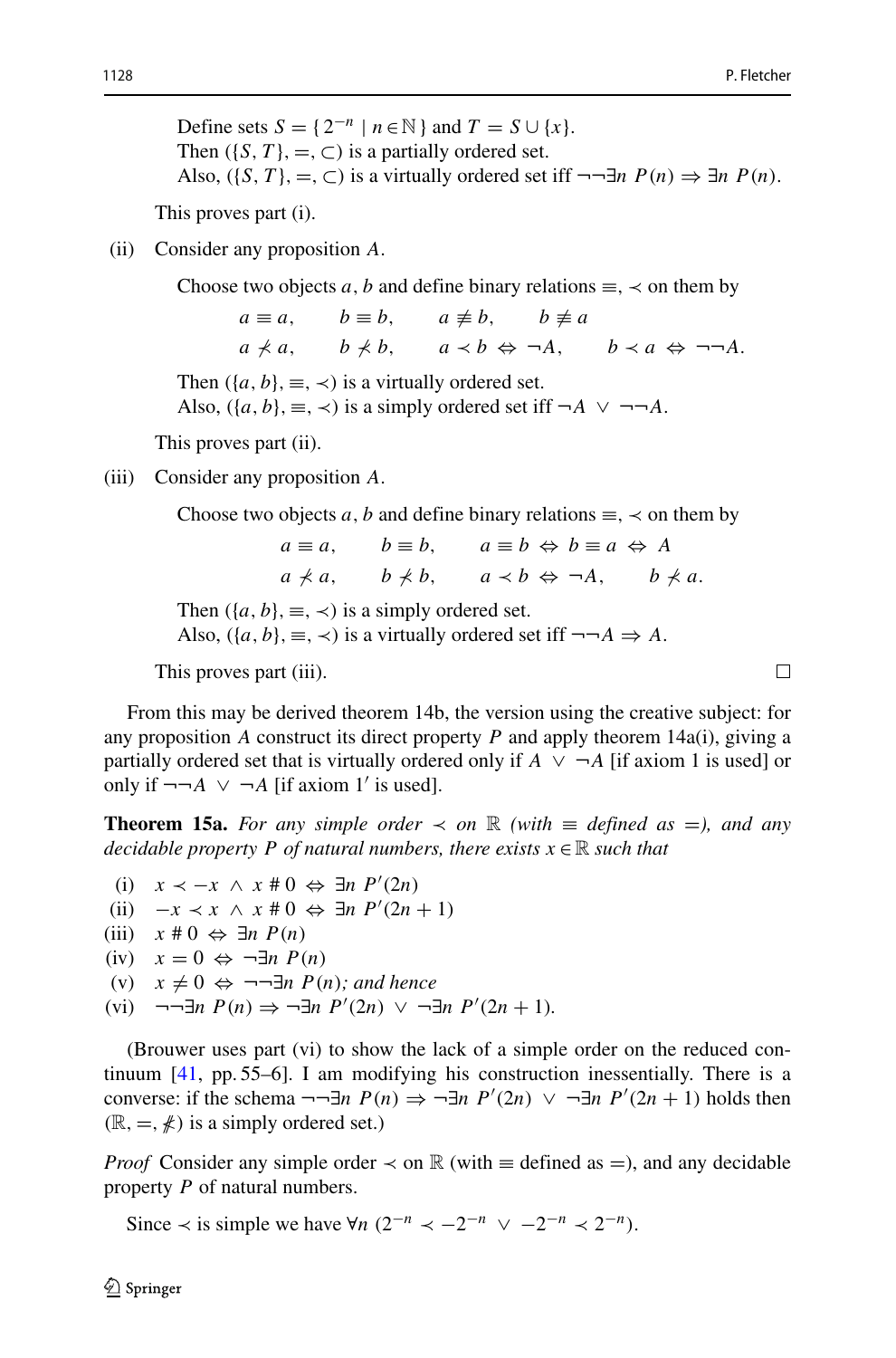Define a sequence *a* of reals by

$$
\forall n \ a_n = \begin{cases}\n0 & \text{if } \forall i \le n - P(i) \\
2^{-2r} & \text{if } 2r \le n \text{ and } P'(2r) \text{ and } 2^{-2r} \prec -2^{-2r} \\
-2^{-2r} & \text{if } 2r \le n \text{ and } P'(2r) \text{ and } -2^{-2r} \prec 2^{-2r} \\
-2^{-2r-1} & \text{if } 2r + 1 \le n \text{ and } P'(2r + 1) \text{ and } 2^{-2r-1} \prec -2^{-2r-1} \\
2^{-2r-1} & \text{if } 2r + 1 \le n \text{ and } P'(2r + 1) \text{ and } -2^{-2r-1} \prec 2^{-2r-1}\n\end{cases}
$$

This is a Cauchy sequence, so define  $x = \lim_{n \to \infty} a_n$ . Parts (i–vi) now follow. I shall just give the argument for (vi). Suppose ¬¬∃*n P(n)*.

By part (v) 
$$
x \neq 0
$$
,  
\nso  $-x \neq x$ ,  
\nso  $-x \prec x \lor x \prec -x$ ,  
\nso  $\neg(x \prec -x) \lor \neg(-x \prec x)$ ,  
\nso by parts (i, ii)  $\neg \exists n \ P'(2n) \lor \neg \exists n \ P'(2n+1)$ .

This shows that  $\neg\neg \exists n \ P(n) \Rightarrow \neg \exists n \ P'(2n) \lor \neg \exists n \ P'(2n+1)$ . This proves the theorem.

The 'b' version of this theorem [\[17\]](#page-45-11), [\[41,](#page-46-1) pp. 54–5] uses the oscillatory property of an arbitrary proposition *A* to give the conclusion in part (vi)  $\neg A \lor \neg\neg A$  [using axioms 2', 3]. This shows the lack of a simple order on the full continuum.

### **5.3 Weak Counterexamples to the Basic Properties of the Classical Continuum**

**Theorem 16a** *(weak counterexample to the least upper bound principle). For any decidable property P of natural numbers, there exists a set S of rational numbers such that*

- (i) ∃*q q* ∈ *S*
- (ii) ∃*b*∈R ∀*q* ∈*S q* ≤ *b*
- (iii) *if S has a (weak) supremum then* ¬¬∃*n P(n)* ∨ ¬∃*n P(n)*

*where l is a (weak) supremum of <i>S iff*  $\forall b \in \mathbb{R}$  ( $\forall q \in S$   $q \leq b \Leftrightarrow l \leq b$ ).

(This is from [\[11,](#page-44-9) p. 56].)

*Proof* Consider any decidable property *P* of natural numbers.

Define a sequence *a* of rationals by

$$
a_0 = 1, \qquad \forall n \ a_{n+1} = \begin{cases} \frac{1}{2} a_n & \text{if } \neg P'(n) \\ 1 & \text{if } P'(n) \end{cases}
$$

and define  $S = \{ q \in \mathbb{Q} \mid \exists n \; q < \sum_{i=0}^{n} a_i \}.$ (i) and (ii) are easy. (iii) Suppose *S* has a weak supremum, *l*.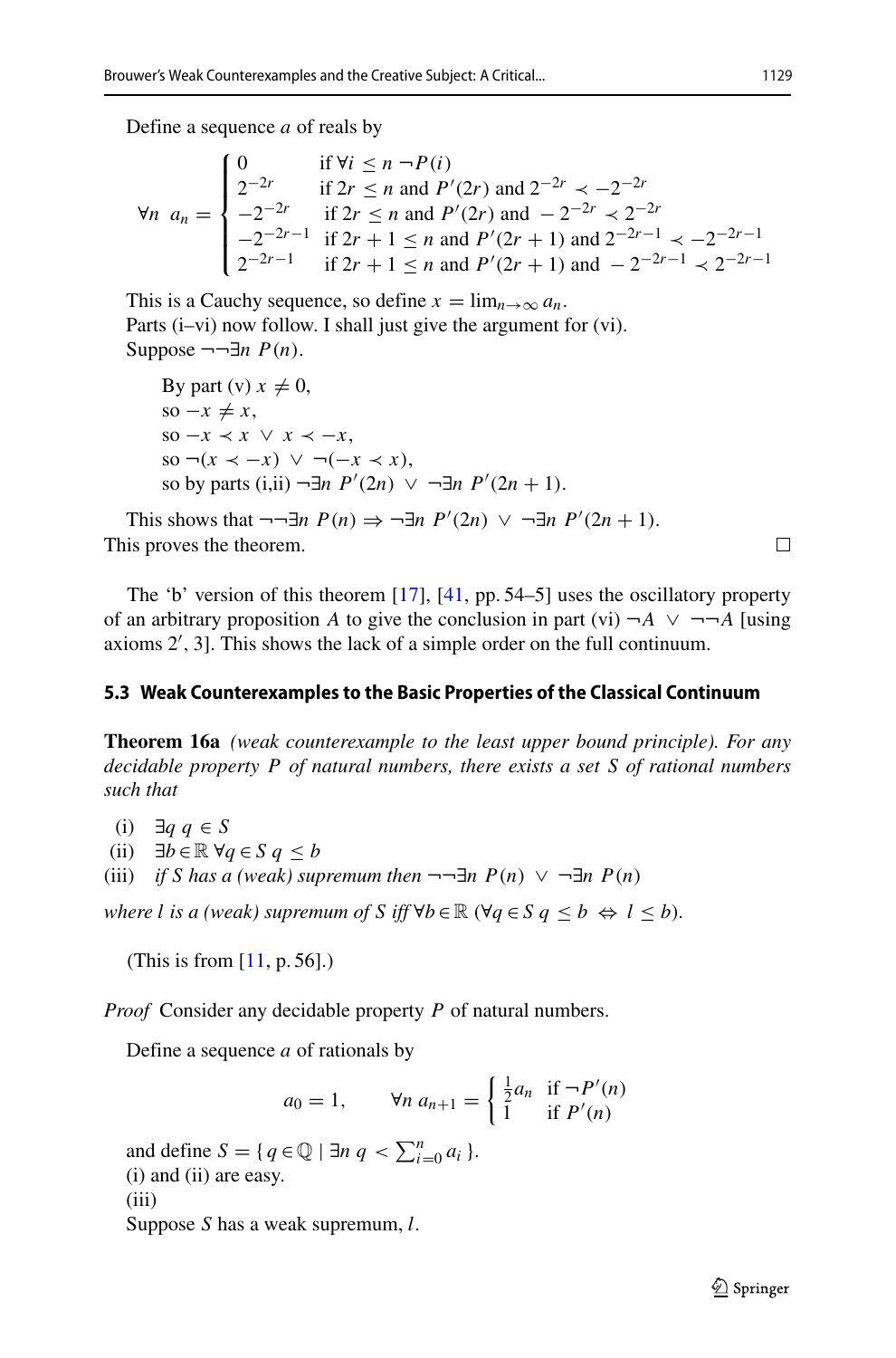Then  $\exists n \ P(n) \Rightarrow \frac{9}{4} \in S \Rightarrow \frac{9}{4} \le l$ , and  $\neg \exists n \ P(n) \Rightarrow \forall q \in S \ q < 2 \Rightarrow l \leq 2$ . Now,  $2 < l \vee l < \frac{9}{4}$ , so ¬¬∃*n P(n)* ∨ ¬∃*n P(n)*.

This shows that if *S* has a weak supremum then  $\neg \exists n \ P(n) \lor \neg \exists n \ P(n)$ , as required.

This proves the theorem.

The 'b' form of the theorem uses the conditional property of an arbitrary proposition *A* to conclude in part (iii) that if *S* has a weak supremum then  $\neg\neg A \lor \neg A$ [using axioms 1', 2']. Brouwer does not consider this.

**Theorem 17a (failure of Dedekind cuts always to define a real).** *For any decidable property P of natural numbers, there exist sets S,T of reals such that*

(i) ∃*x x* ∈ *S and* ∃*x x* ∈ *T*

(ii) ∀*x* ∈*S* ∀*y* ∈*Tx<y*

- (iii)  $\neg \exists x \in \mathbb{R} \ (x \notin S \ \land \ x \notin T)$
- (iv) *S has no maximum*
- (v) *if T* has a minimum then  $\neg\neg\exists n P(n)$  ∨  $\neg\exists n P(n)$ *.*

(This is from [\[11,](#page-44-9) p. 61].)

*Proof* Consider any decidable property *P* of natural numbers.

Define a sequence *a* of rationals by

$$
\forall n \ a_n = \begin{cases} 1 - 2^{-n-1} & \text{if } \forall i \le n - P(i) \\ 2 - 2^{-n-1} & \text{if } \exists i \le n \ P(i) \end{cases}
$$

and define sets  $S = \{x \in \mathbb{R} \mid \exists n \ x < a_n\}$  and  $T = \{x \in \mathbb{R} \mid \forall n \ x \ge a_n\}$ . (i–iv) are easy.

(v)

Suppose *T* has a minimum, *M*.

We show  $\exists n \ P(n) \Rightarrow M \geq \frac{3}{2}$ , and  $\neg \exists n \ P(n) \Rightarrow \forall n \ a_n = 1 - 2^{-n-1} \Rightarrow 1 \in T \Rightarrow M \le 1.$ Now,  $1 < M \vee M < \frac{3}{2}$ , so ¬¬∃*n P(n)* ∨ ¬∃*n P(n)*.

This shows that if *T* has a minimum then  $\neg \neg \exists n \ P(n) \lor \neg \exists n \ P(n)$ , as required.

This proves the theorem.

The 'b' form of the theorem (not considered by Brouwer) uses the conditional property of an arbitrary proposition *A* to give the conclusion in part (v) that if *T* has a minimum then  $\neg\neg A \lor \neg A$  [using axioms 1', 2'].

 $\Box$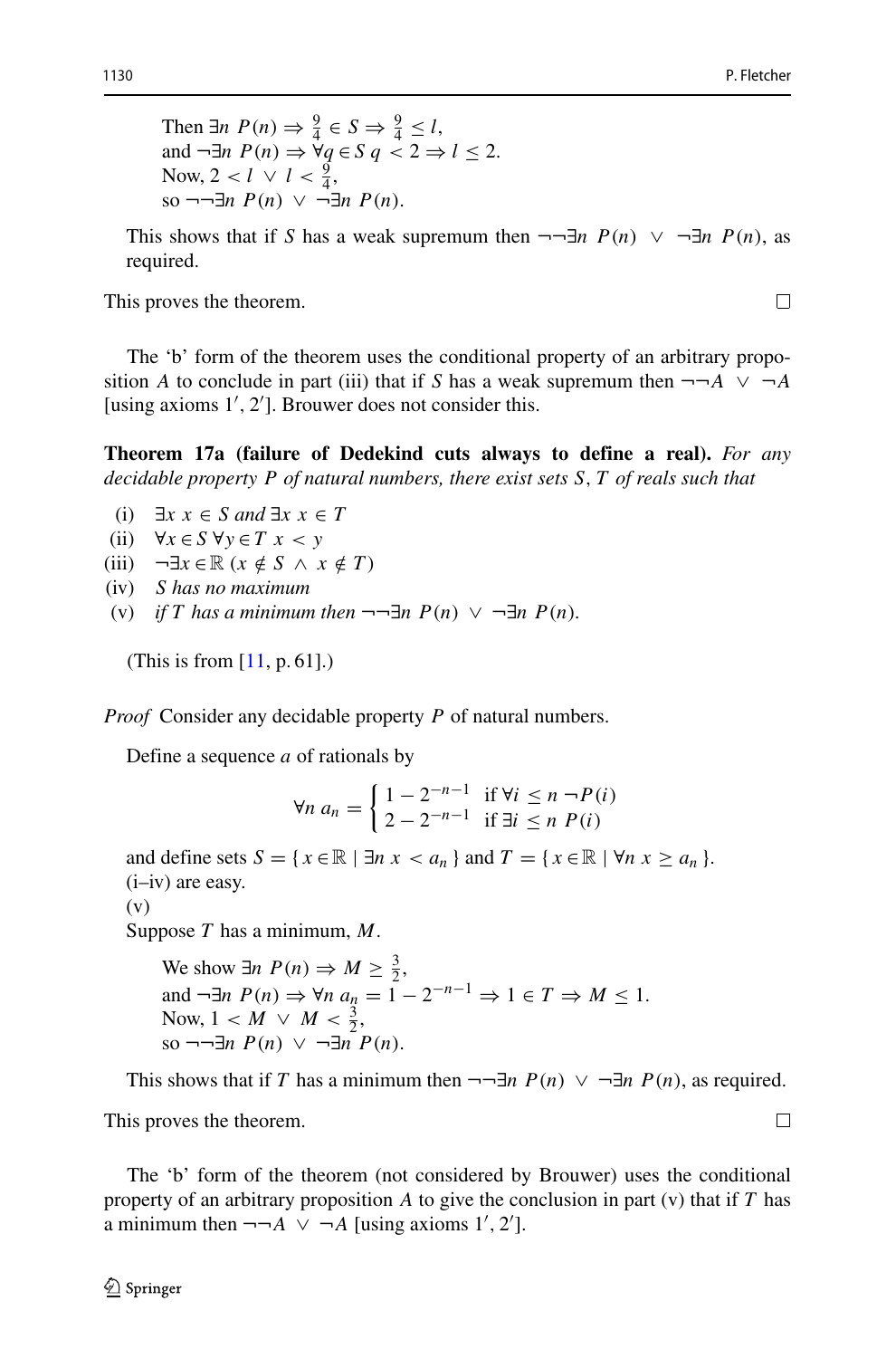**Theorem 18a (weak counterexample to compactness).** *For any decidable property P of natural numbers, there exists a nested sequence I of closed intervals such that*

$$
\exists x \ x \in \bigcap_n I_n \Rightarrow \neg \exists n \ P'(2n+1) \ \lor \ \neg \exists n \ P'(2n).
$$

(This is from [\[11,](#page-44-9) p. 62].)

*Proof* Consider any decidable property *P* of natural numbers.

Define a nested sequence *I* of closed intervals by

$$
\forall n \; I_n = \begin{cases} \begin{bmatrix} -\frac{1}{2}, \frac{1}{2} \\ -\frac{1}{2}, -\frac{1}{4} \end{bmatrix} & \text{if } \forall i \leq n \; \neg P(i) \\ -\frac{1}{2}, -\frac{1}{4} & \text{if } r \leq n \text{ and } P'(r) \text{ and } r \text{ is odd} \\ \frac{1}{4}, \frac{1}{2} & \text{if } r \leq n \text{ and } P'(r) \text{ and } r \text{ is even.} \end{bmatrix} \end{cases}
$$

Suppose  $\exists x \ x \in \bigcap_n I_n$ .

Choose such an *x*.  
\nThen 
$$
\exists n \ P'(2n + 1) \Rightarrow x \in \left[-\frac{1}{2}, -\frac{1}{4}\right]
$$
, and  $\exists n \ P'(2n) \Rightarrow x \in \left[\frac{1}{4}, \frac{1}{2}\right]$ .  
\nNow,  $-\frac{1}{4} < x \ \lor x < \frac{1}{4}$ ,  
\nso  $-\exists n \ P'(2n + 1) \ \lor \ \neg \exists n \ P'(2n)$ .

This shows that  $\exists x \ x \in \bigcap_n I_n \Rightarrow \neg \exists n \ P'(2n+1) \ \lor \ \neg \exists n \ P'(2n)$ .

This proves the theorem.

The 'b' form of the theorem (not considered by Brouwer) uses the oscillatory property of an arbitrary proposition *A* to give  $\exists x \ x \in \bigcap_n I_n \Rightarrow \neg\neg A \lor \neg A$  [using axioms 2 ,3].

#### **5.4 Weak Counterexamples in the Theory of Real Functions**

**Def<sup>n</sup>**. A real number *a* is a *point of positive discontinuity* of a function  $f : \mathbb{R} \to \mathbb{R}$ iff there exists a sequence *u* of real numbers such that  $u_n \to a$  as  $n \to \infty$  and  $\exists \epsilon \in \mathbb{Q}^+$   $\forall n$   $|f(u_n) - f(a)| \geq \epsilon$ .

*f* is *negatively continuous* iff it does not have a point of positive discontinuity. (Negative continuity is equivalent to *sequential nondiscontinuity* [\[2\]](#page-44-5).)

*f* is *continuous* iff  $\forall a \forall \epsilon \in \mathbb{Q}^+ \exists \delta \in \mathbb{Q}^+ \forall x \ (|x - a| < \delta \Rightarrow |f(x) - f(a)| < \epsilon).$ 

Any function *f* is required to be *extensional*, which means that it satisfies  $∀x, y (x = y ⇒ f(x) = f(y))$ . A function *f* is *strongly extensional* iff it satisfies ∀*x, y (f (x)* # *f (y)* ⇒ *x* # *y)*.

**Theorem 19a (negative continuity theorem).** *For any*  $f : \mathbb{R} \to \mathbb{R}$  *having a point of positive discontinuity, and any decidable property P of natural numbers,*

(i) ¬∃*n P(n)* ∨ ¬¬∃*n P(n)*

(ii) *if f* is strongly extensional then ∃n  $P(n)$   $\vee$  ¬∃n  $P(n)$ *.*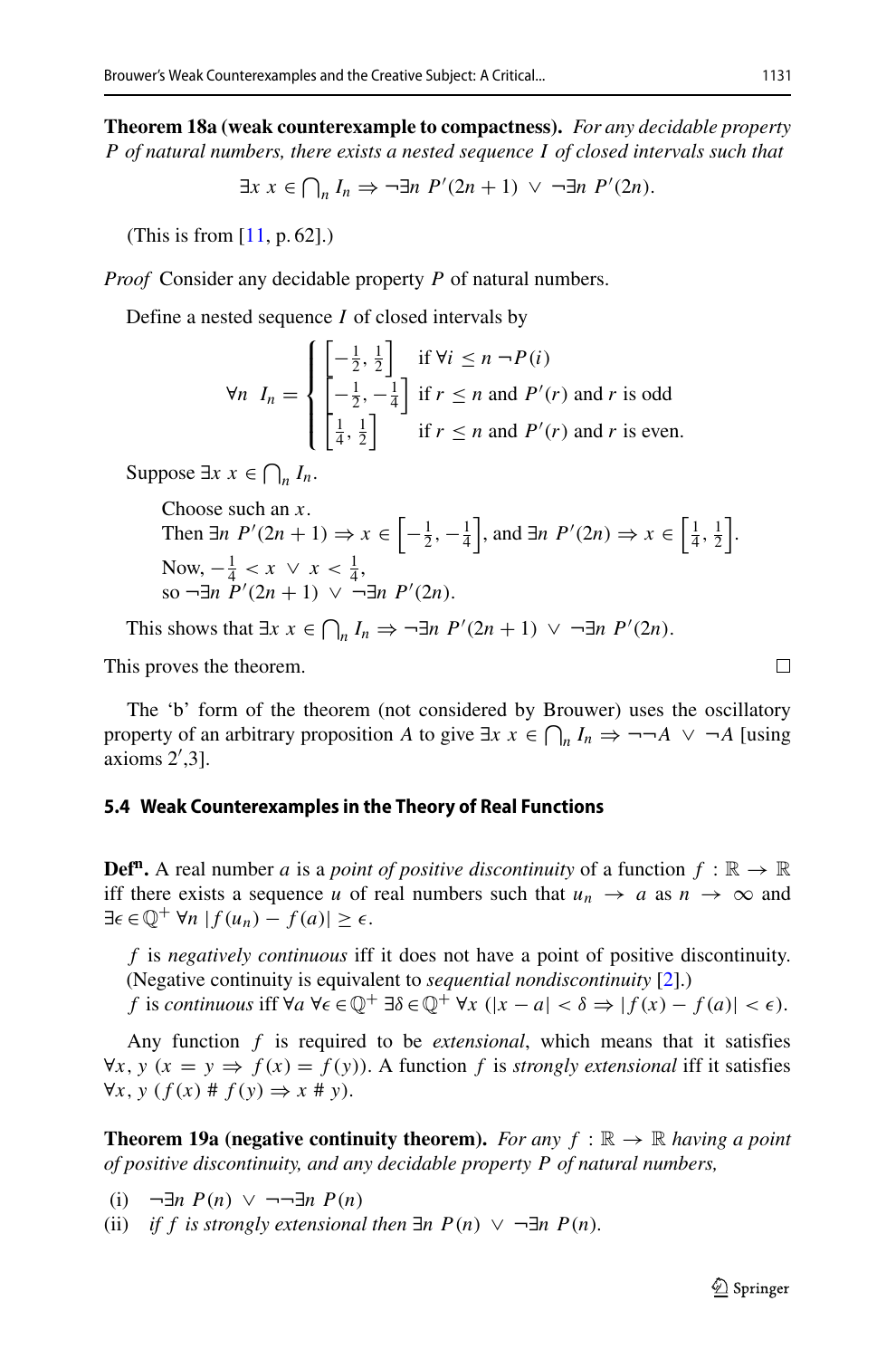(Brouwer uses part (i) to show that all functions are negatively continuous [\[41,](#page-46-1) pp. 80–1]. The converses hold: if one assumes  $\neg \exists n P(n) \lor \neg \neg \exists n P(n)$  then one can define a function with one removable discontinuity, and if one assumes ∃*n P(n)* ∨ ¬∃*n P(n)* one can define a step function that is strongly extensional. Also, Ishihara [\[28\]](#page-45-12) shows that, assuming a weak form of Markov's principle, every function  $\mathbb{R} \to \mathbb{R}$  is strongly extensional, and every negatively continuous function  $\mathbb{R} \to \mathbb{R}$  is sequentially continuous, i.e.,  $u_n \to a$  as  $n \to \infty$  implies  $f(u_n) \to f(a)$ as  $n \to \infty$ . Therefore if one assumes the weak Markov's principle together with  $\neg \forall P \; (\exists n \; P(n) \lor \neg \exists n \; P(n))$  then one infers that all functions  $\mathbb{R} \to \mathbb{R}$  are sequentially continuous.)

*Proof* Consider any function  $f : \mathbb{R} \to \mathbb{R}$  having a point of positive discontinuity *a*.

Choose a real sequence *u* such that  $u_n \to a$  as  $n \to \infty$  and a rational  $\epsilon > 0$  such that  $\forall n |f(u_n) - f(a)| \geq \epsilon$ .

Consider any decidable property *P* of natural numbers.

Construct the checking-number  $x \in \mathbb{R}$  of the drift  $(a, u)$  through *P*. Since 0 <  $\epsilon$  we have 0 <  $|f(x) - f(a)|$  ∨  $|f(x) - f(a)|$  <  $\epsilon$ . (1) Now,  $\exists n \ P(n) \Rightarrow \exists n \ x = u_n \Rightarrow |f(x) - f(a)| \geq \epsilon$ , so  $|f(x) - f(a)| < \epsilon$  ⇒ ¬∃*n*  $P(n)$ . (2) (i) Now,  $\neg \exists n \ P(n) \Rightarrow x = a \Rightarrow |f(x) - f(a)| = 0,$ so 0 <  $|f(x) - f(a)|$  ⇒ ¬¬∃*n*  $P(n)$ . (3) By (1), (2) and (3),  $\neg \exists n \ P(n) \ \lor \ \neg \neg \exists n \ P(n)$ . (ii)

Suppose *f* is strongly extensional.

Then  $0 < |f(x) - f(a)| \Rightarrow f(x) \neq f(a) \Rightarrow x \neq a \Rightarrow \exists n \ P(n)$ . (4) By (1), (2) and (4),  $\exists n \ P(n)$  ∨  $\neg \exists n \ P(n)$ .

This shows that if *f* is strongly extensional then  $\exists n \ P(n) \lor \neg \exists n \ P(n)$ . This proves (i) and (ii) for any decidable property *P* of natural numbers.

This proves the theorem.

The 'b' form of the theorem uses the conditional property of an arbitrary proposition *A* to give  $\neg A \lor \neg\neg A$  [using axioms 1', 2'], and  $A \lor \neg A$  if f is strongly extensional [using axioms 1,2']. Brouwer does not consider this but instead gives a completely different proof of the negative continuity theorem in [\[8\]](#page-44-12); see theorem 30 below.

**Theorem 20a (weak counterexample to the intermediate value theorem).** *For any decidable property P of natural numbers, there exists a continuous function f* : [−2*,* 2] → R *such that f (*−2*) >* 0 *and f (*2*) <* 0 *but*

$$
\exists c \in (-2, 2) \ f(c) = 0 \Rightarrow \neg \exists n \ P'(2n) \ \lor \ \neg \exists n \ P'(2n+1).
$$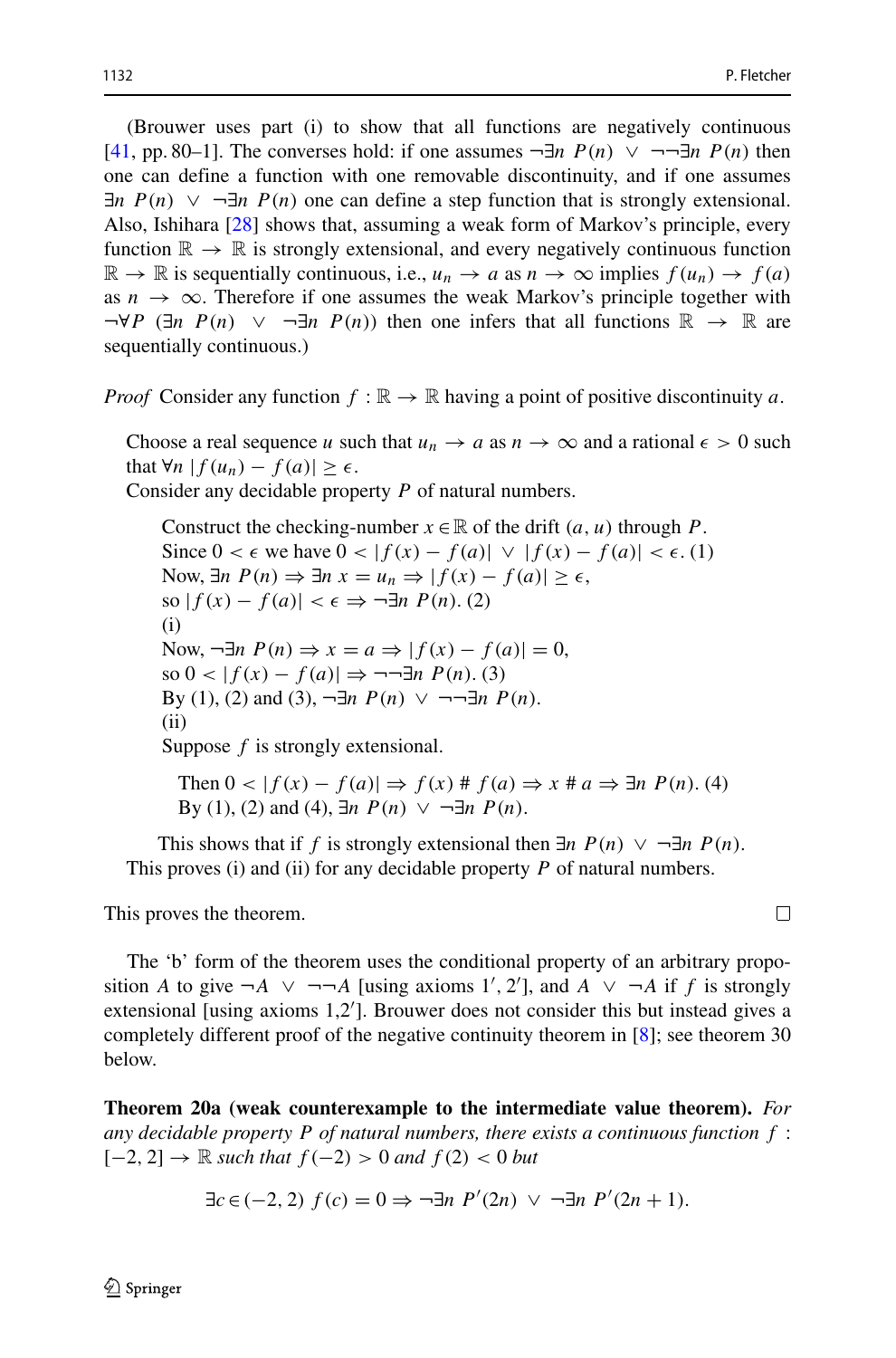(This is from [\[12,](#page-44-7) p. 445]. Conversely, as Bridges & Richman point out [\[2,](#page-44-5) ch. 3, theorem 2.4], given the schema  $\neg \exists n \ P'(2n) \lor \neg \exists n \ P'(2n+1)$  the intermediate value theorem is easily proved.)

*Proof* Consider any decidable property *P* of natural numbers.

Construct the oscillatory binary shrinking number  $b \in \mathbb{R}$  as in theorem 7a, and define  $a = |b|$  (in fact, *a* is just the binary approximation number constructed in theorem 6a).

Construct a continuous function  $f : [-2, 2] \rightarrow \mathbb{R}$  such that

$$
f(-2) = 1,
$$
  $f(-1) = a,$   $f(1) = b,$   $f(2) = -1,$ 

with *f* linear on [−2*,* −1] and on [−1*,* 1] and on [1*,* 2]. Suppose  $∃c ∈ (−2, 2) f(c) = 0$ .

Choose such a *c*. Then  $\exists n \ P'(2n) \Rightarrow b = a > 0 \Rightarrow c > 1$ , and  $\exists n \ P'(2n+1) \Rightarrow b = -a < 0 \Rightarrow c = 0.$ But  $1 > c \lor c > 0$ , so ¬∃*n*  $P'(2n)$  ∨ ¬∃*n*  $P'(2n + 1)$ .

This shows that  $\exists c \in (-2, 2)$   $f(c) = 0 \Rightarrow \neg \exists n \ P'(2n) \lor \neg \exists n \ P'(2n+1)$ .

This proves the theorem.

The 'b' form of the theorem (not considered by Brouwer) uses the oscillatory property of an arbitrary proposition *A* to give  $\exists c \in (-2, 2)$   $f(c) = 0 \Rightarrow \neg A \lor \neg \neg A$ [using axioms 2',3].

**Theorem 21a (weak counterexample to existence of local maximum of continuous functions).** *For any decidable property P of natural numbers, there exists a continuous function*  $f : [0, 1] \rightarrow \mathbb{R}$  *such that if*  $f$  *has a local maximum then*  $\neg \exists n \; P'(2n) \lor \neg \exists n \; P'(2n+1)$ *.* 

(This is an early example from 1923 [\[5\]](#page-44-1). Brouwer used a particular fleeing property involving the occurrence of 0123456789 in the digits of  $\pi$ , which I have generalised to an arbitrary fleeing property. Brouwer simply asserted that the function 'possesses no maximum', whereas I derive a specific constructively invalid logical schema from the assumption of a local maximum; to do this I have had to simplify his argument, replacing his use of an enumeration of all binary fractions in *(*0*,* 1*)* simply by  $\frac{1}{4}$  and  $\frac{3}{4}$ .)

*Proof* Consider any decidable property *P* of natural numbers.

For each *n*, define  $h_{2n}$ :  $[0, 1] \rightarrow \mathbb{R}$  such that  $h_{2n}(0) = 0$ ,  $h_{2n}(\frac{1}{4}) = 2^{-n}$ ,  $h_{2n}(1) = 0$ , and  $h_{2n}$  is linear between these points; and define  $h_{2n+1}$  :  $[0, 1] \rightarrow \mathbb{R}$  such that  $h_{2n+1}(0) = 0$ ,  $h_{2n+1}(\frac{3}{4}) = 2^{-n}$ ,  $h_{2n+1}(1) = 0$ , and  $h_{2n+1}$  is linear between these points. For each *n*, define  $g_n$  as  $h_n$  if  $P'(n)$ , and as the zero function otherwise. Define  $f : [0, 1] \to \mathbb{R}$  as  $\sum_{n=0}^{\infty} g_n$ .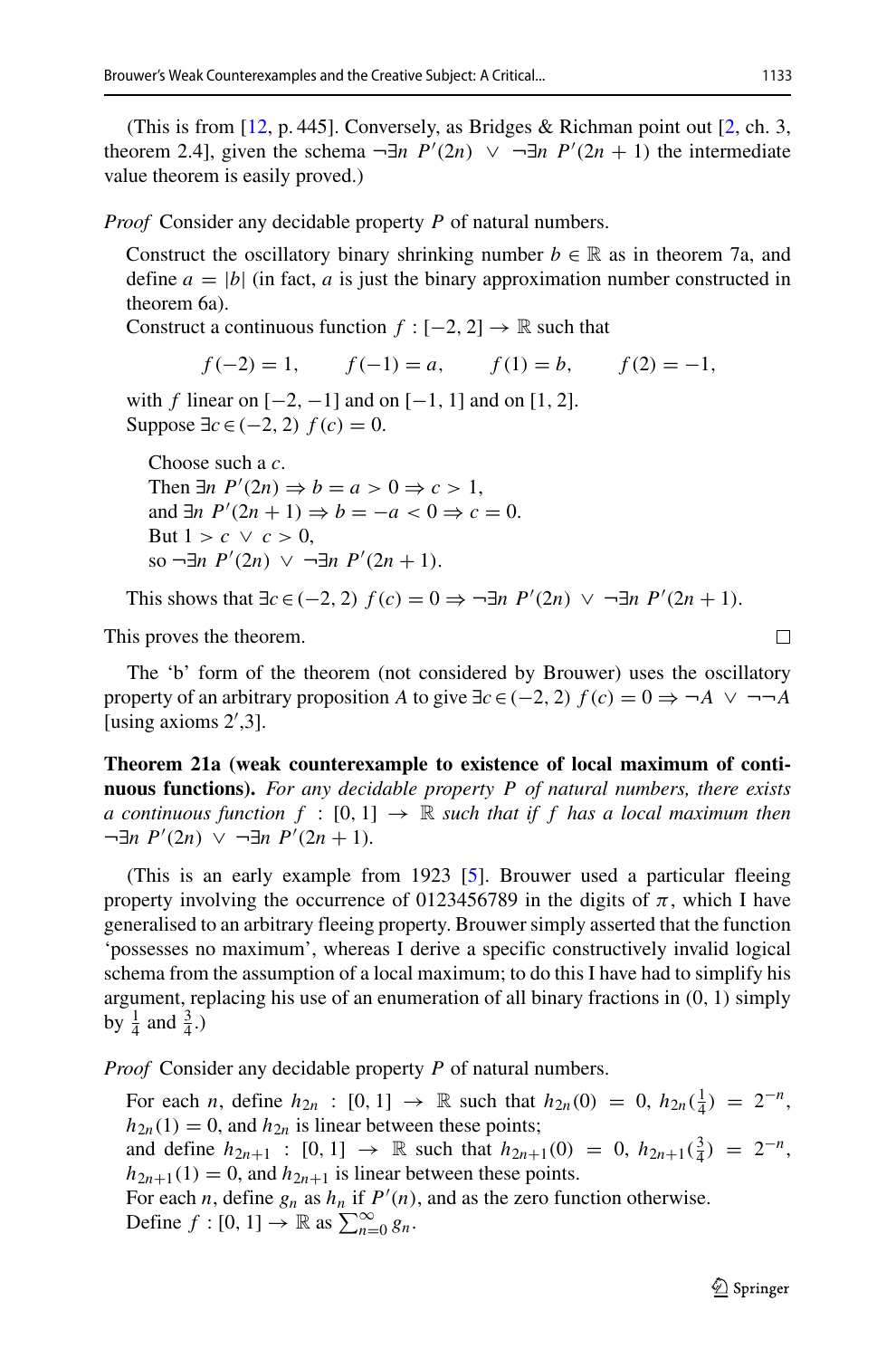Then  $\forall x, y \in [0, 1]$   $|f(x) - f(y)| \leq 4|x - y|$ , so f is continuous. Suppose *f* has a local maximum, attained at  $x \in [0, 1]$ .

If 
$$
\exists n \ P'(2n)
$$
 then  $f = h_{2n}$ , so  $x = \frac{1}{4}$ .  
\nIf  $\exists n \ P'(2n + 1)$  then  $f = h_{2n+1}$ , so  $x = \frac{3}{4}$ .  
\nBut  $\frac{1}{4} < x \lor x < \frac{3}{4}$ ,  
\nso  $-\exists n \ P'(2n) \lor \neg \exists n \ P'(2n+1)$ .

This shows that if *f* has a local maximum then  $\neg \exists n \ P'(2n) \lor \neg \exists n \ P'(2n+1)$ .

This proves the theorem.

The 'b' form of the theorem (not considered by Brouwer) uses the oscillatory property of an arbitrary proposition *A* to show that if *f* has a local maximum then  $\neg A \lor \neg \neg A$  [using axioms 2', 3].

An alternative approach is to show that the proposition that every continuous function on [0, 1] has a local maximum implies  $\forall x, y \ (x \leq y \lor y \leq x)$ , which is refuted by theorem 7a.

**Def<sup>n</sup>**. (Weak and strong differentiation [\[23\]](#page-45-13))

*c* is a *weak derivative* of *f* at *a*,  $f'_{weak}(a) = c$ , iff

$$
\neg \exists n \,\forall m \,\exists p, q \,\left(p < a < q \,\wedge\, q - p < 2^{-m} \,\wedge\, \left|\frac{f(q)-f(p)}{q-p} - c\right| > 2^{-n}\right);
$$

*c* is a *strong derivative* of *f* at *a*,  $f'_{strong}(a) = c$ , iff

$$
\forall n \ \exists m \ \forall p, q \ \left( p < a < q \ \land \ q - p < 2^{-m} \Rightarrow \left| \frac{f(q) - f(p)}{q - p} - c \right| < 2^{-n} \right).
$$

Note that a strong derivative is unique, and that  $f'_{strong}(a) = c$  implies  $f'_{weak}(a) = c$ *c*; but it does not seem possible to prove that a weak derivative is unique.

*f* is *weakly differentiable* at *a* iff it has a weak derivative at *a*.

*f* is *strongly differentiable* at *a* iff it has a strong derivative at *a*.

These concepts are defined for functions  $f : \mathbb{R} \to \mathbb{R}$  but can be adapted to functions on an interval in the usual way.

In future if I omit the qualification 'weak' or 'strong' then the argument works for both kinds of differentiation.

**Theorem 22a.** *For any decidable property P of natural numbers, there exists a strictly increasing, uniformly continuous function*  $f : [0, 1] \rightarrow \mathbb{R}$  *such that if*  $f$  *is differentiable at any point then*  $\neg \exists n \ P(n) \ \lor \ \neg \neg \exists n \ P(n)$ *.* 

(This is from [\[22\]](#page-45-14). It supersedes an earlier weak counterexample in [\[5\]](#page-44-1), which was faulty.)

*Proof* Consider any decidable property *P* of natural numbers.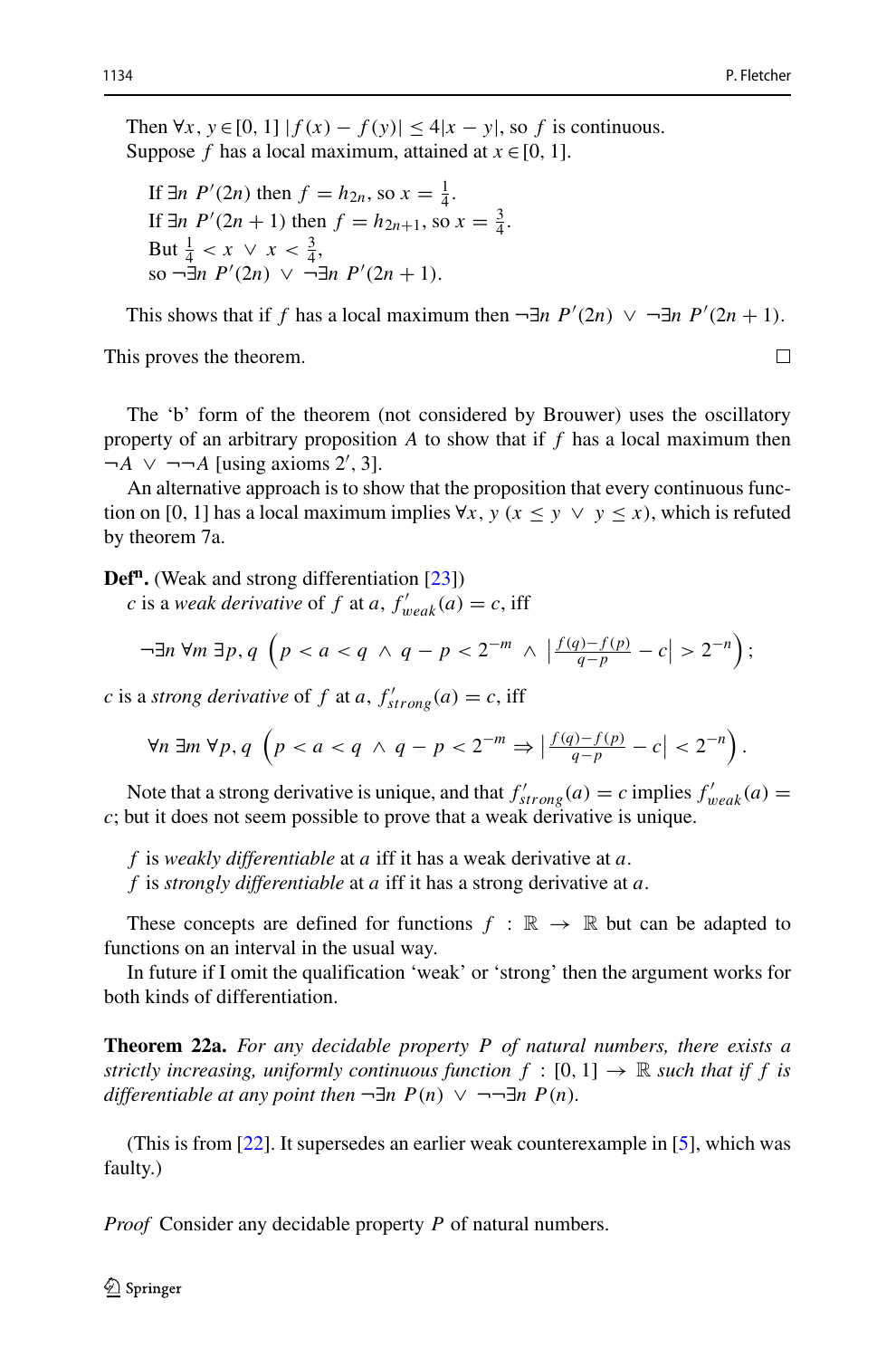For each  $n > 0$ , define a 'sawtooth' function  $\chi_n : [0, 1] \to \mathbb{R}$  such that

$$
\forall i \in \{0, \dots n\} \ \chi_n\left(\frac{i}{n}\right) = 0
$$
  

$$
\forall i \in \{0, \dots n-1\} \ \chi_n\left(\frac{2i+1}{2n}\right) = \frac{1}{4n}
$$

with  $\chi_n$  linear between these points.

For each  $n > 0$ , define a function  $\psi_n : [0, 1] \to \mathbb{R}$  such that

$$
\forall x \in [0, 1] \ \psi_n(x) = \begin{cases} \chi_n(x) & \text{if } P'(n-1) \\ 0 & \text{otherwise.} \end{cases}
$$

Define  $f : [0, 1] \to \mathbb{R}$  by  $\forall x \in [0, 1]$   $f(x) = x + \sum_{n=1}^{\infty} \psi_n(x)$ . Then *f* is strictly increasing. Also,  $\forall x, y \in [0, 1]$   $|f(x) - f(y)| \le \frac{3}{2}|x - y|$ , so *f* is uniformly continuous. Suppose there exists a point  $a \in [0, 1]$  at which  $f$  is differentiable.

Then  $\neg \exists n \ P(n) \Rightarrow \forall x \in [0, 1] \ f(x) = x \Rightarrow f'(a) = 1;$ and we can show  $f'(a) \neq \frac{1}{2} \land f'(a) \neq \frac{3}{2} \Rightarrow \neg \exists n \ P(n)$ . Now,  $f'(a) \neq 1 \vee f'(a) \neq \frac{1}{2}$  and  $f'(a) \neq 1 \vee f'(a) \neq \frac{3}{2}$ , so ¬∃*n P(n)* ∨ ¬¬∃*n P(n)*.

This shows that if *f* is differentiable at any point then  $\neg \exists n \ P(n) \lor \neg \neg \exists n \ P(n)$ .

This proves the theorem.

Brouwer [\[24\]](#page-45-15) also considers the 'b' form of the theorem. For any proposition *A* the conditional property is used to show that if  $f$  is differentiable at any point then  $\neg A \lor \neg \neg A$  [using axioms 1', 2'].

**Theorem 23a.** *For any decidable property P of natural numbers, there exists a function*  $f : \mathbb{R} \to \mathbb{R}$  *such that* 

(i) 
$$
f'_{strong}(0) = 0 \Leftrightarrow \exists n \ P(n)
$$
  
\n(ii)  $(f'_{weak}(0) = 0 \Rightarrow f'_{strong}(0) = 0) \Rightarrow (\neg \neg \exists n \ P(n) \Rightarrow \exists n \ P(n)).$ 

(This shows the difference between weak and strong derivatives.)

*Proof* For each *n*, define  $\omega_n : \mathbb{R} \to \mathbb{R}$  by

$$
\forall x \le -2^{-n+1} \qquad \omega_n(x) = 0
$$
  
\n
$$
\forall x \in [-2^{-n+1}, -2^{-n}] \qquad \omega_n(x) = \sqrt{(x+2^{-n+1})(-2^{-n}-x)}
$$
  
\n
$$
\forall x \in [-2^{-n}, 2^{-n}] \qquad \omega_n(x) = 0
$$
  
\n
$$
\forall x \in [2^{-n}, 2^{-n+1}] \qquad \omega_n(x) = \sqrt{(x-2^{-n})(2^{-n+1}-x)}
$$
  
\n
$$
\forall x \ge 2^{-n+1} \qquad \omega_n(x) = 0.
$$

Consider any decidable property *P* of natural numbers.

П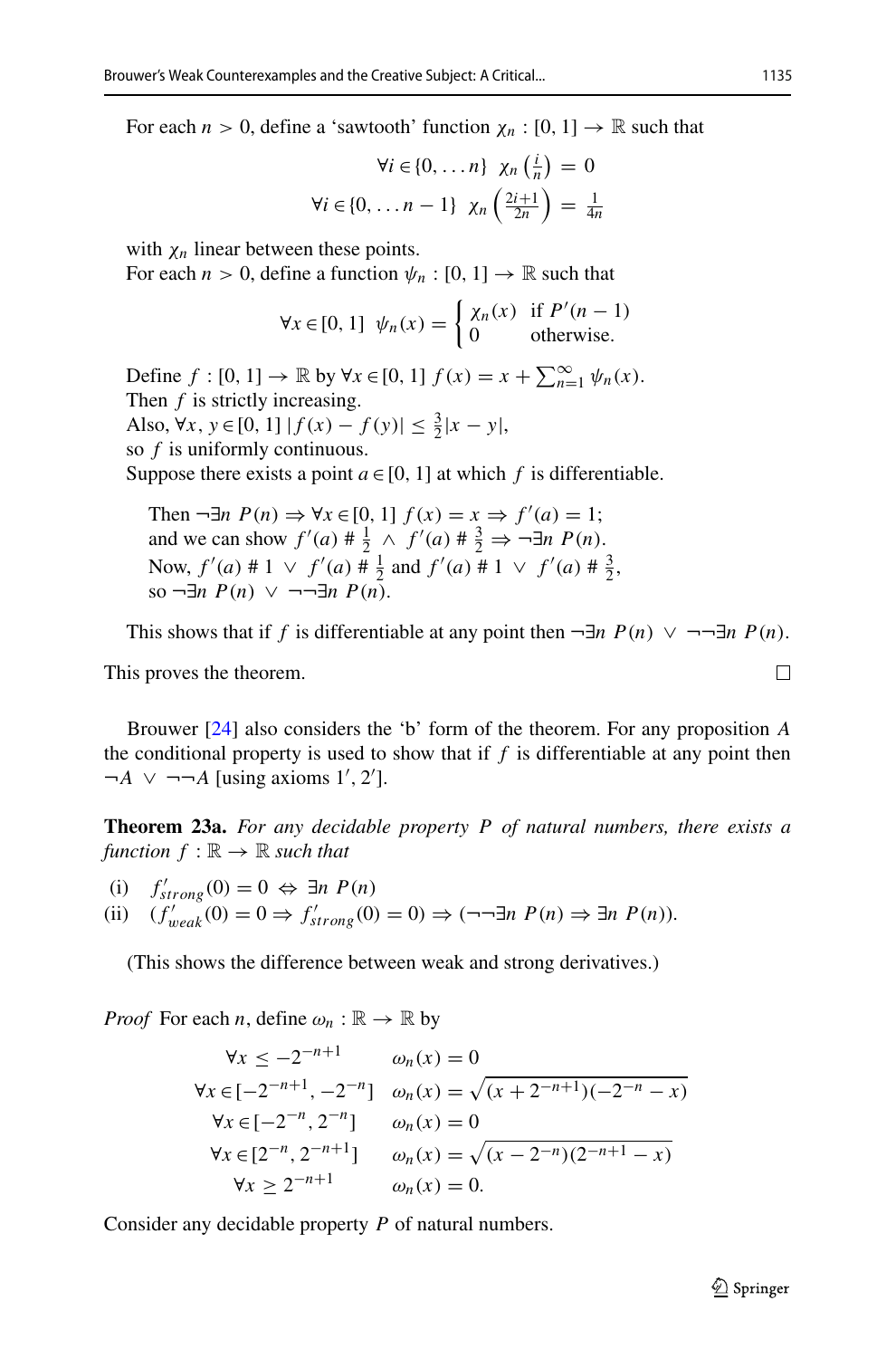For any *n*, define  $\zeta_n : \mathbb{R} \to \mathbb{R}$  by

$$
\forall x \in \mathbb{R} \ \zeta_n(x) = \begin{cases} \omega_n(x) & \text{if } \forall i \leq n \ \neg P(i) \\ 0 & \text{if } \exists i \leq n \ P(i). \end{cases}
$$

Define  $f : \mathbb{R} \to \mathbb{R}$  by  $\forall x \in \mathbb{R}$   $f(x) = \sum_{n=1}^{\infty} \zeta_n(x)$ . (i) Suppose  $f'_{strong}(0) = 0$ .

Choose *m* such that  $\forall p, q \ (p < 0 < q \land q - p < 2^{-m} \Rightarrow)$ *f (q)*−*f (p)*  $\left| \frac{p- f(p)}{q-p} \right| < 2^{-3}.$ Choose  $p = -2^{-m-2}$  and  $q = \frac{3}{2}2^{-m-2}$ . Suppose  $\forall i \leq m+2 \neg P(i)$ .

Then 
$$
f(p) = 0
$$
 and  $f(q) = \omega_{m+2} \left(\frac{3}{2} 2^{-m-2}\right) = \frac{1}{2} 2^{-m-2}$ , so  

$$
\left|\frac{f(q) - f(p)}{q - p}\right| = \left|\frac{\frac{1}{2} 2^{-m-2} - 0}{\frac{3}{2} 2^{-m-2} + 2^{-m-2}}\right| = \frac{1}{5} \neq 2^{-3},
$$

which is a contradiction.

This shows that  $\exists i \leq m+2$  *P(i)*.

This shows that  $f'_{strong}(0) = 0 \Rightarrow \exists n \ P(n)$ . Conversely,  $\exists n \ P(n) \Rightarrow f'_{strong}(0) = 0.$ Hence  $f'_{strong}(0) = 0 \Leftrightarrow \exists n \ \tilde{P}(n)$ , as required. (ii) By part (i),  $\exists n \ P(n) \Rightarrow f'_{strong}(0) = 0 \Rightarrow f'_{weak}(0) = 0$ , so, contraposing twice,  $\neg \exists n \ P(n) \Rightarrow f'_{weak}(0) = 0.$ Part (i) also says,  $f'_{strong}(0) = 0 \Rightarrow \exists n \ P(n)$ . So  $(f'_{weak}(0) = 0 \Rightarrow f'_{strong}(0) = 0) \Rightarrow (\neg \neg \exists n \ P(n) \Rightarrow \exists n \ P(n))$ , as required.

This proves the theorem.

In this case Brouwer considers only the 'b' form of the theorem [\[23\]](#page-45-13). For any proposition *A* the direct property is used to show that if  $f'_{weak}(0) = 0 \Rightarrow$  $f'_{strong}(0) = 0$  then  $A \vee \neg A$  [using axioms 1,2'] or  $\neg \neg A \vee \neg A$  [using axioms 1', 2']; Brouwer seems to be doing the former, since he states his argument in terms of an unjudgeable proposition rather than an untestable one.

**Theorem 24a (weak counterexample to Rolle's theorem).** *For any decidable property P of natural numbers, there exists a continuously differentiable function*  $f:[-3, 3] \rightarrow \mathbb{R}$  *such that*  $f(-3) = f(3)$  *and* 

$$
\exists c \in (-3, 3) \ f'(c) = 0 \Rightarrow \neg \exists n \ P'(2n+1) \ \lor \ \neg \exists n \ P'(2n).
$$

(This is from [\[12,](#page-44-7) p. 445].)

*Proof* Consider any decidable property *P* of natural numbers.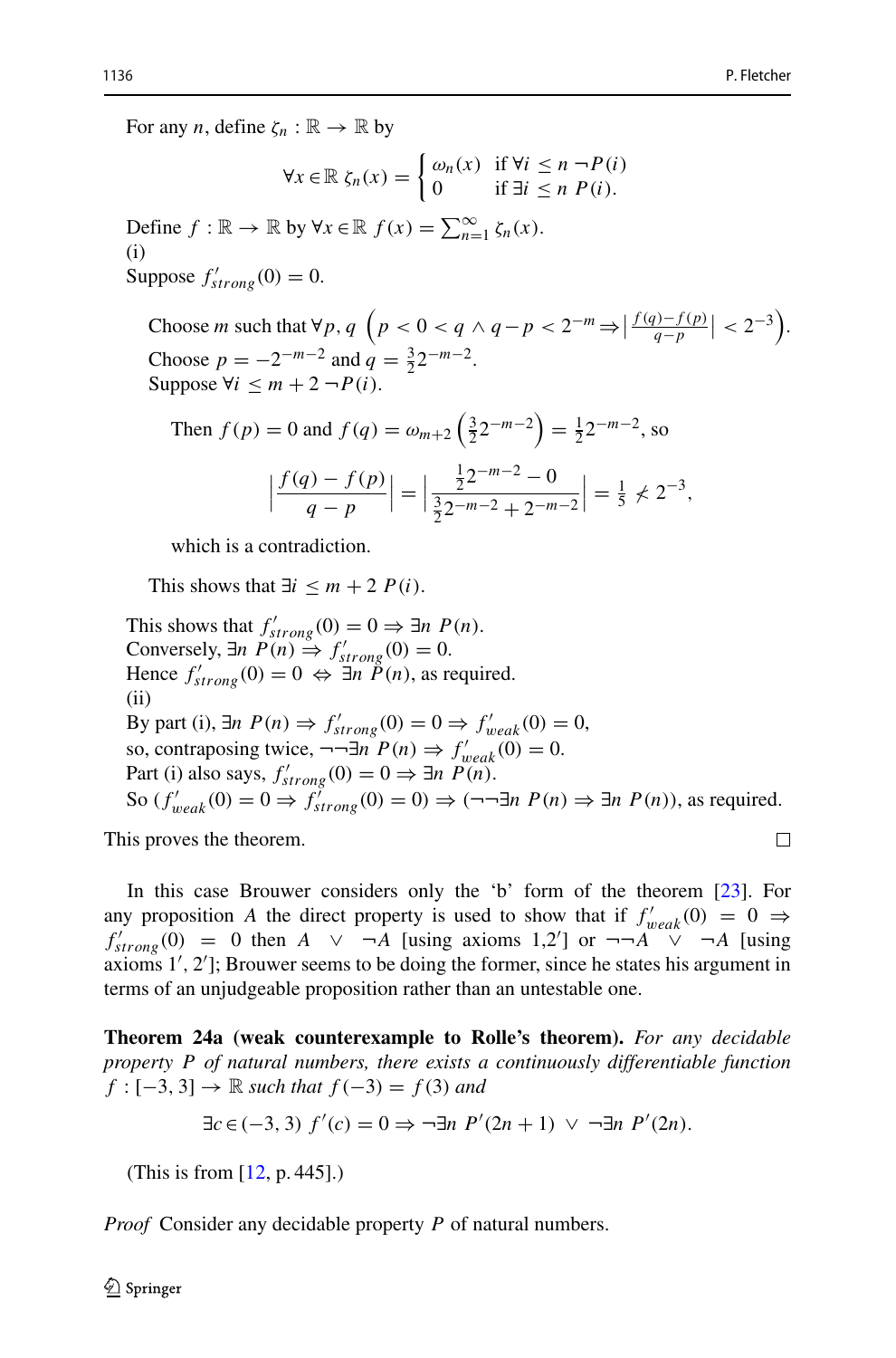Construct the oscillatory binary shrinking number  $b \in \mathbb{R}$  as in theorem 7a, and define  $a = |b|$ .

Construct a continuous function  $g : [-3, 3] \rightarrow \mathbb{R}$  such that

$$
g(-3) = 1
$$
,  $g(-2) = a$ ,  $g(-1) = b$ ,  $g(0) = -1$ ,  
\n $g(1) = -a$ ,  $g(2) = -b$ ,  $g(3) = 1$ ,

with *g* linear on [−3*,* −2] and [−2*,* −1] and [−1*,* 0] and [0*,* 1] and [1*,* 2] and [2*,* 3], and construct a piecewise quadratic function  $f : [-3, 3] \rightarrow \mathbb{R}$  such that  $f(3) =$  $0 = f(-3)$  and  $f' = g$ . Suppose  $\exists c \in (-3, 3)$   $f'(c) = 0$ .

Choose such a *c*. Then  $\exists n \ P'(2n+1) \Rightarrow b = -a < 0 \Rightarrow c = -\frac{3}{2} \lor c = \frac{3}{2}$ , and  $\exists n \ P'(2n) \Rightarrow b = a > 0 \Rightarrow c \in [-1, 0] \ \vee \ c \in [2, 3].$ But  $-\frac{3}{2} < c \lor c < -1$  and  $0 < c \lor c < \frac{3}{2}$  and  $\frac{3}{2} < c \lor c < 2$ , so  $c < -1 \vee -\frac{3}{2} < c < \frac{3}{2} \vee 0 < c < 2 \vee \frac{3}{2} < c$ ,  $\sin^{-1} P'(2n+1)$  ∨ ¬∃*n*  $P'(2n)$ .

This shows that  $\exists c \in (-3, 3)$   $f'(c) = 0 \Rightarrow \neg \exists n \ P'(2n + 1) \lor \neg \exists n \ P'(2n)$ .

This proves the theorem.

The 'b' form of the theorem (not considered by Brouwer) uses the oscillatory property of an arbitrary proposition *A* to give  $\exists c \in (-3, 3)$   $f'(c) = 0 \Rightarrow \neg\neg A \lor \neg B$  $\neg A$  [using axioms 2',3].

### **5.5 Weak Counterexamples in Topology**

**Theorem 25a (weak counterexample to the Heine-Borel theorem).** *For any decidable property P of natural numbers, there exists a closed and bounded set*  $S \subseteq \mathbb{R}$ *such that*

- (i)  $S \subseteq \bigcup_{n \in \mathbb{N}} U_n$ , for a countably indexed family  $_n(U_n)$  of open sets,
- (ii) *if there exists a finite set*  $\{n_1, \ldots n_k\} \subseteq \mathbb{N}$  *such that*  $S \subseteq \bigcup_{i=1}^k U_{n_i}$  *then* ∃*n P(n)* ∨ ¬∃*n P(n).*

(Brouwer [\[5,](#page-44-1) [21\]](#page-45-16) stated this originally for a particular fleeing property involving the occurrence of 0123456789 in the digits of  $\pi$ , which I have generalised to an arbitrary fleeing property. There are subtleties in the interpretation of the word 'closed'. I have taken the simplest proof from [\[21\]](#page-45-16); a set *S* is *closed* iff  $x_n \to l$  as  $n \to \infty$  and  $\forall n$  *x<sub>n</sub>* ∈ *S* imply *l* ∈ *S*. The counterexample works by constructing a set *S* that is not 'located'; see [\[2,](#page-44-5) [21\]](#page-45-16) for more on this.)

*Proof* Consider any decidable property *P* of natural numbers.

Define a set 
$$
S = \{u_n \mid n \in \mathbb{N}\}\
$$
, where  $\forall n u_n = \begin{cases} -1 & \text{if } \exists i \le n \ P(i) \\ 1 & \text{if } \forall i \le n \ \neg P(i) \end{cases}$ .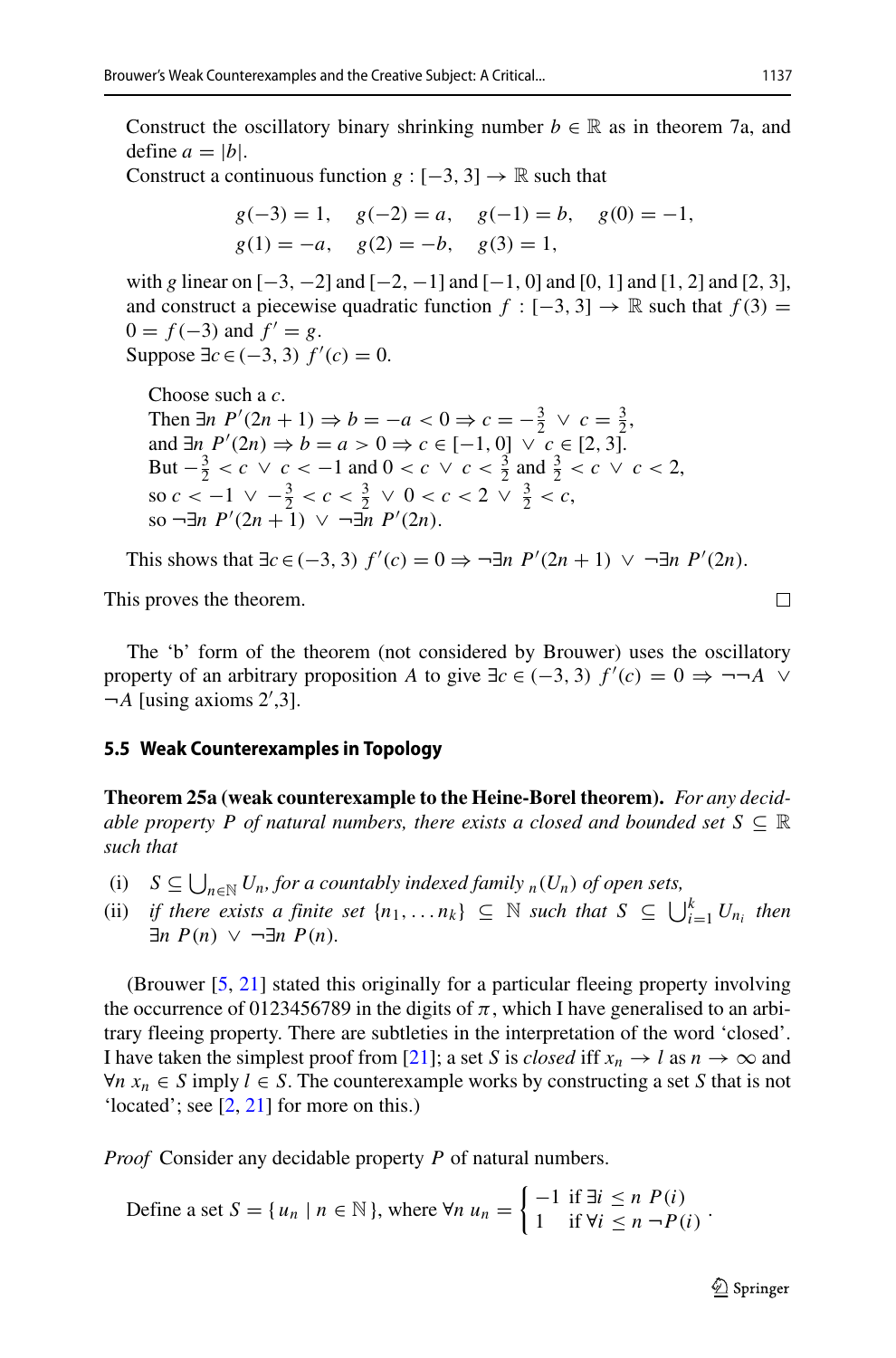Then *S* is closed and bounded.

so  $-1 \notin S$ , so  $\neg \exists n \; P(n)$ .

(i) For each *n* choose  $U_n = (u_n - 1, u_n + 1)$ . Then  $S \subseteq \bigcup_{n \in \mathbb{N}} U_n$ . (ii) Suppose  $S \subseteq \bigcup_{i=1}^{k} U_{n_i}$ , for some finite subset  $\{n_1, \ldots n_k\} \subseteq \mathbb{N}$ . Choose  $N = \max\{n_1, \ldots n_k\}.$ Suppose  $\neg \exists n \leq N \ P(n)$ . Then  $u_{n_1}, \ldots, u_{n_k}$  all equal 1, so  $\bigcup_{i=1}^{k} U_{n_i} = (0, 2),$ 

This shows that  $\neg \exists n \leq N \ P(n) \Rightarrow \neg \exists n \ P(n)$ . Since we have  $\exists n \leq N \ P(n) \lor \neg \exists n \leq N \ P(n)$  then  $\exists n \ P(n) \lor \neg \exists n \ P(n)$ .

This shows that if  $S \subseteq \bigcup_{i=1}^{k} U_{n_i}$ , for some  $\{n_1, \ldots n_k\} \subseteq \mathbb{N}$ , then  $\exists n \ P(n) \ \vee$ ¬∃*n P(n)*.

This proves the theorem.

The 'b' form of the theorem (not considered by Brouwer) uses the conditional property of an arbitrary proposition *A* to show that if  $_n(U_n)$  has a finite subcover then  $A \lor \neg A$  [using axioms 1, 2'].

A version of the Heine-Borel theorem can however be proved if the fan theorem is assumed [\[38,](#page-45-5) vol. 1, p. 305]

**Def<sup>n</sup>**. A real number *x* is a *point of accumulation* of a real set *S*,  $acc_S(x)$ , iff

$$
\forall a, b \in \mathbb{R} \ (a < x < b \Rightarrow \exists^{\infty} p \in (a, b) \ p \in S).
$$

**Def<sup>n</sup>**. A real set *S* is *bounded in number*, *bn(S)*, iff there exists *n* such that *S* has no subset of cardinality *n*.

The A form of the Bolzano-Weierstrass theorem says that every infinite  $S \subseteq [0, 1]$ has a point of accumulation.

The B form of the Bolzano-Weierstrass theorem says that every  $S \subseteq [0, 1]$  without a point of accumulation is bounded in number.

**Theorem 26a (weak counterexample to the A form).** *For any decidable property P of natural numbers, there exists an infinite set*  $S \subseteq [0, 1]$  *such that* 

$$
\exists x \; acc_S(x) \Rightarrow \exists n \; P(n) \; \vee \; \neg \exists n \; P(n).
$$

(This is from [\[18,](#page-45-17) p. 517].)

*Proof* Consider any decidable property *P* of natural numbers.

Define an infinite set  $S = \{a_n \mid n > 0\} \subseteq [0, 1]$ , where

$$
\forall n > 0 \ a_n = \begin{cases} \frac{1}{3} + 2^{-n} & \text{if } \forall i \le n - P(i) \\ \frac{1}{4} + 2^{-n} & \text{if } \exists i \le n \ P(i). \end{cases}
$$

 $\mathcal{D}$  Springer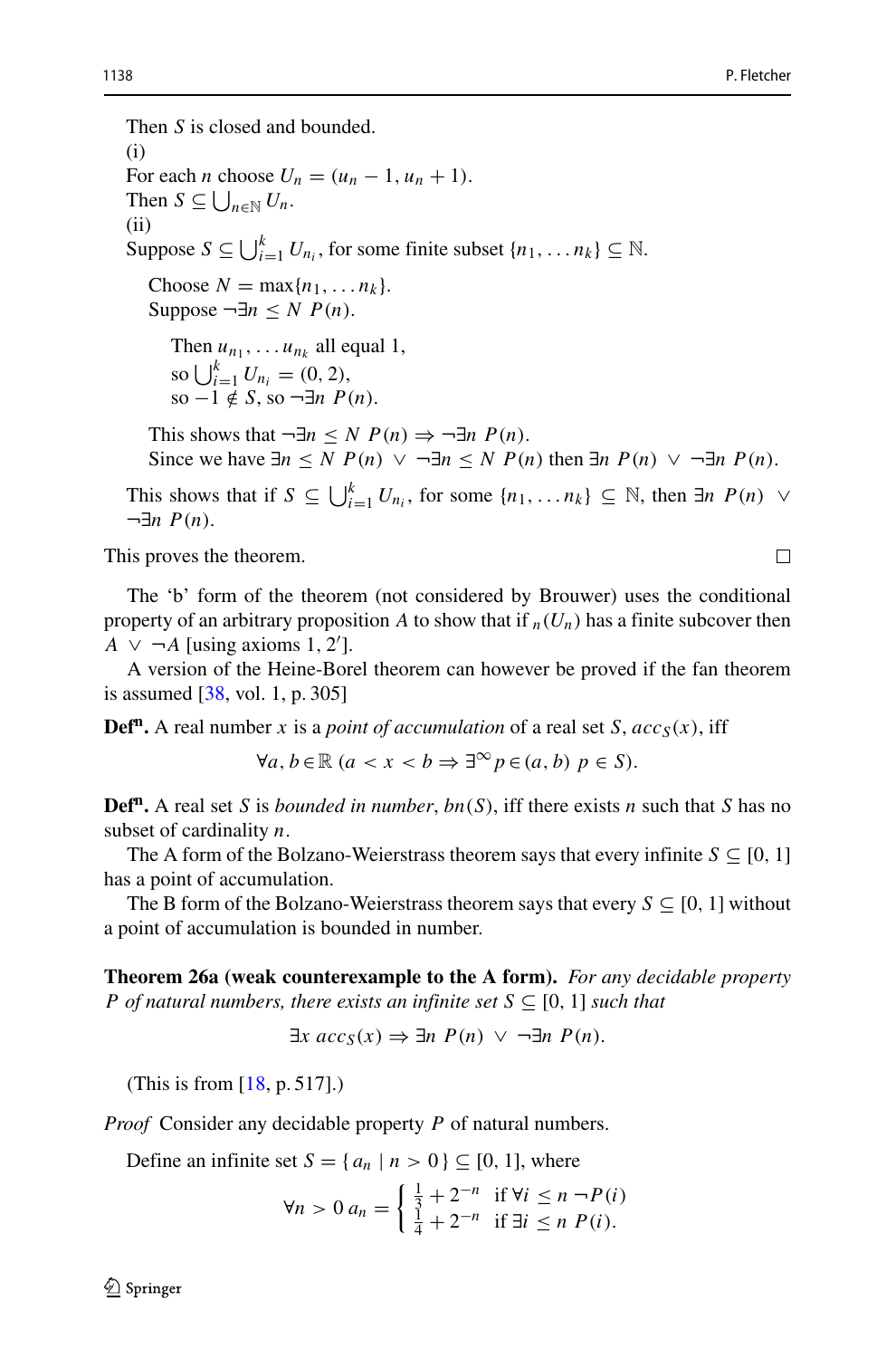We show by cases that  $\forall x \in \mathbb{R} \left( x \neq \frac{1}{3} \land x \neq \frac{1}{4} \Rightarrow \neg acc_S(x) \right)$ . Hence  $\forall x \in \mathbb{R} \ \left( acc_S(x) \Rightarrow x = \frac{1}{4} \lor x = \frac{1}{3} \right).$ Suppose *S* has a point of accumulation, *x*.

Then  $x = \frac{1}{4} \lor x = \frac{1}{3}$ . We show that  $x = \frac{1}{4} \Rightarrow \exists n \ P(n)$ , and  $x = \frac{1}{3} \Rightarrow \neg \exists n \ P(n)$ . Thus  $\exists n \ P(n) \lor \neg \exists n \ P(n)$ .

This shows that  $\exists x \text{ } acc_S(x) \Rightarrow \exists n \text{ } P(n) \vee \neg \exists n \text{ } P(n)$ .

This proves the theorem.

The 'b' form of the theorem (not considered by Brouwer) uses the conditional property of an arbitrary proposition *A* to give  $\exists x \text{ } acc_S(x) \Rightarrow \neg\neg A \lor \neg A$  [using axioms 1 *,* 2 ].

**Theorem 27a (weak counterexample to the B form).** *For any decidable property P of natural numbers, there is a set*  $S \subseteq [0, 1]$  *such that* 

- (i) *bn(S)* ⇒ ∃*n P(n)*
- $(ii)$  ∃*n*  $P(n)$   $\Rightarrow$  ¬∃*x acc<sub>S</sub>*(*x*)

 $(iii)$   $(\neg \exists x \text{ acc}_{S}(x) \Rightarrow \text{bn}(S)) \Rightarrow (\neg \neg \exists n \text{ } P(n) \Rightarrow \exists n \text{ } P(n))$ *.* 

*Proof* Consider any decidable property *P* of natural numbers.

Define  $S = \{2^{-n} | \forall i \leq n \neg P(i) \}$  ⊆ [0, 1]. (This is a simplification of Brouwer's construction.)

(i)

Suppose *S* is bounded in number.

Choose *k* such that *S* has no subset of cardinality *k*. If ∀*i* ≤ *k* − 1 ¬*P(i)* then {20*,* 2−1*,...* 2−*k*+1} is a subset of *S* of cardinality *k*, so  $\exists i$  < *k* − 1 *P*(*i*).

This shows that  $bn(S) \Rightarrow \exists n \ P(n)$ , as required. (ii) Suppose ∃*n P(n)*.

Choose the least *r* such that *P(r)*. Then  $S = \{2^0, 2^1, \ldots 2^{-r+1}\},\$  $\sec s(x)$ .

This shows that  $\exists n \ P(n) \Rightarrow \neg \exists x \ acc_{S}(x)$ , as required. (iii) follows from (i) and the double contrapositive of (ii).

This proves the theorem.

This time it is the 'b' form of the theorem that Brouwer considers [\[18,](#page-45-17) p. 517]. For any proposition *A* the direct property is used to construct  $S \subseteq [0, 1]$  that has no point of accumulation [using axiom 2'], and if  $bn(S)$  then  $A \vee \neg A$  [using axiom 1]

 $\Box$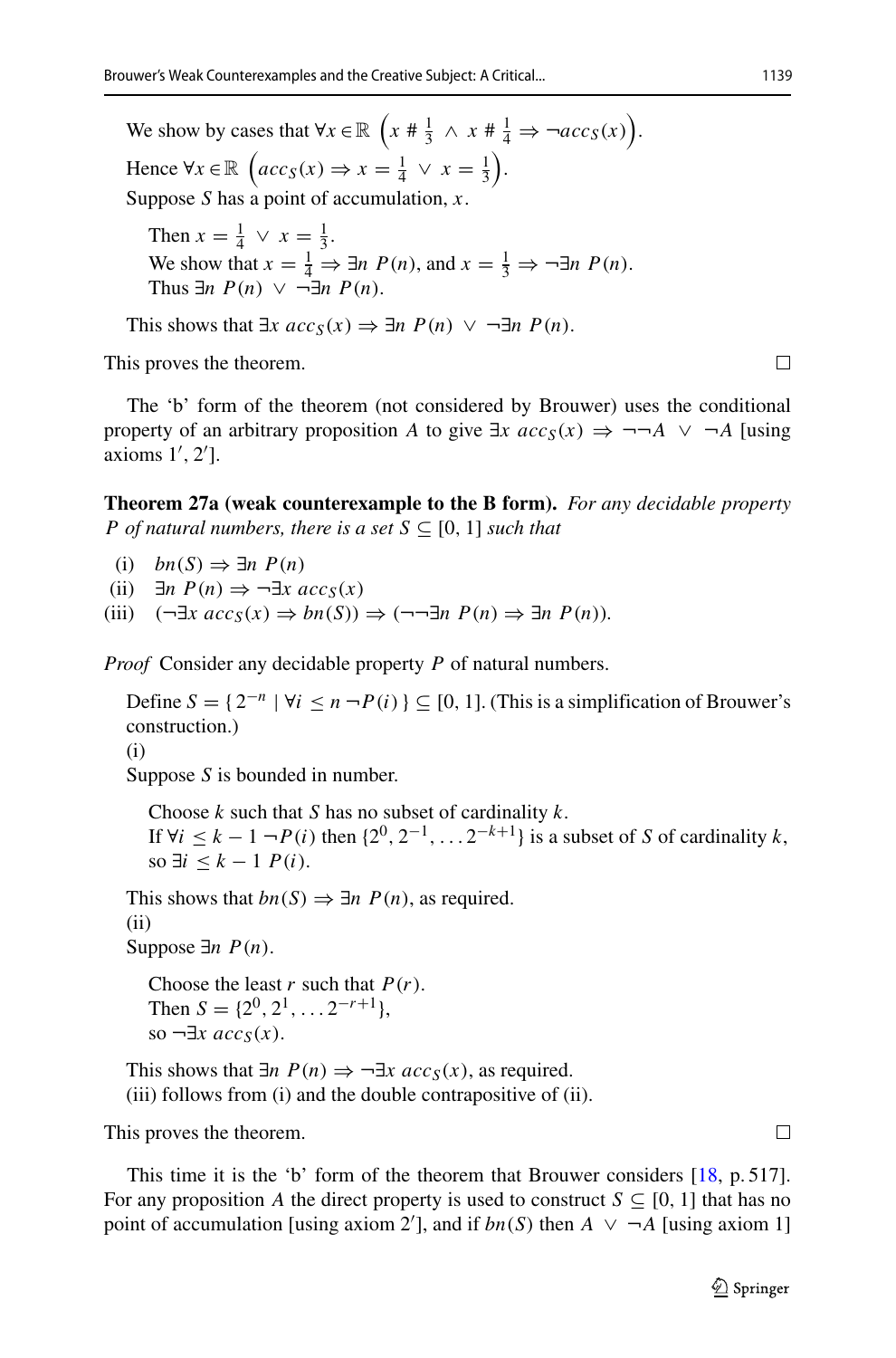or  $\neg\neg A \lor \neg A$  [using axiom 1']; Brouwer seems to be doing the latter, since he considers an untestable *A*.

**Theorem 28a (weak counterexample to Brouwer's fixed-point theorem).** *Define*  $Q = [-1, 1] \times [-1, 1]$ , a square in  $\mathbb{R}^2$ . For any decidable property P of natural *numbers, there is a uniformly continuous injective function*  $f: Q \rightarrow Q$  *such that* 

(i) ¬¬∃*n P(n)* ⇒ ∃≤1*p*∈*Q f (p)* = *p,* (ii)  $\exists p \in Q \ f(p) = p \Rightarrow \neg \exists r \ P'(2r) \lor \neg \exists r \ P'(2r+1)$ *.* 

(This is a weak counterexample to:

every uniformly continuous injective function from *Q* into *Q* has a fixed point; every uniformly continuous injective function from *Q* into *Q* with at most one fixed point has a fixed point.)

*Proof* Consider any decidable property *P* of natural numbers.

Choose points  $a = \left(-\frac{1}{2}, 0\right)$  and  $b = \left(\frac{1}{2}, 0\right)$  in  $Q$ .

For any *n*, define a function  $t_{an}: Q \rightarrow Q$  as follows. Represent each point of Q by polar coordinates  $(r, \theta)$  based at *a*. The point with polar representation  $(r, \theta)$  maps to the point with polar representation  $(k_\theta r, \theta + \tan^{-1} 2^{-n})$ , where  $k_\theta$  is chosen so that any point on the boundary of *Q* maps to another point on the boundary.

This defines *tan* on each point of *Q* apart from *a*. It is extended to the whole of *Q* by continuity.

Then, for each *n*,  $t_{an}$  is a bijection from  $Q$  to itself, with  $a$  as its only fixed point, satisfying  $\forall p, q \in Q$   $||t_{an}(p) - t_{an}(q)|| \leq 51 ||p - q||$ , and so is uniformly continuous.

Moreover,  $\forall m, n \forall p \in Q \ \| t_{am}(p) - t_{an}(p) \| \leq \frac{13}{4} |2^{-m} - 2^{-n}|$  and  $\forall n \ \forall p \in Q \ \|p - t_{an}(p)\| \leq \frac{13}{4} 2^{-n}.$ 

For any *n*, define a function  $t_{bn}$  :  $Q \rightarrow Q$  similarly, but using a polar representation based at *b*. It has similar properties to *tan*.

Define a sequence *t* of functions from *Q* to *Q* by

$$
\forall n \ t_n = \begin{cases} id & \text{if } \forall i \leq n \neg P(i) \\ t_{ar} & \text{if } 2r \leq n \text{ and } P'(2r) \\ t_{br} & \text{if } 2r + 1 \leq n \text{ and } P'(2r + 1). \end{cases}
$$

For each  $n$ ,  $t_n$  is bijective and uniformly continuous. Now,  $\forall m, n \ (m \le n \Rightarrow \forall p \in Q \ \| t_m(p) - t_n(p) \| \le \frac{13}{4} 2^{-\lceil m/2 \rceil}$ ), so, for each  $p \in \mathbb{Q}$ , the sequence  $n(t_n(p))$  is Cauchy, and hence convergent. Define  $f: \mathbb{Q} \to \mathbb{Q}$  by  $\forall p \in \mathbb{Q}$   $f(p) = \lim_{n \to \infty} t_n(p)$ . Then  $\forall m \forall p \in Q \ \|t_m(p) - f(p)\| \leq \frac{13}{4} 2^{-\lceil m/2 \rceil},$ so  $t_m \to f$  uniformly as  $m \to \infty$ , so *f* is uniformly continuous. *f* is also injective. (i) Suppose ¬¬∃*n P(n)*.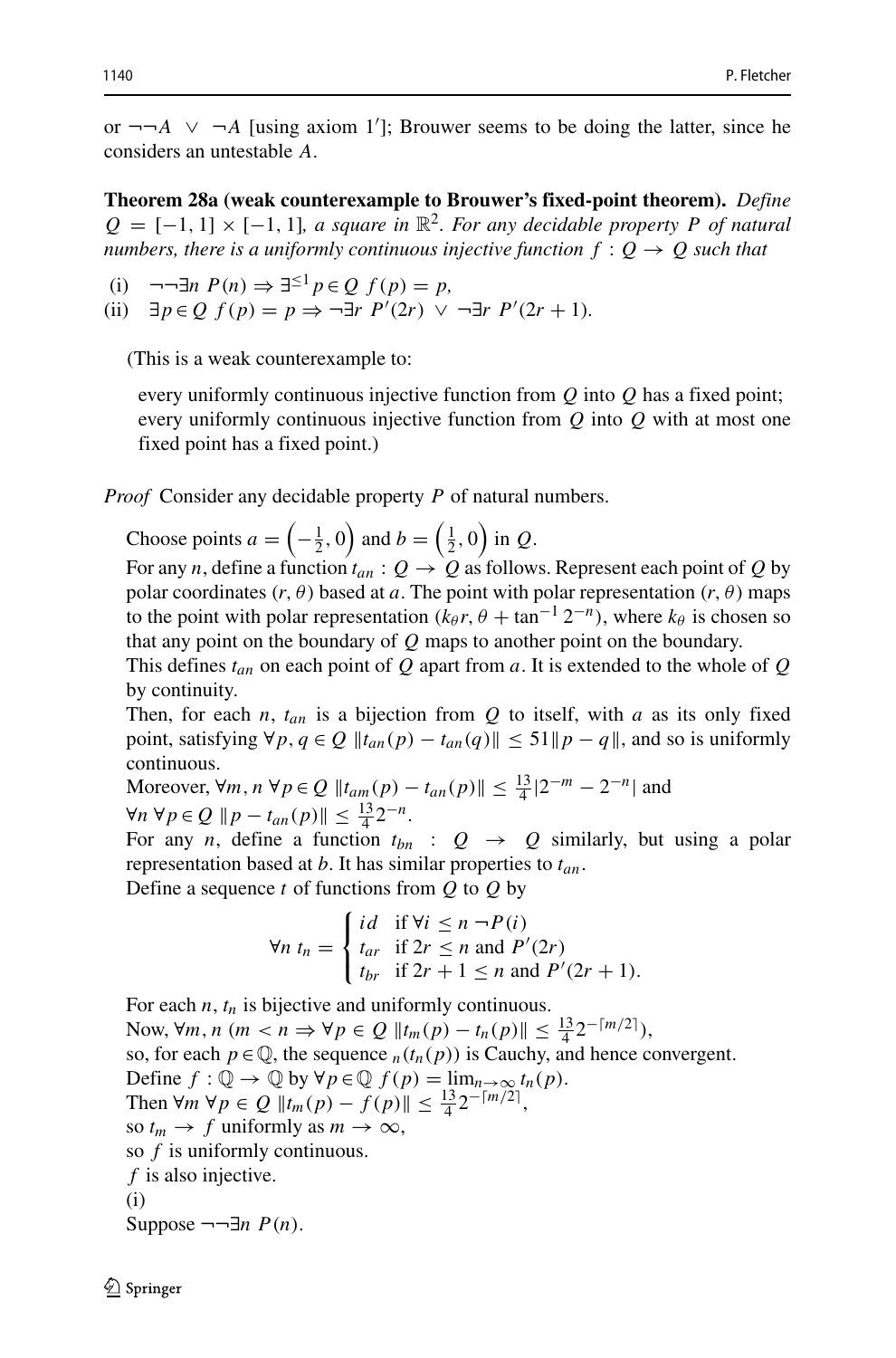Consider any fixed points *p,q* of *f* .

Then  $\exists r \ P'(2r) \Rightarrow \exists r \ f = t_{ar} \Rightarrow p = a = q$ , and  $\exists r \ P'(2r + 1) \Rightarrow \exists r \ f = t_{br} \Rightarrow p = b = q.$ so  $\exists n \ P(n) \Rightarrow \exists n \ P'(n) \Rightarrow \exists r \ P'(2r) \lor \exists r \ P'(2r+1) \Rightarrow p = q$ , so, contraposing twice,  $\neg\neg \exists n \ P(n) \Rightarrow p = q$ , so  $p = q$ .

This shows that  $\exists^{\leq 1} p \in O$   $f(p) = p$ .

This shows that  $\neg\neg \exists n \ P(n) \Rightarrow \exists^{\leq 1} p \in Q \ f(p) = p$ , as required. (ii) Suppose ∃ $p ∈ Q f(p) = p$ .

Choose such a fixed point, *p*. Then  $\exists r \ P'(2r) \Rightarrow \exists r \ f = t_{ar} \Rightarrow p = a;$ equivalently,  $p \nparallel a \Rightarrow \neg \exists r \ P'(2r)$ . Similarly,  $p \nleftrightarrow b \Rightarrow \neg \exists r \ P'(2r + 1)$ . Hence  $p \# a \lor p \# b \Rightarrow \neg \exists r \ P'(2r) \lor \neg \exists r \ P'(2r+1)$ . Since  $\forall p \ (p \# a \lor p \# b)$ , this gives  $\neg \exists r \ P'(2r) \lor \neg \exists r \ P'(2r+1)$ .

This shows that  $\exists p \in Q$   $f(p) = p \Rightarrow \neg \exists r \ P'(2r) \lor \neg \exists r \ P'(2r+1)$ , as required.

This proves the theorem.

Brouwer considers only the 'b' form of this theorem [\[19\]](#page-45-18): for any proposition *A* the oscillatory property is used to give the conclusions

- (i)  $\exists^{\leq 1} p \in Q$  *f*(*p*) = *p*, [using axiom 2']
- (ii)  $∃p ∈ Q f(p) = p ⇒ ¬A ∨ ¬¬A$  [using axioms 2', 3].

Note that  $\exists^{\leq 1} p \in Q$   $f(p) = p$  is understood as  $\forall p, q \in Q$  ( $f(p) = p \land q$  $f(q) = q \Rightarrow p = q$ ). A slight alteration gives the opposite result: Veldman [\[45\]](#page-46-2) shows that, assuming the fan theorem, every uniformly continuous function  $f: Q \rightarrow$ *Q* such that  $\forall p, q \in Q$  ( $p \# q \Rightarrow f(p) \# p \lor f(q) \# q$ ) has a fixed point.

# **6 Are Weak Counterexamples Genuine Proofs or Just Plausibility Arguments?**

Brouwer presents his weak counterexamples as dependent on the existence of a fleeing property or 'a mathematical assertion so far neither judged nor recognised as judgeable' or 'a mathematical assertion so far neither tested nor recognised as testable'. This gives them a provisional or subjective appearance.

Does Brouwer think of them as proper mathematical proofs? Occasionally he refers to them as 'theorems'  $[41, p. 80]$  $[41, p. 80]$ . In  $[12, p. 445]$  $[12, p. 445]$  he speaks of 'refuting' classical theorems by weak counterexamples. In [\[14,](#page-44-10) p. 491] he says, 'To give some examples refuting the principle of the excluded third and its corollaries ...'. In [\[18\]](#page-45-17) he speaks of 'refutation' of the two forms of the Bolzano-Weierstrass theorem. These expressions suggest that he regards them as definite mathematical results.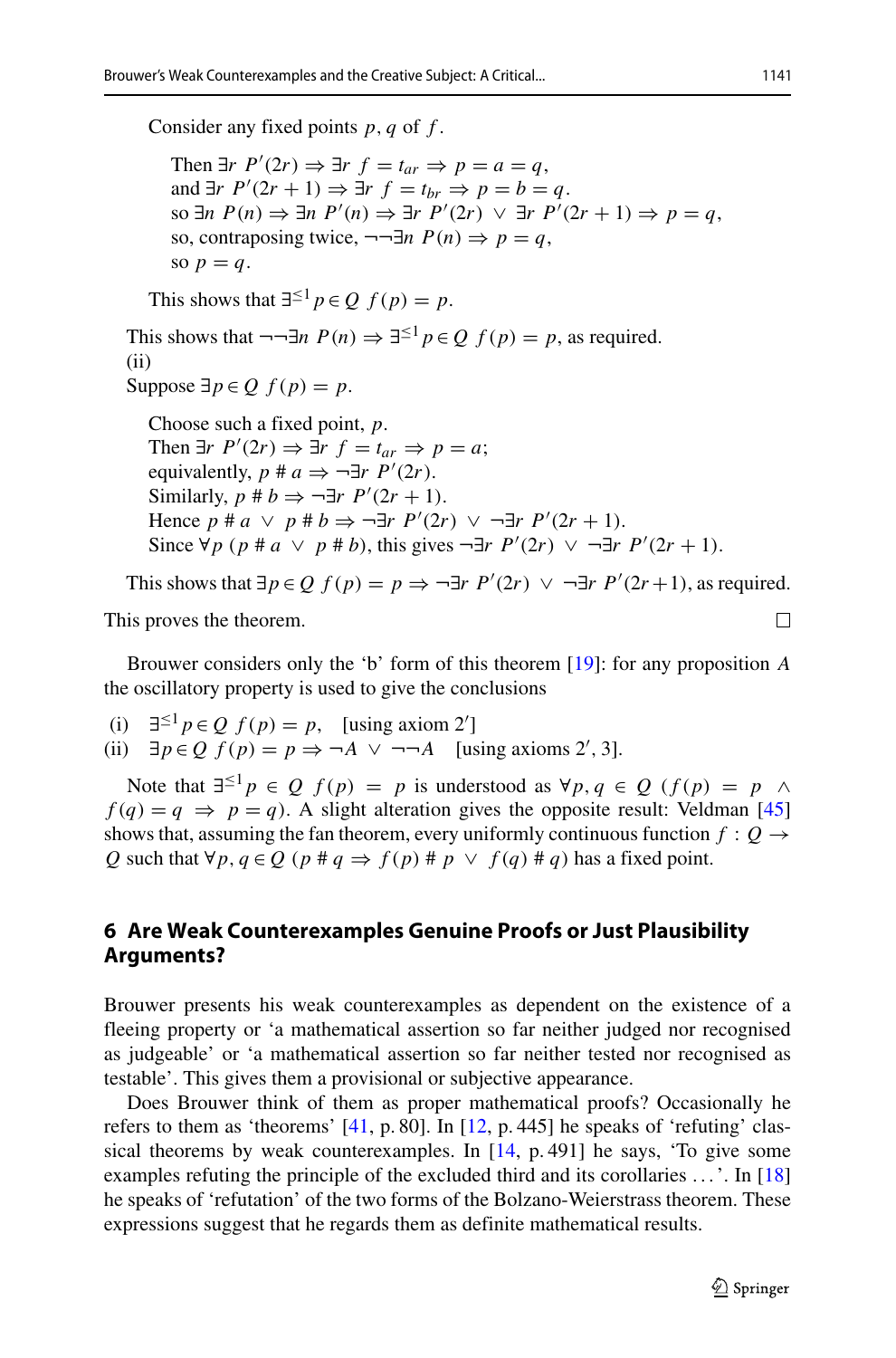Sometimes, however, he uses weaker language. In [\[11\]](#page-44-9) he describes the finding of a simple ordering of the continuum as *hoffnungslos* (hopeless), on account of the weak counterexample. In [\[14,](#page-44-10) pp. 493–4] he twice says, 'there seems to be little hope for reducing [relations such as inequality] to a constructive property'. The reason for the vagueness here is not that weak counterexamples are intrinsically vague but that he is trying to show that  $x \neq y$  cannot be defined by a positive condition; he has shown that  $x \neq y$  is not equivalent to  $x \neq y$ , but he has not considered other possible positive conditions it might be equivalent to.

In my view the weak counterexamples are rigorous proofs of precise mathematical results (given the creative subject axioms assumed). They gain in precision when one states them for all properties, not just fleeing ones. For example, theorem 6a shows that

$$
\forall P \exists x \in \mathbb{R} \ (x \neq 0 \lor x = 0 \Rightarrow \exists n \ P(n) \lor \neg \exists n \ P(n))
$$

and consequently

$$
\forall x \in \mathbb{R} \ (x \neq 0 \ \lor \ x = 0) \Rightarrow \forall P \ (\exists n \ P(n) \ \lor \ \neg \exists n \ P(n)).
$$

Thus, if we had a proof of  $\forall x \in \mathbb{R}$  ( $x \neq 0 \lor x = 0$ ), we could thereby obtain a proof of the principle of excluded middle for  $\Sigma_1$  propositions.

This sort of result is analogous to proving a problem *NP*-complete. It shows that  $∀x ∈ ℝ (x # 0 ∨ x = 0)$  is a member of a certain class of propositions of recognised intractability, whose solution would revolutionise mathematical knowledge. This is a definite and valuable result, not to be considered a mere heuristic argument. It can be understood even by a classical mathematician.

Just the same remarks apply to the versions of the weak counterexamples with the creative subject.

(This assumes, of course, that one has no predicativist objection to quantifying over all properties of natural numbers or all propositions.)

If a general method of solving all mathematical problems is ever invented then all my theorems in §5 remain valid but they lose all value, just as if a proof of  $P = NP$ is ever found then all proofs of *NP*-hardness remain valid but lose all value.

# **7 What are the Right Axioms for the Creative Subject?**

I am not concerned here with the soundness of the axioms but with their usefulness in deriving the weak counterexamples.

Which axioms does Brouwer actually use? He gives little or no justification for the conclusions drawn from the counterexamples, so I shall simply attribute to him the axioms that are needed for his conclusions to follow.

#### **7.1 Which Axioms are Really Needed?**

Axiom 0 is necessary for any of the arguments to work. In theorem 6b, for example, a rational sequence *a* is defined by cases, with *an* equal to a positive rational or 0 according to whether  $\exists i \leq n \ (\vdash_i A \lor \vdash_i \neg A)$  holds. If this is to count as a welldefined sequence we must have ∀*n*  $a_n \text{ ∈ } \mathbb{Q}$ , hence ∀*n*  $(a_n > 0 \lor a_n = 0)$ ; hence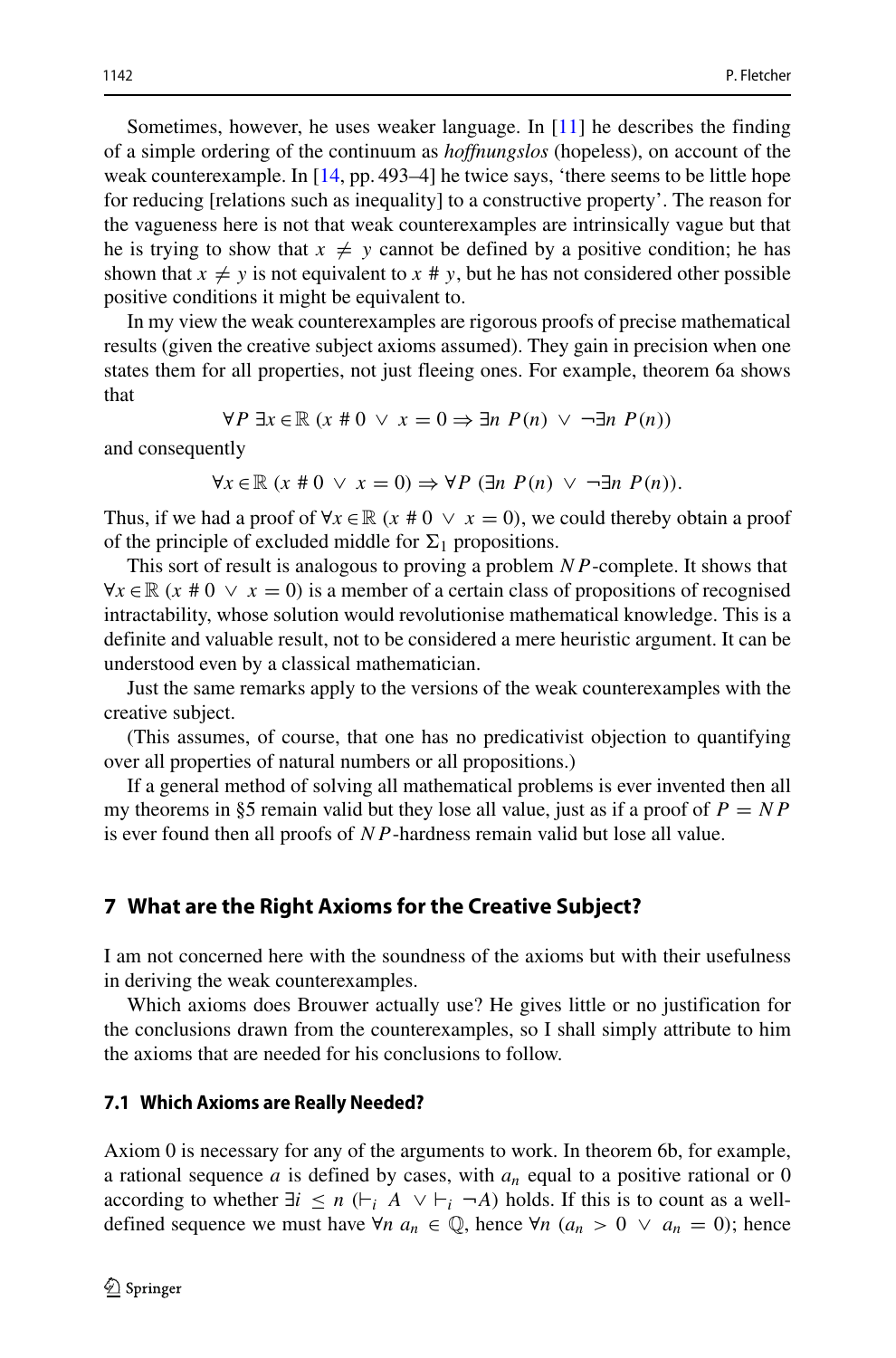$\exists i \leq n \ (\vdash_i A \lor \vdash_i \neg A)$  must be decidable; hence  $\vdash_i A$  must be decidable. We need decidability again to show that *a* is Cauchy. Axiom 0 is therefore indispensable.

Beyond that, the possible choices of axioms are

- axioms 1 and 2.
- $\bullet$  axioms 1 and 2',
- axioms  $1'$  and  $2$  (or equivalently  $2$  and  $3$ ),
- axioms  $1'$  and  $2'$  (or equivalently  $2'$  and 3).

Axiom 2 is only ever used in theorem 11b and theorem 11c. Even here, however, the desired weak counterexample to  $x \notin \mathbb{Q} \lor x \notin \mathbb{Q}$  can be obtained using axiom 2' instead; the desired weak counterexample to  $x \notin \mathbb{Q} \implies x \in \mathbb{Q}$  could be obtained from theorem 6b instead. One can accomplish all the arguments using axioms 1' and 2', provided one is prepared to accept a slightly weaker conclusion, i.e.,  $\neg A \lor \neg \neg A$ instead of  $A \vee \neg A$ .

# **7.2 Axiom 1- or Axiom 2- ?**

There is one case where there is a choice between using axiom 1 (or 1') and using axiom 2'. In an example in [\[13\]](#page-44-8), which is my theorem 7b, Brouwer uses axioms 2', 3 to show

$$
x \not\equiv 0 \Rightarrow \neg x > 0 \Rightarrow \neg \Box A \Rightarrow \neg A
$$
\n
$$
x \not\equiv 0 \Rightarrow \neg x < 0 \Rightarrow \neg \Box \neg A \Rightarrow \neg \neg A.
$$

Thus if  $x \not\equiv 0 \lor x \not\equiv 0$  is generally true then so is  $\neg A \lor \neg \neg A$ .

Niekus [\[32,](#page-45-4) [33\]](#page-45-19) asks why Brouwer doesn't use a more direct argument, using axiom 1, giving

$$
x < 0 \Rightarrow \Box \neg A \Rightarrow \neg A
$$

$$
x > 0 \Rightarrow \Box A \Rightarrow A
$$

Thus if  $x < 0 \vee x > 0$  is generally true then so is  $A \vee \neg A$ . Niekus concludes that Brouwer does not want to use axiom 1.

Van Atten [\[39,](#page-45-0) p. 1618] objects that Niekus is confusing the two order relations,  $x < 0$  and  $x \not\le 0$ . This seems to be true, but Niekus' argument can be easily repaired: just take the contrapositive of  $x < 0 \Rightarrow \neg A$  and  $x > 0 \Rightarrow A$  twice to give

$$
x \neq 0 \Rightarrow \neg A
$$
  

$$
x \neq 0 \Rightarrow \neg \neg A
$$

Thus if  $x \notin \{0 \lor x \neq 0\}$  is generally true then so is  $\neg A \lor \neg \neg A$  — the same conclusion as Brouwer reaches, by a different route. (Note that the argument can be stated using only axiom 1 , not axiom 1.)

These two routes from  $x \notin \{0 \lor x \notin \{0 \text{ to } \neg A \lor \neg \neg A \text{ are theorem } \exists b(vi,vii)}\}$ above. Brouwer takes the route using axioms 2 *,* 3 rather than the route using axiom 1 .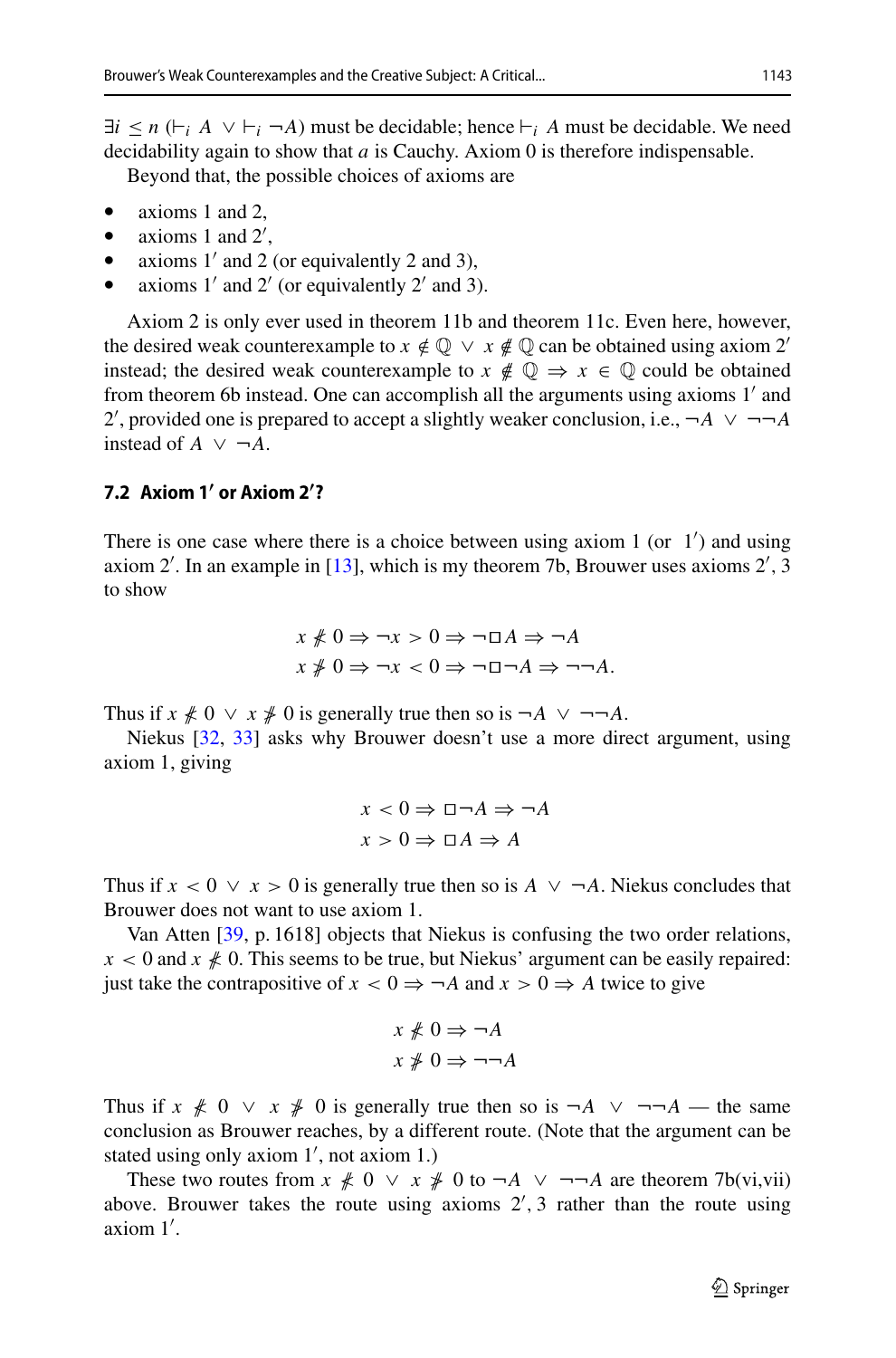There is a more serious objection to Niekus' choice of axioms. He rejects axiom 1,  $\Box A$  ⇒ *A*. He also rejects axiom 0,  $\vdash_n A$   $\lor$   $\nvdash_n A$ , because he thinks it implies that the activity of the creative subject is lawlike. The axioms he does accept are

$$
\vdash_n A \Rightarrow \vdash_{n+m} A
$$
  

$$
A \Rightarrow \Box A \quad \text{(axiom 2)}
$$

These are too weak for any counterexample arguments. Without axiom 0, the sequence defining the real number  $x$  is ill-defined. Without axiom 1 or 1' the theory admits a trivial interpretation in which  $\vdash_n A$  holds for every *n* and *A*. Axiom 2 or 2' is no use without axiom 3 (this was why I introduced axiom 3). But axioms  $2'$  and 3 imply  $1'$ , so assuming 2 or  $2'$  together with 3 is not really an alternative to assuming 1 .

# **7.3 Axiom 1 or Axiom 1- ?**

Does Brouwer use the strong axiom 1 or the weaker axiom 1 ? There are several places where using axiom 1 would give a stronger conclusion than axiom 1', i.e., *A* ∨ ¬*A* rather than ¬*A* ∨ ¬¬*A*. Brouwer's practice is variable.

When he begins the counterexample by saying 'Let  $\alpha$  be an assertion which has neither been judged nor been recognised as judgeable', a use of axiom 1 is implied. This applies to [\[23\]](#page-45-13). In [\[11\]](#page-44-9), in the density-in-itself and separability-in-itself arguments, a use of axiom 1 also seems to be implied.

When he begins by saying 'Let  $\alpha$  be a mathematical assertion so far neither tested nor recognised as testable', a use of axiom 1' is implied. This applies to the checkingnumber examples in [\[14\]](#page-44-10), [\[20\]](#page-45-9), [\[41,](#page-46-1) p. 50], and to the refutation of the B form of the Bolzano-Weierstrass theorem in [\[18,](#page-45-17) p. 517].

#### **8 What Added Value Does the Creative Subject Provide?**

All the weak counterexamples can be accomplished with or without use of the creative subject.

Weak counterexamples without the creative subject always work by showing that the proposition in question implies one of the formulae,

(i) ∃*n P(n)* ∨ ¬∃*n P(n)*,

(ii) 
$$
\neg \exists n \ P(n) \lor \neg \neg \exists n \ P(n),
$$

(iii) ¬¬∃*n P(n)* ⇒ ∃*n P(n)*,

 $(iv)$  ¬∃*n*  $P'(2n)$  ∨ ¬∃*n*  $P'(2n + 1)$ ,

(v) 
$$
\neg \neg \exists n \ P(n) \Rightarrow \neg \exists n \ P'(2n) \lor \neg \exists n \ P'(2n+1)
$$

(with the exception of theorem  $14a(i,jii)$ ). In the corresponding version of the weak counterexample with the creative subject, the conclusion (i) or (iii) is replaced by *A* ∨  $\neg$ *A* or  $\neg\neg A$  ∨  $\neg$ *A* (depending on whether we assume axiom 1 or 1'). The other three conclusions are always replaced by  $\neg\neg A \lor \neg A$ . The creative subject allows us to construct a weak counterexample to (iii), i.e., a property *P* for which we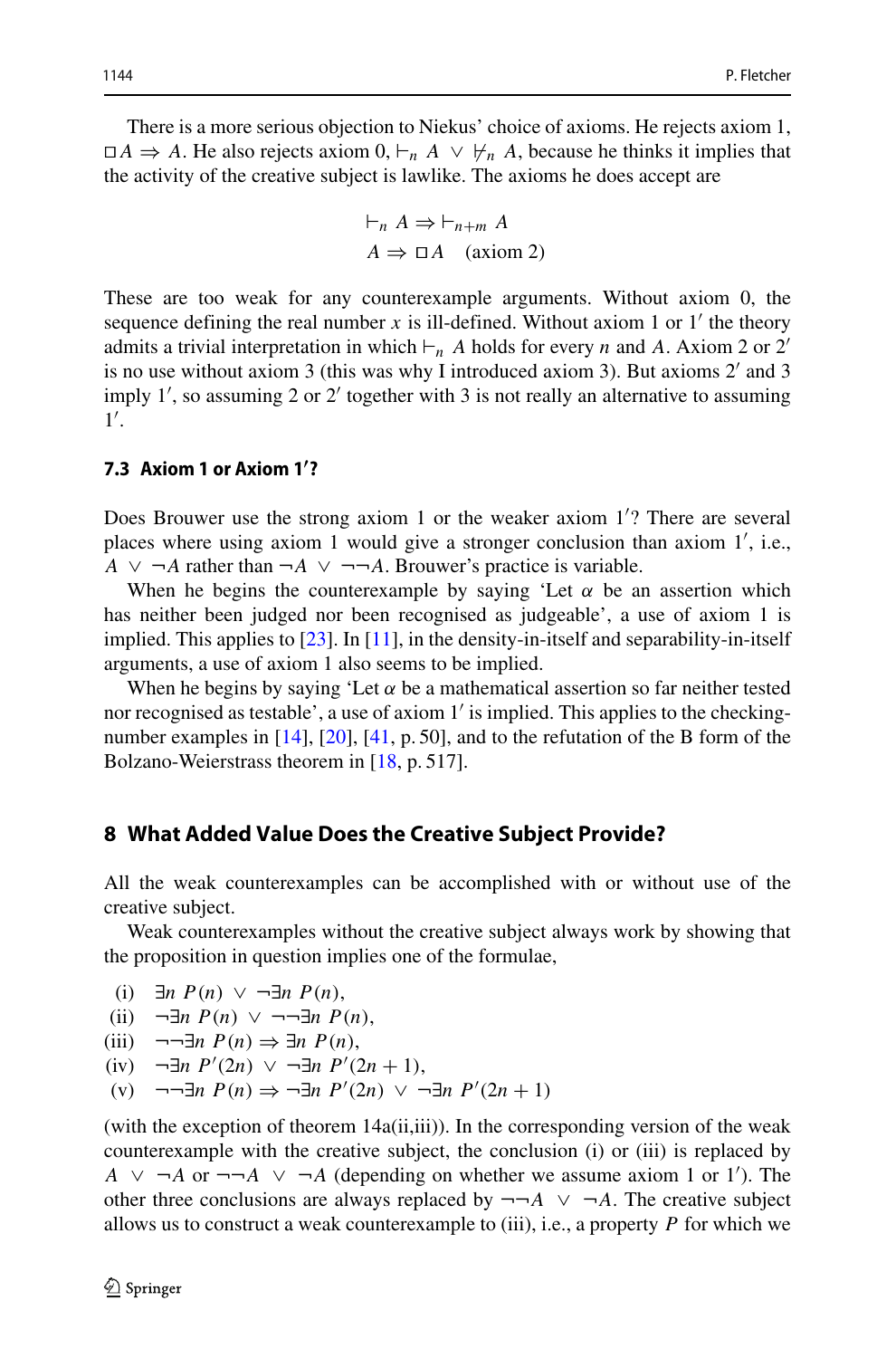can prove ¬¬∃*n P(n)* without being able to prove ∃*n P(n)* (see theorem 4). Hence it provides a rationale for rejecting Markov's principle, provided we have rejected the principle of excluded middle.

Brouwer sometimes uses the creative subject and sometimes does not. For example, in [\[18\]](#page-45-17) he uses a fleeing property (without the creative subject) to refute the A form of the Bolzano-Weierstrass theorem but uses the creative subject to refute the B form; he could just as well use either in each case. As a rule, Brouwer resorts to the creative subject in cases where the version without the creative subject would lead to the conclusion (iii) or (v). However, two exceptions to this are  $[41, p. 42, pp. 55-6]$  $[41, p. 42, pp. 55-6]$ ; see my theorem 7a and theorem 15a.

Thus the creative subject gives a stronger conclusion. On the other hand, the version without the creative subject applies to the reduced continuum (consisting of the lawlike reals), and hence also to the full continuum (consisting of all reals), whereas the version with the creative subject applies only to the full continuum. In this respect, the version without the creative subject is stronger.

The essential function of a weak counterexample is to express explicitly and rigorously why a certain statement is not provable. Heyting states it in dialogue form:

*INT. . . . Nor is it important whether we call it a mathematical result or not. In any case it shows that it would be foolish to seek a proof for the equivalence of the relations*  $\neq$  *and*  $\#$  *between real numbers.* 

*CLASS. I have been convinced of that since 2.2.3.*

*INT. Brouwer's example analyses one of the subconscious reasons which made you feel this conviction.* [\[27,](#page-45-2) §8.1.1]

The weak counterexamples without the creative subject perform this function just as well as the versions with the creative subject.

# **9 Arguments that go Beyond the Usual Theory of the Creative Subject**

### **9.1 'Truth of <sup>A</sup> and Rationality of the Conditional-Checking Number <sup>x</sup> are Equivalent'**

Brouwer has two, possibly related, claims that fall outside the methods used above; in attempting to justify them we may get a deeper insight into the nature of the creative subject, the role of time in the argument, and possibly the connection with the theory of choice sequences.

In 1954 Brouwer considered the conditional checking-number *x* of a drift *(a, u)* through a proposition *A*, where  $a \notin \mathbb{Q}$  and  $\forall n \ u_n \in \mathbb{Q}$ . He claimed that  $A \Leftrightarrow x \in \mathbb{Q}$ . As can be seen from my theorem 11b, this goes slightly beyond what I believe can be justified.

*Let A be a mathematical assertion so far neither tested nor recognized as testable. Then, in connection with the assertion A and with a drift (a, u) the creating subject can generate an infinitely proceeding sequence s of limiting*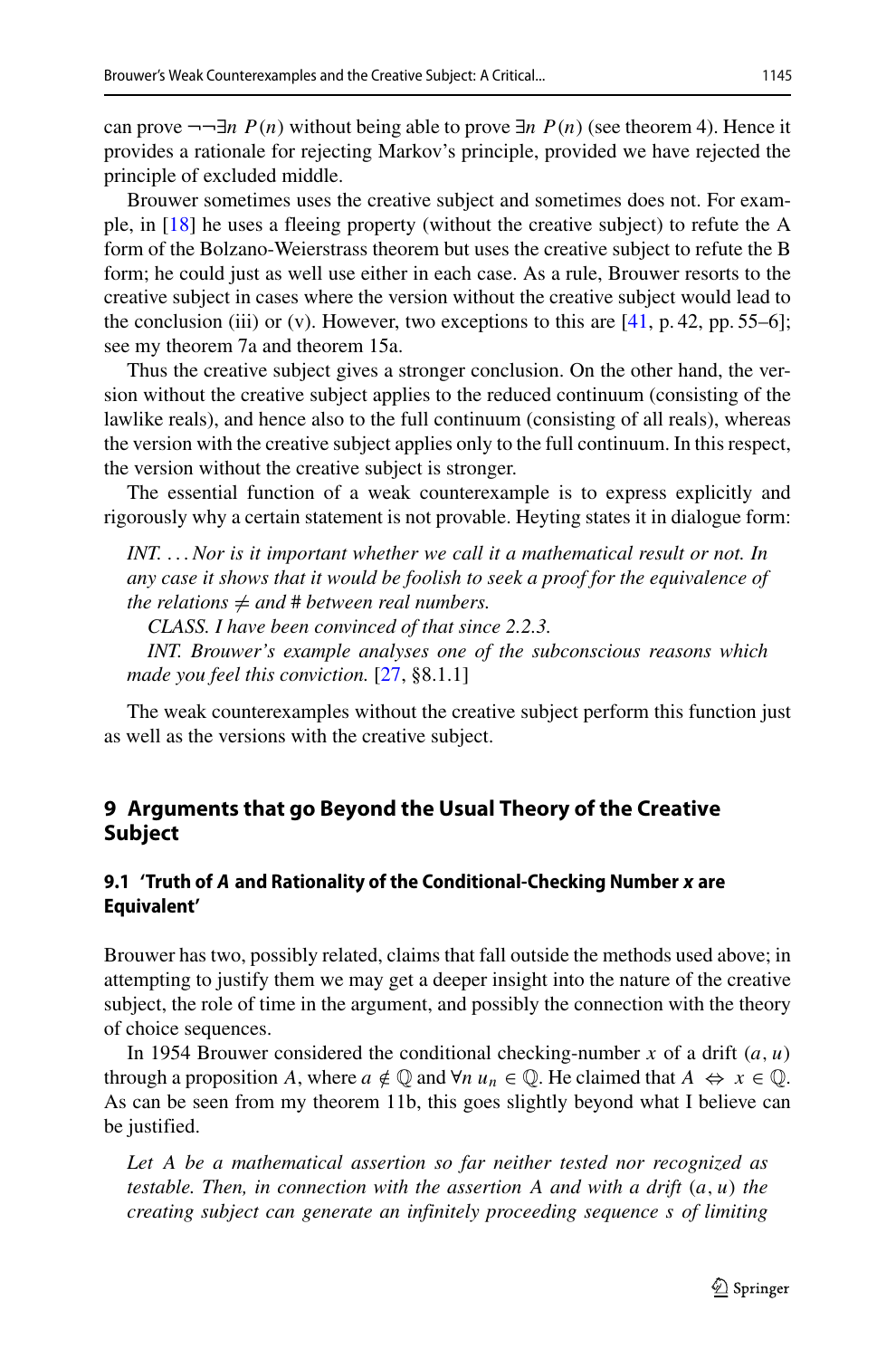*number cores s*1*, s*2*,... according to the following direction: As long as during the choice of the sn the creating subject has not experienced the truth of A . . . , each sn is chosen equal to a. But as soon as between the choice of sr*<sup>−</sup><sup>1</sup> *and that of*  $s_r$  *the creating subject has experienced the truth of*  $A$   $\dots$ ,  $s_r$ *, and likewise sr*<sup>+</sup>*<sup>ν</sup> for each natural number ν, is chosen equal to ur. This sequence s converges to a limiting number core x . . . which will be called a conditional checking-core of (a, u) through A ....*

*Let (a, u) be a drift whose counting cores [un] are rational and whose kernel [a] is irrational. ...*

*... truth of A and rationality of x are equivalent. So the assertion of the rationality of x is neither judgeable nor testable. (*[\[20,](#page-45-9) p. 525]*, with notation altered)*

(There are two similar cases in theorem 11c  $[14, p.492]$  $[14, p.492]$   $[20, p.525]$  $[20, p.525]$  and theo-rem 13b [\[14,](#page-44-10) p. 492]. Brouwer claims to show that  $x \notin \mathbb{Q}$  does not imply  $x \in \mathbb{Q}$ . He needs a result of the form  $x \in \mathbb{Q} \Rightarrow A \lor \neg A$  or  $x \in \mathbb{Q} \Rightarrow A$  to complete the argument.)

Brouwer gave no justification for his claim that  $A \Leftrightarrow x \in \mathbb{Q}$ . Van Atten provides a plausible reconstruction of Brouwer's thinking:

*Let A be a proposition that is at present untestable, and (a, u) a drift with rational numbers un and an irrational a. Then truth of A and rationality of the conditional checking-number x are equivalent: the choices in x become a fixed rational as soon as a construction for A has been found, and only then. So long as the proposition A is not testable, the proposition*  $x \in \mathbb{Q}$  *is not testable, and, as decidability implies testability, the proposition*  $x \in \mathbb{Q} \lor x \notin \mathbb{Q}$  *is not provable. (*[\[39,](#page-45-0) §3.7]*, with notation altered)*

The delicate point here is the phrase 'and only then'. I have been unable to convert this into a convincing proof. We cannot, simply by examining the available knowledge about how *x* is generated, read off all its consequences. To assert that if  $x \in \mathbb{Q}$ is provable then *A* is provable, we would have to survey all possible proofs of  $x \in \mathbb{Q}$ . By this I mean that we would have to be able to say something about the general form that a proof of  $x \in \mathbb{Q}$  must take, and thereby show that it must contain, or be transformable into, a proof of *A*. I can see no way of doing this.

Instead I provide a weak counterexample to show that  $x \in \mathbb{Q}$  does not in general imply  $A$ , if  $x$  is a conditional checking-number (the converse is theorem 11b(i)). As usual, I want to isolate the contribution of the creative subject, so I shall state it first for an arbitrary decidable property *P* of natural numbers.

**Defn.** For any decidable property *P*, *Brouwer's claim for P*, *BCP* , is the following statement.

For any drift  $(a, u)$ , with  $\forall n \ u_n \# a$  and  $\forall m, n \ (m \neq n \Rightarrow u_m \# u_n)$  and  $a \notin \mathbb{Q}$ and ∀*n*  $u_n$  ∈ ℚ, with checking-number *x* of  $(a, u)$  through *P*,

$$
x \in \mathbb{Q} \Rightarrow \exists n \ P(n).
$$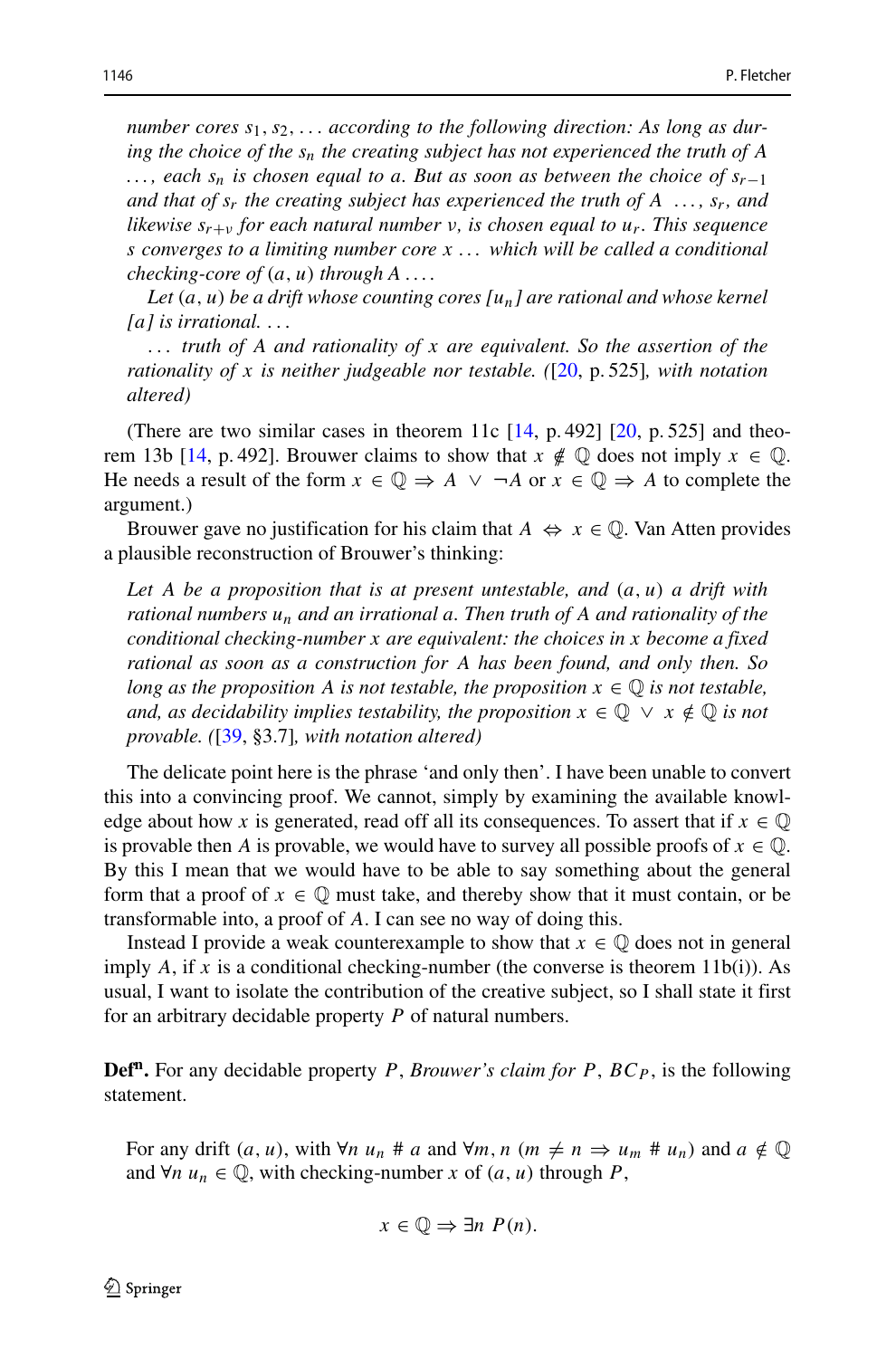**Theorem 29a.** For any decidable property P of natural numbers, if BC<sub>P</sub> holds then  $\neg\neg\exists n P(n) \Rightarrow \exists n P(n)$ *.* 

*Proof* Consider any decidable property *P* of natural numbers.

Suppose *BCP* .

Suppose ¬¬∃*n P(n)*.

Choose a strictly increasing rational sequence *u* converging to an irrational *a*; e.g., choose  $a = \sqrt{2}$  and  $u = (1, 1.4, 1.41, 1.414, ...)$ , skipping repetitions. Note that this gives a drift  $(a, u)$  with the required conditions,  $\forall n \ u_n \# a$  and  $\forall m, n \ (m \neq n \Rightarrow u_m \neq u_n).$ Construct the checking-number *x* of *(a, u)* through *P*. Define a new drift  $(b, v)$  by  $b = a - x$  and  $\forall n \ v_n = u_n - x$ . Suppose  $b \in \mathbb{Q}$ . Then, since  $a \notin \mathbb{Q}$ , this implies  $x = a - b \notin \mathbb{Q}$ , so by theorem 11a(ii) ¬∃*n P(n)*, contrary to the hypothesis ¬¬∃*n P(n)*. This shows that  $b \notin \mathbb{Q}$ . (1) Note that  $\forall n \ v_n < b$  and  $\forall n \ v_n < v_{n+1}$ . Define a further sequence *w* of reals as follows. For any *n*, if  $\exists i \leq n \ P(i)$ then define  $w_n = v_n$ ; otherwise choose  $w_n$  as a rational number between  $v_n$ and  $v_{n+1}$  (this choice is made at stage *n*). Then ∀*n*  $v_n \leq w_n < v_{n+1} \leq w_{n+1} < v_{n+2} < b$ . This gives the conditions  $\forall n \ w_n \# b$  and  $\forall m, n \ (m \neq n \Rightarrow w_m \# w_n)$ . (2) Consider any *n*. Suppose  $∃i ≤ n P(i)$ . Choose the least *r* such that *P(r)*. Then  $r \leq n$  and  $P'(r)$ , so, by definition of a checking-number,  $x = u_r$ , so  $w_n = v_n = u_n - u_r \in \mathbb{Q}$ . This shows that  $\exists i \leq n \ P(i) \Rightarrow w_n \in \mathbb{Q}$ . Also, by construction, we have  $\neg \exists i \leq n \ P(i) \Rightarrow w_n \in \mathbb{Q}$ . So in both cases  $w_n \in \mathbb{Q}$ . This shows that  $\forall n \ w_n \in \mathbb{Q}$ . (3) For any *n*,  $|w_n - b| \le |v_n - b| = |u_n - a|$ , and hence  $w_n \to b$  as  $n \to \infty$ . Thus  $(b, w)$  is a drift.  $(4)$ Construct its checking-number *y* through *P*. Suppose ∃*n P(n)*. Choose the least *r* such that *P(r)*. Then, by definition of a checking-number,  $x = u_r$  and  $y = w_r$ . So  $y = w_r = v_r = u_r - x = 0$ . This shows that  $\exists n \ P(n) \Rightarrow y = 0$ .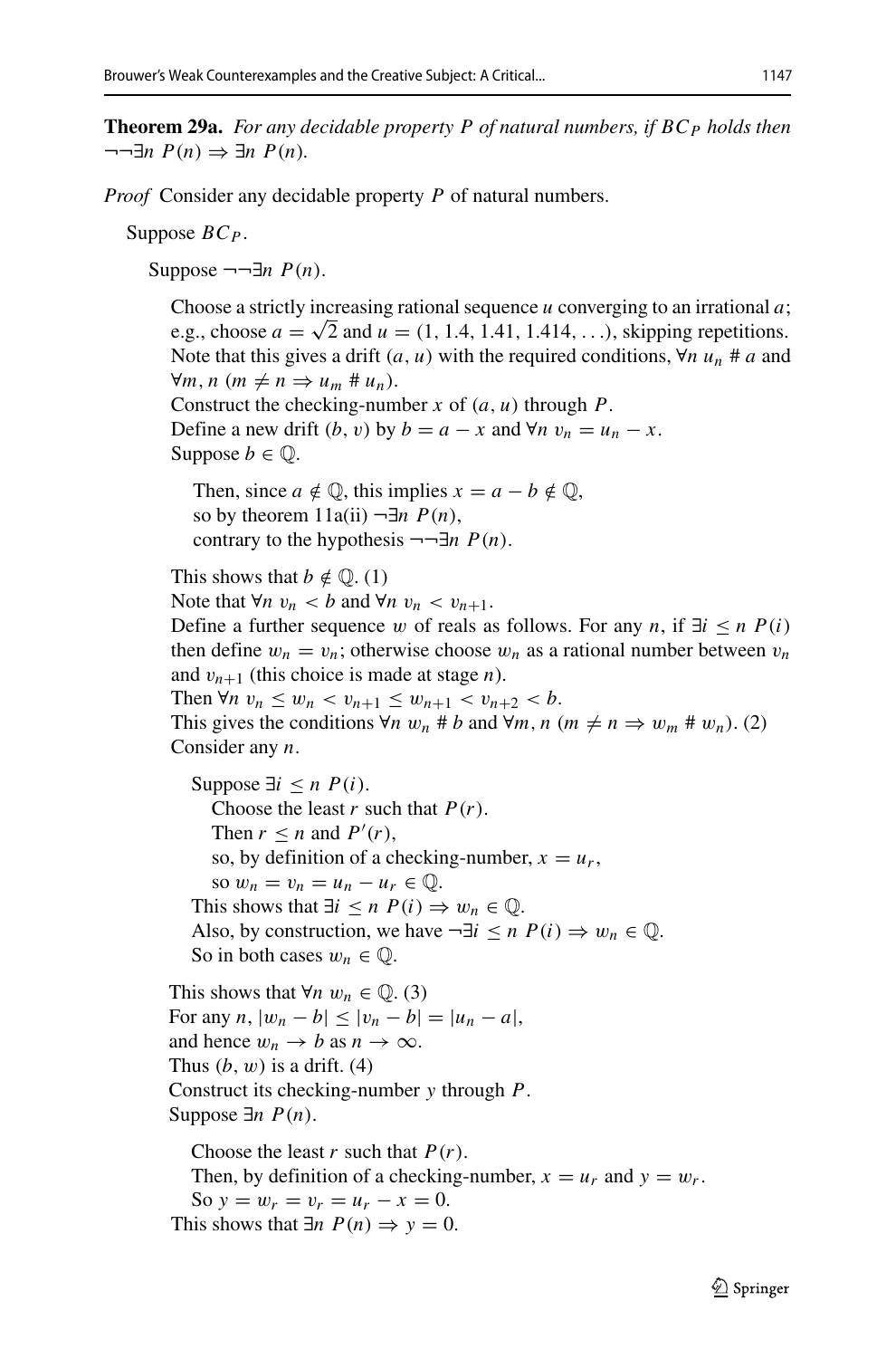Contraposing this twice gives  $\neg\neg \exists n \ P(n) \Rightarrow y = 0$ . Since we have  $\neg\neg \exists n \ P(n)$  by hypothesis, this gives  $y = 0$ . Hence  $v \in \mathbb{Q}$ . By (1), (2), (3) and (4) we can apply  $BC_P$  to  $(b, w)$ , giving  $\exists n \ P(n)$ . This shows that  $\neg \exists n \ P(n) \Rightarrow \exists n \ P(n)$ .

This shows that if  $BC_P$  then  $\neg\neg \exists n \ P(n) \Rightarrow \exists n \ P(n)$ .

This proves the theorem.

The theorem shows that any general proof of *BCP* (for all *P* or for a class of *P*s) would give a proof of Markov's principle ¬¬∃*n P(n)* ⇒ ∃*n P(n)* for that class of *P*s.

This theorem is applied to the creative subject as follows.

**Defn.** For any proposition *A*, *Brouwer's claim for A*, *BCA*, is the following statement.

For any drift  $(a, u)$ , with  $\forall n \ u_n \# a$  and  $\forall m, n \ (m \neq n \Rightarrow u_m \# u_n)$  and  $a \notin \mathbb{Q}$ and ∀*n*  $u_n$  ∈ ℚ, with conditional checking-number *x* of  $(a, u)$  through *A*,

 $x \in \mathbb{Q} \Rightarrow A$ .

**Theorem 29b.** For any proposition A, if  $BC_A$  holds then  $\neg\neg A \Rightarrow A$ . [axioms 1,2]

*Proof* Consider any proposition *A*.

Define the conditional property *P* of *A*. (This gives  $\exists n \ P(n) \Leftrightarrow \Box A$ .) By axiom 2,  $x \in \mathbb{Q} \Rightarrow A$  implies  $x \in \mathbb{Q} \Rightarrow \Box A$ , i.e.,  $x \in \mathbb{Q} \Rightarrow \exists n \ P(n)$ . So

$$
BC_A \Rightarrow BC_P
$$
  
\n
$$
\Rightarrow (\neg \neg \Box A \Rightarrow \Box A) \text{ by theorem 29a}
$$
  
\n
$$
\Rightarrow (\neg \neg A \Rightarrow A) \text{ by axioms 1,2'}.
$$

This proves the theorem.

This theorem shows that if Brouwer's claim were generally true then so would be  $\neg\neg A \Rightarrow A$ , and hence the principle of excluded middle would be valid. We cannot therefore assert  $BC_A$  for all  $A$ .

However, Mark van Atten (personal communication) has raised several objections to my formulation of the argument.

1. Van Atten proposes that *BC<sub>A</sub>* should be stated not as an implication ( $x \in \mathbb{Q} \Rightarrow$ *A*) but as a rule of proof (If  $x \in \mathbb{Q}$ , and all the other conditions, can be proved without hypotheses then *A* can be proved without hypotheses); see [\[35,](#page-45-20) S2] for the significance of this distinction.  $BC_P$  would be similarly reworded. The proofs of theorems 29a and 29b go through with slight changes. Theorem 29a now says: for any decidable property *P* of natural numbers for which *BC<sub>P</sub>* and ¬¬∃*n P(n)* hold, ∃*n P(n)* holds. Theorem 29b now says: for any proposition *A*

 $\Box$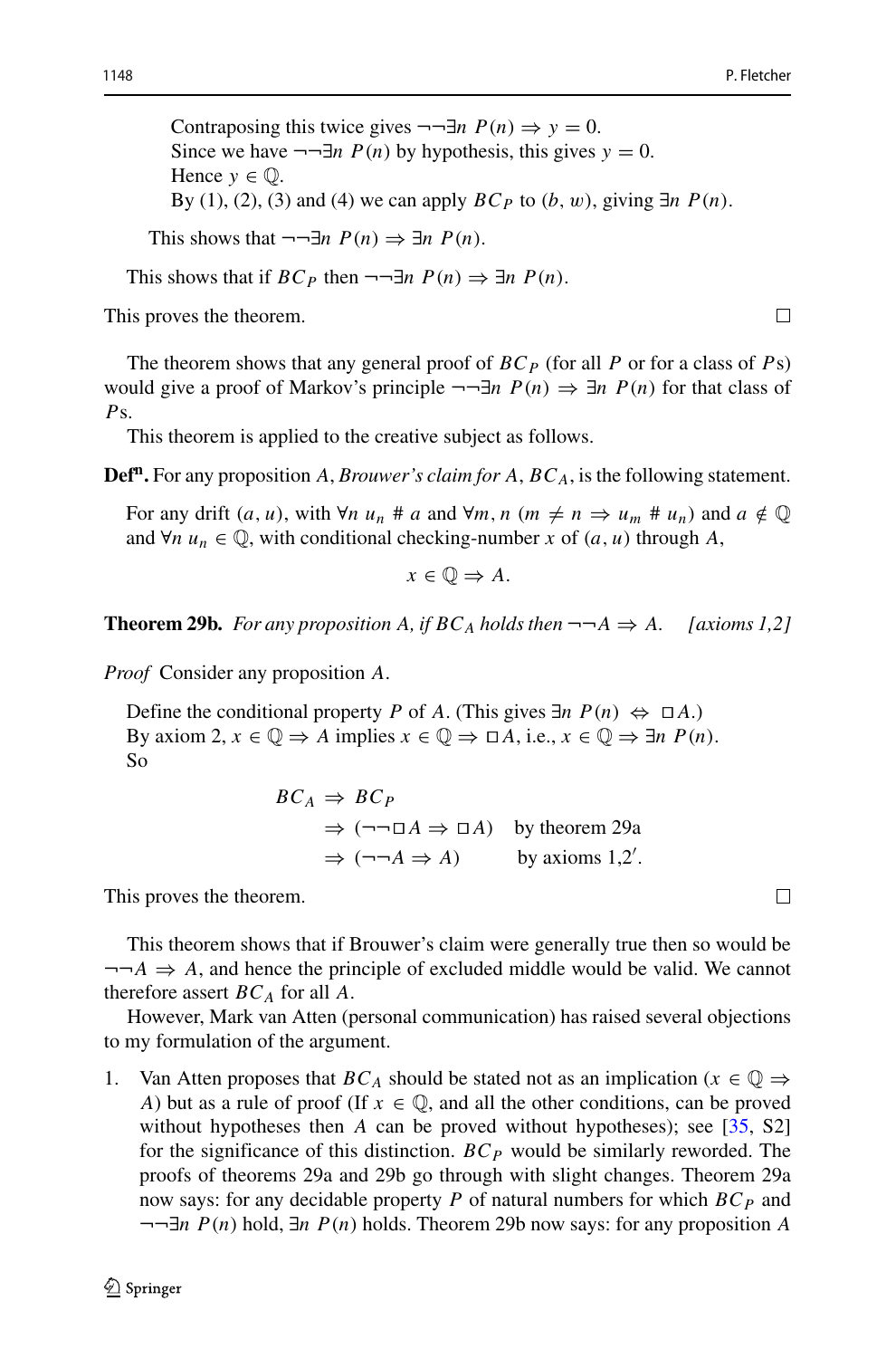for which  $BC_A$  and  $\neg\neg A$  hold, A holds. By taking A as  $B \lor \neg B$ , for arbitrary *B*, we still obtain a proof of the principle of excluded middle.

- 2. Van Atten points out that Brouwer's argument uses an untestable proposition *A*, whereas my counterexample uses a testable *A* (namely  $B \vee \neg B$ ); I therefore seem to have taken 'Brouwer's claim' out of its original context. It might be thought, therefore, (though this is not van Atten's opinion) that  $BC_A$  should be asserted for all untestable *A*, rather than for all *A*. It is, however, hard to see a rationale for this. Consider the situation again. We have a formula *A* for which, at time  $t_0$  (now), we lack a proof of  $\neg A$  or  $\neg \neg A$ . At some future time,  $t_1$ , we may find a proof of  $x \in \mathbb{Q}$ . Brouwer's claim is that this is only possible if we have a proof of *A* at time  $t_1$ : that is, we can prove  $x \in \mathbb{Q}$  only via *A*. Why should the plausibility of this claim about time  $t_1$  be dependent on our lack of a proof of  $\neg A$  or  $\neg \neg A$  at time  $t_0$ ? If it is plausible for currently untestable A then surely it is plausible for all *A*.
- 3. The conditional checking-number  $x$  is given as the limit of an infinite sequence; but the timing of the 'stages' at which the terms of the sequence are chosen may affect the value of *x*. Up until now I have thought of these stages as given by a predetermined schedule; van Atten, however, proposes that the creative subject should choose the terms at freely chosen times, unless it decides to make these times dependent on another mathematical development (as in Brouwer  $[15, p496]$  $[15, p496]$  and  $[22, p543]$  $[22, p543]$ ). If so, there will be many possible conditional checking-numbers for a given drift and proposition *A*. Brouwer's 'direction' (quoted above from [\[20,](#page-45-9) p525]) for choosing the sequence does not constrain the timings of the stages; and he does indeed speak of 'a', rather than 'the', conditional checking-number. If this is right, I need to reword *BCA* to read: for any drift  $(a, u)$  ..., and *for any* conditional checking-number *x* of  $(a, u)$  through *A*,

.... The proof of theorem 29b still goes through, and the same conclusion is reached. Note that  $BC_P$  and theorem 29a are not affected. The important point is that the stages of the sequence determining *y* coincide in time with the stages of the sequence determining  $x$ . I am assuming here that the creative subject, when choosing the sequence determining *y*, is allowed to adopt a rule determining the future timings to agree with those of  $x$ . Van Atten's view is  $(1)$  that the creative subject clearly has the freedom to construct, and theorise about, sequences that are subject to a certain set of conditions and no others; (2) that the 'direction' Brouwer gives [\[20,](#page-45-9) p525] is an example of the exercise of that freedom; (3) that, thus understood, and given Brouwer's conception of truth, Brouwer's claim is correct. In my view, since Brouwer's direction makes no stipulation about the timing of the choices of the terms, the creative subject is free to adopt a rule on the timings, without violating the definition of a conditional checking-number.

### **9.2 The Negative Continuity Proof of 1927**

The second of Brouwer's claims that goes beyond the usual theory of the creative subject is the 1927 theorem in [\[8\]](#page-44-12) that all functions are negatively continuous (see the definition of negative continuity above, just before theorem 19a). Here is the argument in full.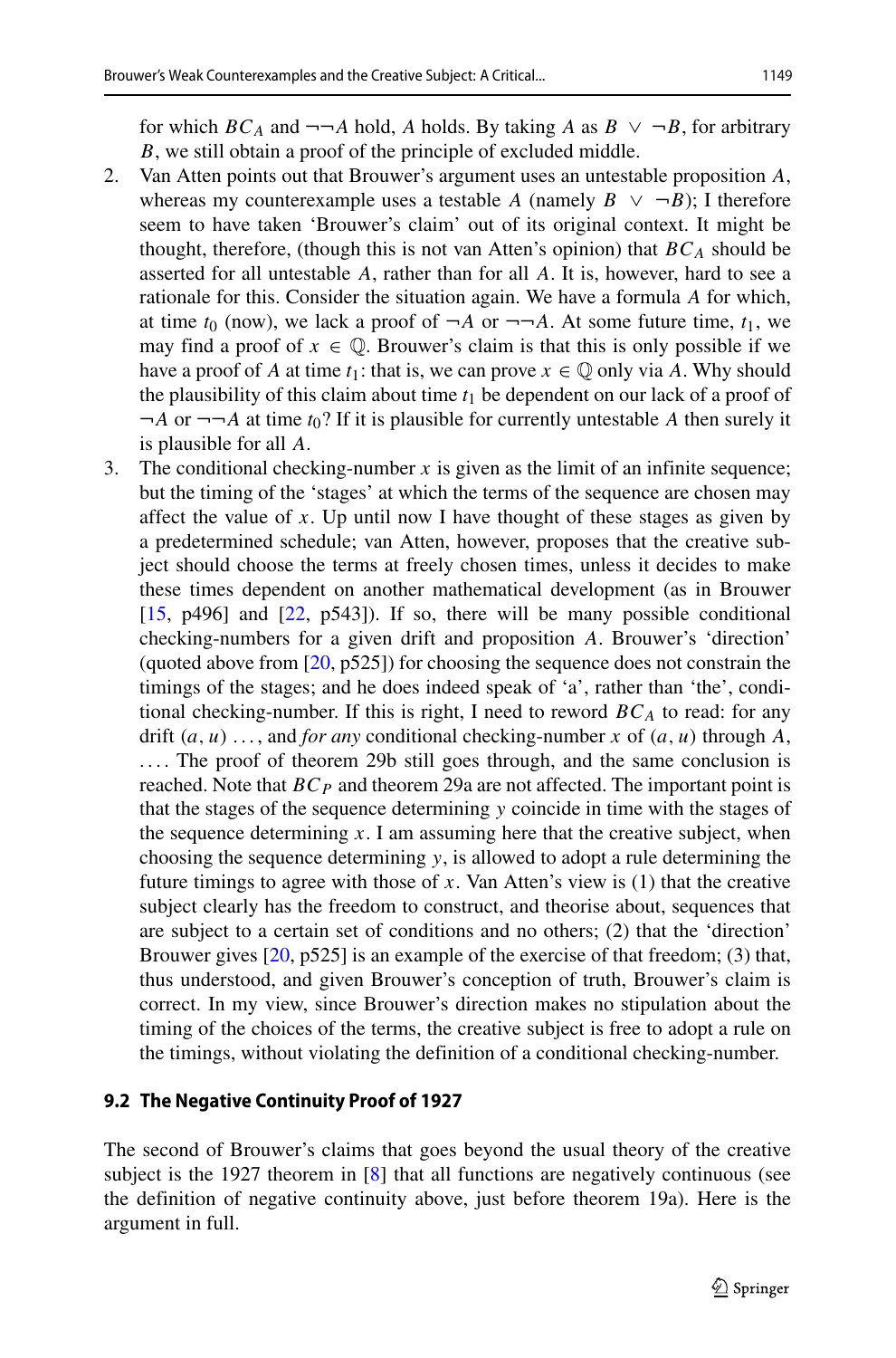#### **Theorem 1** *Every full function is negatively continuous.*

*Proof Let f (x) be a full function, let ξ*<sup>0</sup> *be an arbitrary point core x, and let ξ*1*, ξ*2*,... be a fundamental sequence of point cores x that converges positively to ξ*0*. We now assume for the moment that there exist a natural number p and a fundamental sequence p*1*, p*2*,... of monotonically increasing natural numbers such that*  $|f(\xi_{p_v}) - f(\xi_0)| > 1/p$  *for every v, and we define a point core ξω of the unit continuum by starting from an unlimited sequence F*<sup>1</sup> *of generating intervals of a point belonging to ξ*<sup>0</sup> *and then constructing, by means of an unlimited sequence of choices of λ-intervals, a point F*<sup>2</sup> *of the unit continuum in such a way that we temporarily choose, for every natural number n that we have already considered, the first n intervals identical with the first n intervals of F*<sup>1</sup> *but reserve the right to determine, at any time after the first, second, ..., (m* − 1*)th, and mth intervals have been chosen, the choice of all further intervals (that is, of the*  $(m + 1)$ *th,*  $(m + 2)$ *th, and so on) in such a way that either a point belonging to*  $\xi_0$  *or one belonging to a certain*  $\xi_{p_v}$  *is generated. Then the function f (x) is not defined for the point core ξω containing F*2*; this brings us to a contradiction, and our assumption has proved to be illegitimate. But this means that the function*  $f(x)$  *is negatively continuous.* [\[8,](#page-44-12) p459]

This is said to be 'an immediate consequence of the intuitionistic point of view': this means that it is not dependent on well-orderings and bar induction, as the betterknown uniform continuity theorem is.

Different explanations of this proof are given in the literature [\[31,](#page-45-21) [34,](#page-45-22) [37,](#page-45-23) [43,](#page-46-3) [44\]](#page-46-4) [\[39,](#page-45-0) appendix B]. Niekus [\[32\]](#page-45-4) comments that Brouwer's proof 'is vague and deviates essentially from all his other uses of choice sequences' (p. 32), and also 'This proof of the negative continuity theorem is so vague that it allows many reconstructions. . . . But in no way can this sequence be called characteristic for Brouwer's use of individual choice sequences' (p. 40). Indeed. That is what makes it so interesting.

The proof turns on the notion of a choice sequence as an object with a fixed intensional identity, even when only a few of its terms are determined. I shall give two reconstructions of the proof, one using the creative subject and the other using Appleby's [\[1\]](#page-44-4) theory of knowledge states. In the conventional view a choice sequence *x* is seen as a generating process, an 'incomplete object' that grows over time as its terms  $x_0, x_1, x_2, \ldots$  are successively chosen. At the same time as the terms are being chosen, restrictions may be chosen that limit the future choice of terms. A restriction may take the form of a spread, constraining the future terms, or perhaps a law, determining all terms from now on, or a law-relation, by which the sequence is constrained in a lawlike way relative to another sequence. New facts about *x* become true as more and more terms and restrictions are chosen and as we find more and more proofs. Any conclusion  $A(x)$  we draw about x must be proved at a particular time (by the axiom  $A(x) \Rightarrow \Box A(x)$ ), and so must be based on the terms and restrictions that have been chosen up to that time, and once proved it must continue to hold regardless of how *x* develops in future.

In Appleby's view, in contrast, a sequence *x* is not a growing object but a 'black box' that produces any term on demand. We may query it by asking '*n*?' and it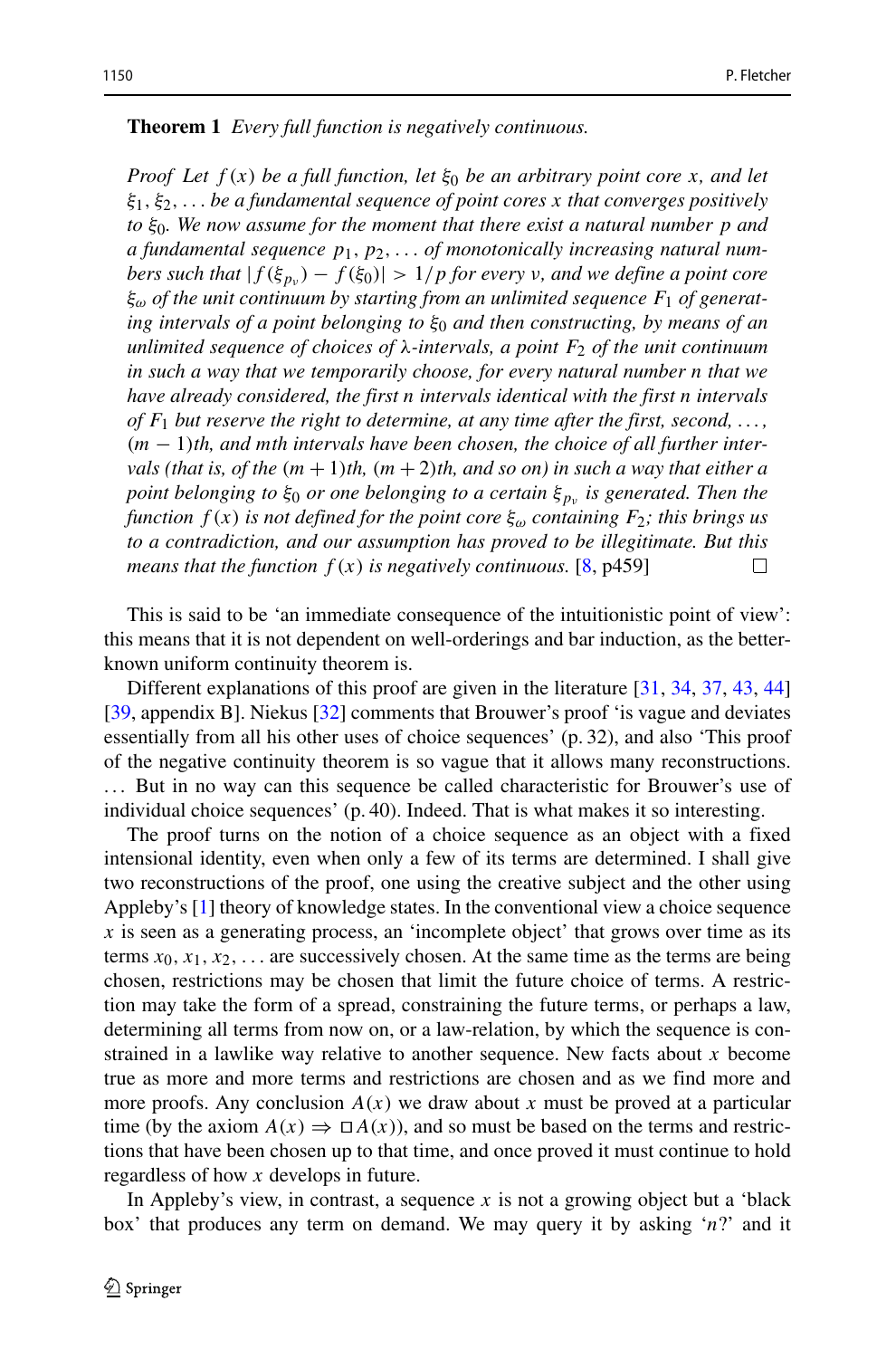must reply with  $x_n$ . It may also volunteer intensional information about itself, such as a spread, a law or a law-relation, at any time. All the information it provides must be consistent. We never know whether there is more intensional information still to come. Any conclusion  $A(x)$  we draw about x must be proved; a proof is a finite construction and so must contain a finite amount of information about *x*. This information is expressed as a *knowledge state*: for example, *SE(n, m)* is the knowledge that the *n*th term is *m*; *Spread(s)* is the knowledge that the sequence must conform to a spread  $s$ ;  $Law(f)$  is the knowledge that the sequence must obey a law *f* . A general knowledge state is built up out of atomic knowledge states like these by finite conjunction and disjunction. If  $A(x)$  holds then this must be because *x* satisfies some knowledge state.

In the light of this it seems to follow that, when a function  $f$  is applied to a sequence *x*, giving a natural number value, the computation may be viewed as a dialogue or two-person game between *f* and *x*, as suggested by van Atten & van Dalen [\[40\]](#page-46-5): *f* queries *x* for particular terms, and *x* answers; *x* may volunteer intensional information about itself; eventually, after a finite number of moves, *f* must announce the value  $f(x)$ ; and once it has done so it cannot retract its answer, whatever x's future behaviour. (In the case where *f* maps *x* to a real number, it does not need to determine  $f(x)$  exactly but must eventually determine  $f(x)$  to any desired degree of precision.)

**Theorem 30 (negative continuity theorem in** [\[8\]](#page-44-12)). *Any function*  $f : \mathbb{R} \to \mathbb{R}$  *is negatively continuous.*

*Proof* We shall use the binary representation of real numbers (§2). Consider any function  $f : \mathbb{R} \to \mathbb{R}$ .

Consider any point of positive discontinuity *a* of *f* .

Choose a sequence *u* of real numbers and a rational  $\epsilon > 0$  such that  $u_n \to a$  as  $n \to \infty$  and  $\forall n |f(u_n) - f(a)| \geq \epsilon$ .

For the drift  $(a, u)$ , choose the function  $v : \mathbb{N} \to \mathbb{N}$ , the real  $a'$  and the sequence *u* of reals as in theorem 9.

Note that since  $0 < \epsilon$ , we have  $\forall y \in \mathbb{R}$   $(0 < |y - f(a)| \lor |y - f(a)| < \epsilon)$ . We seek a contradiction.

*(Version of the proof using the creative subject)*

Consider a real number *x* constructed as a choice sequence of integers as follows: the chooser imposes an initial restriction that  $x$  belong to the spread  $\mathbb{R}$ , and then chooses terms  $x_0 = a'_0$ ,  $x_1 = a'_1$ ,  $x_2 = a'_2$ , ..., as a sequence of individual choices, without imposing any further restrictions.

Since  $f$  is total, there exists a stage  $n$  after which  $f(x)$  is determined to any desired degree of precision, in particular it is determined whether  $0 < |f(x) -$ *f*(*a*)| or  $|f(x) - f(a)| < \epsilon$ .

(Note: I am not saying that  $all$  terms of  $x$  are chosen to agree with  $a'$ , merely that this is done *until*  $f$  delivers a verdict on whether  $0 < |f(x) - f(a)|$  or  $|f(x) - f(a)| < \epsilon$ , which *f* must do eventually.)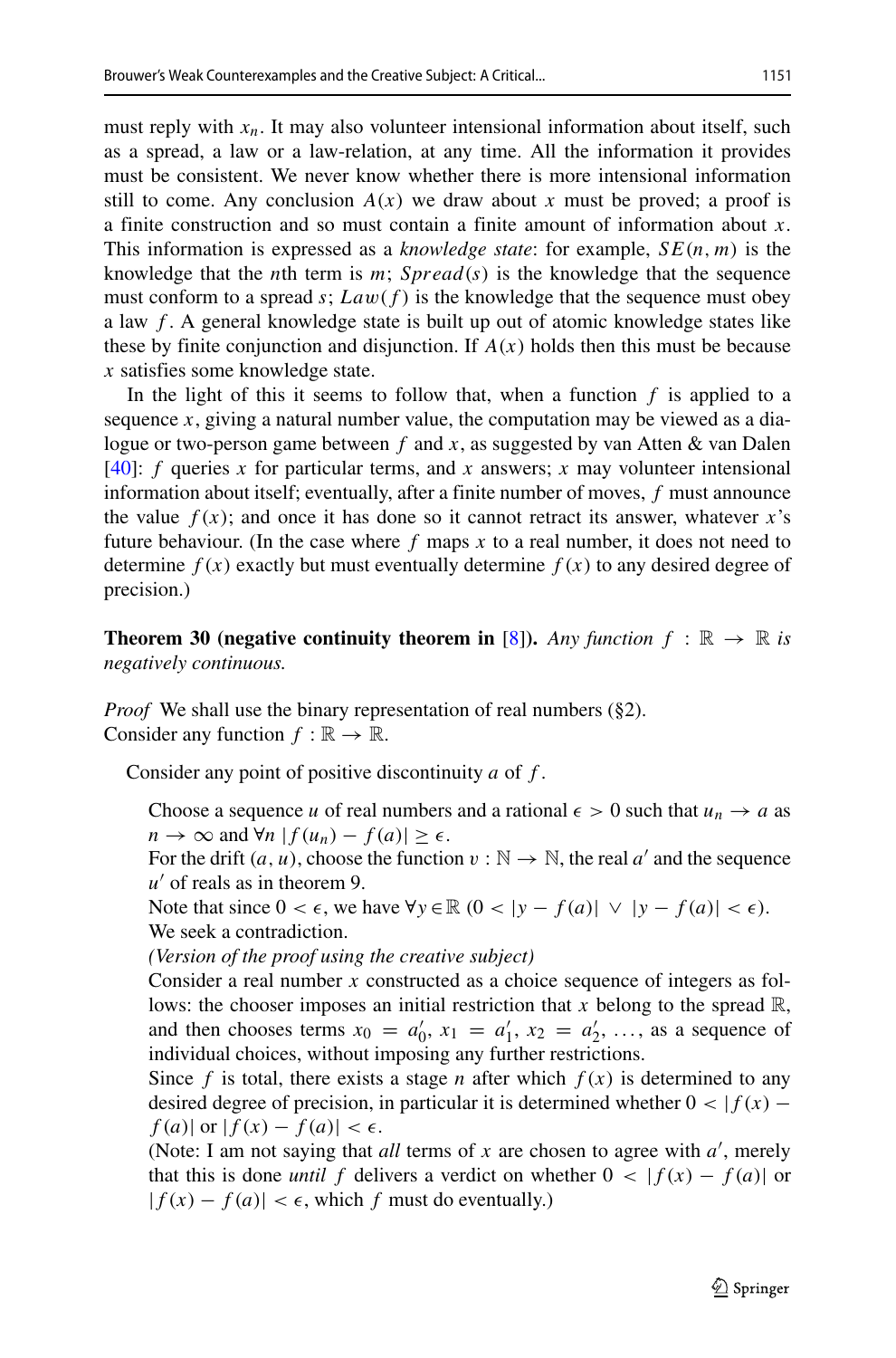Thus there exists *n* such that *either* every continuation of *x* after  $x_0 = a'_0, \ldots, x_n = a'_n$  gives  $0 < |f(x) - f(a)|$ , *or* every continuation gives  $|f(x) - f(a)| < \epsilon$ .

Now, at the next stage, the chooser may adopt a law-relation that all the terms of x shall equal the terms of  $a'$  from now on.

This would give  $x = a' = a$  (i.e., they are equal as real numbers),

so  $f(x) = f(a)$ , so  $|f(x) - f(a)| = 0$ .

Alternatively, the chooser may adopt a law-relation at the next stage that all the terms of *x* shall equal the terms of  $u'_r$  from now on, for  $r = v(n) + 1$ , giving  $\int$ *a* $\int$  $if i < n$ 

$$
\forall i \ x_i = \begin{cases} a_i & \text{if } i \leq n \\ u'_{ri} & \text{if } i > n \end{cases}
$$
, which gives  $x \in \mathbb{R}$  by theorem 9(iii).

This would give  $x = u'_r = u_r$  (they are equal as real numbers),

so  $f(x) = f(u_r)$ , so  $|f(x) - f(a)| \ge \epsilon$ .

This is the desired contradiction.

*(Version of the proof using knowledge states)*

Consider a real number *x* constructed as a choice sequence of integers as follows: *x* volunteers the intensional information that it belongs to the spread  $\mathbb{R}$ , and then replies to any query '*i*?' with  $a'_i$ , without volunteering any further intensional information.

Since  $f$  is total it must eventually determine  $f(x)$  to any desired degree of precision, in particular it announces whether  $0 < |f(x) - f(a)|$  or

 $|f(x) - f(a)| < \epsilon$ , after a finite number of queries '*i*<sub>1</sub>?', ... '*i<sub>k</sub>*?'. Choose  $n = \max(i_1, \ldots, i_k)$ .

*x* may then volunteer the information that it satisfies the law-relation  $\forall i \; x_i = a'_i.$ 

In that case  $x = a' = a$ , and hence  $f(x) = f(a)$ , so  $|f(x) - f(a)| = 0$ . Alternatively, *x* may volunteer the law-relation that

$$
\forall i \; x_i = \begin{cases} a'_i & \text{if } i \le n \\ u'_{ri} & \text{if } i > n \end{cases}
$$

for  $r = v(n) + 1$ ,

which gives  $x = u'_r = u_r$ , so  $f(x) = f(u_r)$ , so  $|f(x) - f(a)| \ge \epsilon$ . One of these will contradict the prior decision on whether  $0 < |f(x) - f(a)|$ or  $|f(x) - f(a)| < \epsilon$ . This is the desired contradiction.

*(The two versions rejoin here.)*

This shows that *f* has no point of positive discontinuity, i.e., *f* is negatively continuous.

This shows that any function  $f : \mathbb{R} \to \mathbb{R}$  is negatively continuous.  $\Box$ 

Notice that, if the trick used in the proof is valid (as I think it is), it can equally be used to prove that all functions are positively continuous, i.e., continuous in the usual (pointwise) sense. It can be further generalised to prove the weak continuity principle for numbers (WC-N), a fundamental axiom of intuitionistic analysis whose justification is still controversial [\[40\]](#page-46-5).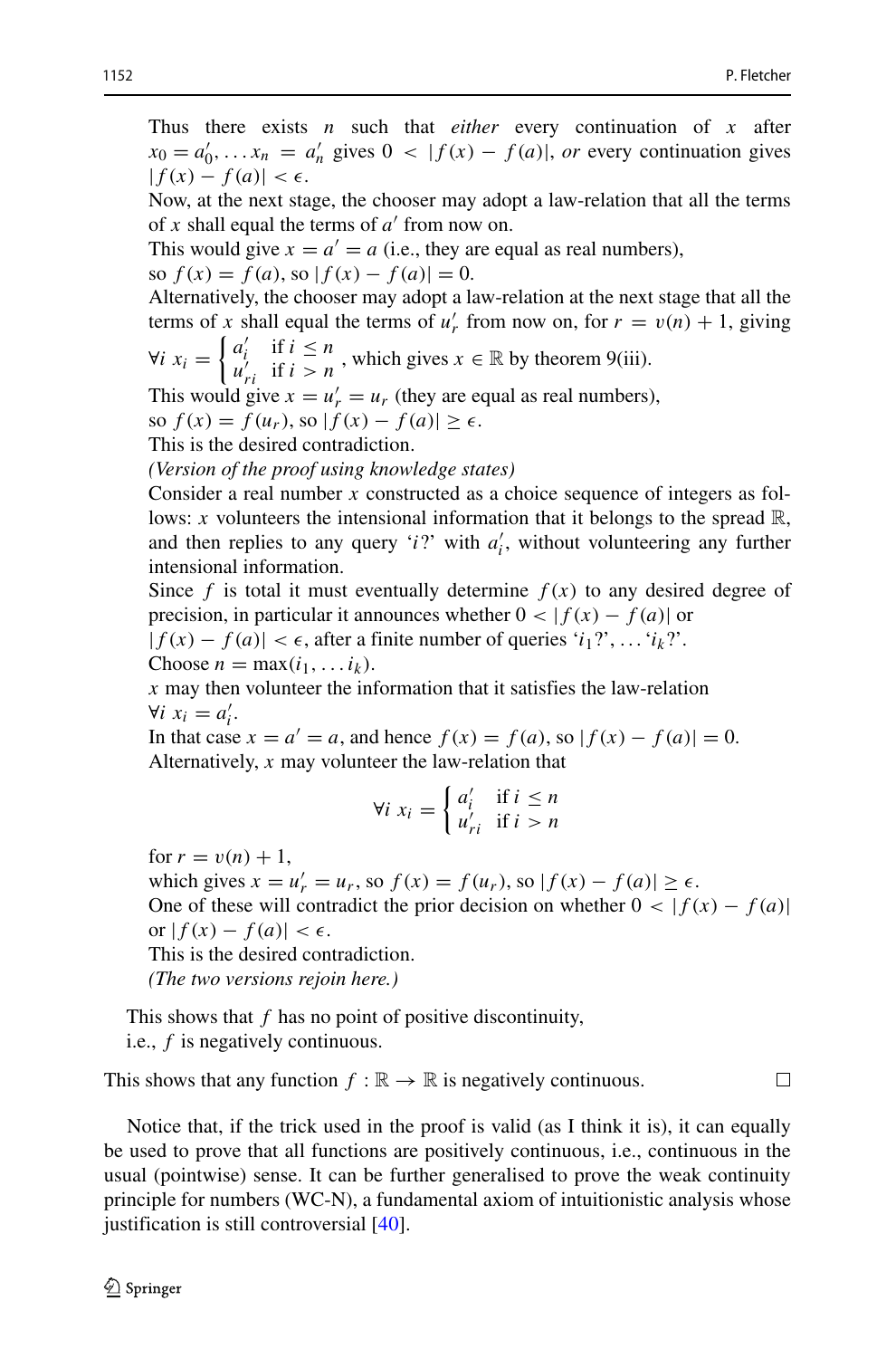#### **Theorem 31 (WC-N).**

$$
\forall \alpha \ \exists m \ A(\alpha, m) \Rightarrow \forall \alpha \ \exists m, n \ \forall \beta \ (\overline{\alpha}(n) = \overline{\beta}(n) \Rightarrow A(\beta, m))
$$

*where*  $\alpha, \beta$  *range over infinite sequences of natural numbers,*  $\overline{\alpha}(n)$ *α*0*, α*1*,...αn*<sup>−</sup>1*, and the formula A(α, m) is extensional in α, i.e.,*

∀*α, β* ∀*m (A(α, m)* ∧ *α* = *β* ⇒ *A(β, m))*

*where*  $\alpha = \beta$  *means*  $\forall i \alpha_i = \beta_i$ *.* 

*Proof (Version using the creative subject)* Suppose ∀*α* ∃*m A(α, m)*.

Consider any sequence *α*.

Consider a sequence  $\gamma$  constructed as follows: the chooser chooses its terms  $\gamma_0 = \alpha_0, \gamma_1 = \alpha_1, \gamma_2 = \alpha_2, \ldots$ , as a sequence of individual choices, without imposing any restrictions.

This continues until a number *m* is determined such that *A(γ, m)*. This must happen eventually, after some number of choices  $\gamma_0 = \alpha_0, \dots, \gamma_{n-1} = \alpha_{n-1}$ , since  $\forall \alpha \exists m \ A(\alpha, m)$ .

Whatever further choices (of terms or restrictions) are made for  $\gamma$ , it will continue to be the case that *A(γ, m)*.

Consider any sequence  $\beta$  such that  $\overline{\alpha}(n) = \overline{\beta}(n)$ .

Therefore  $\overline{\gamma}(n) = \overline{\beta}(n)$ . At the next stage, the chooser may adopt a law-relation that  $\forall i > n \gamma(i) = \beta(i).$ In that case,  $\gamma = \beta$ , so, since *A* is extensional,  $A(\beta, m)$ .

This shows that  $\forall \beta$  ( $\overline{\alpha}(n) = \overline{\beta}(n) \Rightarrow A(\beta, m)$ ). Thus  $\exists m, n \forall \beta$  ( $\overline{\alpha}(n) = \overline{\beta}(n) \Rightarrow A(\beta, m)$ ).

This shows that  $\forall \alpha \exists m, n \forall \beta \ (\overline{\alpha}(n) = \overline{\beta}(n) \Rightarrow A(\beta, m)).$ 

This shows that  $\forall \alpha \exists n \ A(\alpha, n) \Rightarrow \forall \alpha \ \exists m, n \ \forall \beta \ (\overline{\alpha}(m) = \overline{\beta}(m) \Rightarrow A(\beta, n))$ , as required. *(Version using knowledge states)*

Suppose ∀*α* ∃*m A(α, m)*.

Then there is a function *f* mapping sequences to natural numbers such that ∀*α A(α, f (α))*. (Note that *f* may not be extensional.) Consider any sequence *α*.

Consider a sequence *γ* that behaves as follows: *γ* responds to any query '*i*?' by replying  $\alpha_i$ , without volunteering any intensional information. It does this as long as no value *f (γ)* is announced.

*f* must eventually announce a value  $f(\gamma)$ , after a number of queries '*i*<sub>1</sub>?', ...'*ik*?'.

Then  $A(\gamma, m)$  holds, where  $m = f(\gamma)$ . Choose  $n = \max(i_1, \ldots, i_k) + 1$ .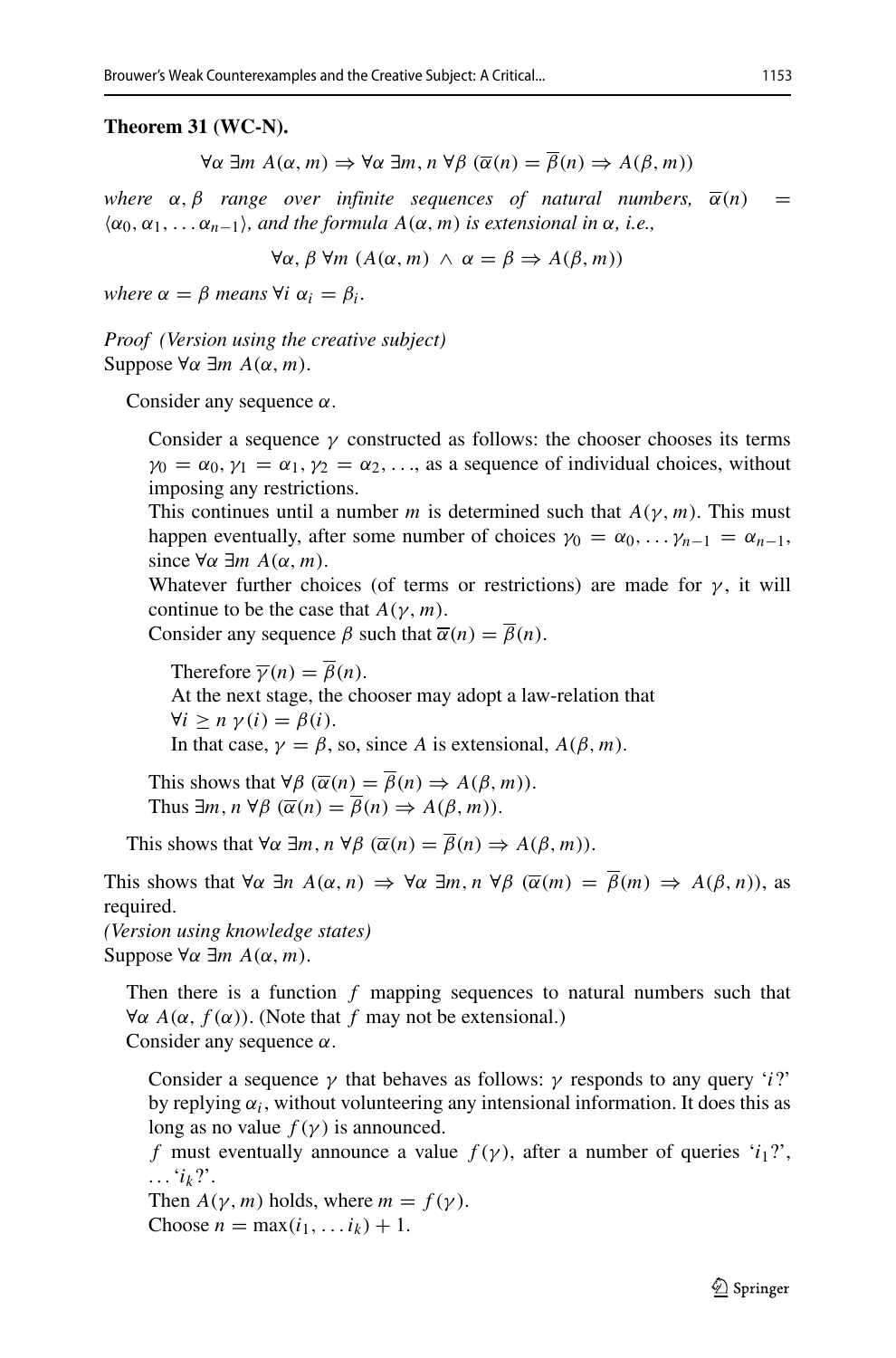Consider any sequence  $\beta$  such that  $\overline{\alpha}(n) = \overline{\beta}(n)$ .

Therefore  $\beta_{i_1} = \alpha_{i_1} = \gamma_{i_1}, \ldots, \beta_{i_k} = \alpha_{i_k} = \gamma_{i_k}.$ We are committed to  $A(\gamma, m)$ , whatever  $\gamma$ 's subsequent behaviour. *γ* may now volunteer the law-relation that  $\forall i$  *γ*(*i*) = *β*(*i*). We thus have  $\gamma = \beta$ , so, since *A* is extensional,  $A(\beta, m)$ .

This shows that  $\forall \beta$  ( $\overline{\alpha}(n) = \overline{\beta}(n) \Rightarrow A(\beta, m)$ ). Thus  $\exists m, n \; \forall \beta \; (\overline{\alpha}(n) = \overline{\beta}(n) \Rightarrow A(\beta, m)).$ 

This shows that  $\forall \alpha \exists m, n \forall \beta \ (\overline{\alpha}(n) = \overline{\beta}(n) \Rightarrow A(\beta, m)).$ 

This shows that  $\forall \alpha \exists n \ A(\alpha, n) \Rightarrow \forall \alpha \exists m, n \ \forall \beta \ (\overline{\alpha}(m) = \overline{\beta}(m) \Rightarrow A(\beta, n))$ , as required.  $\Box$ 

Thus the negative continuity proof may be seen as a special case of a WC-N proof. Indeed, Veldman [\[44\]](#page-46-4) assimilates Brouwer's negative continuity proof to an application of WC-N and shows that WC-N leads to positive continuity (theorem 2.6) and also to strong counterexamples that go far beyond Brouwer's claims at that point. This works well mathematically but raises a difficult exegetic question of why Brouwer did not state his theorem for positive continuity or draw any connection with his previous uses of continuity principles similar to WC-N in [\[4\]](#page-44-13) and [\[7\]](#page-44-14).

Where I disagree with Veldman is that he treats the negative continuity theorem as a weak counterexample, using a fleeing property (theorem 3.2). This is not how Brouwer stated it. Many years later, in his Cambridge lectures, Brouwer gave a completely different proof of the same theorem using a weak counterexample (see theorem 19a above). As van Atten [\[39,](#page-45-0) appendix B] remarks, the fact that Brouwer presented a new proof is no indication that he had come to have second thoughts about his 1927 proof.

### **10 Conclusions**

- 1. Weak counterexamples are genuine mathematical proofs.
- 2. The creative subject is not really necessary for the weak counterexamples. If it is used, the axioms  $0 \left( \vdash_n A \lor \vdash_n A \right)$ ,  $1' \left( \neg A \Rightarrow \neg \Box A \right)$  and  $2' \left( \neg \Box A \Rightarrow \neg A \right)$ will suffice.
- 3. Brouwer's 1927 negative continuity theorem is a powerful example of the use of the concept of choice sequence, but it is not a weak counterexample and does not need the creative subject.
- 4. All of the theorems presented in this paper can be stated and proved without dependence on subjectivity or contingency. Infinite sequences need not be considered as 'incomplete objects' that grow over time; time is involved only in the innocuous sense that the application of a function to a choice sequence is seen as a finite sequence of computation steps.

**Acknowledgements** Thanks to James Appleby and Mark van Atten for helpful discussions, particularly in relation to §9. The conclusions drawn in this paper are my own responsibility.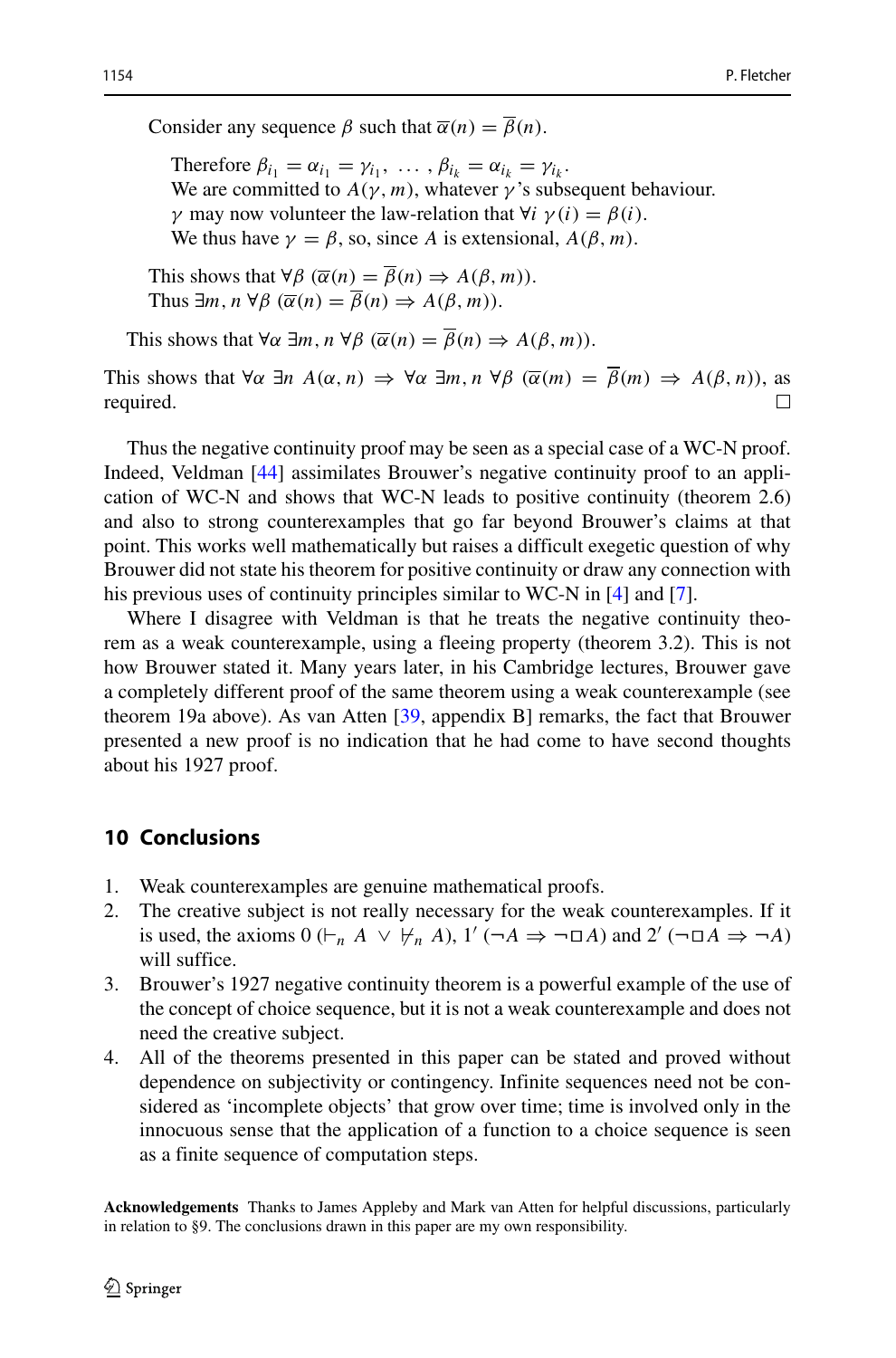you give appropriate credit to the original author(s) and the source, provide a link to the Creative Commons licence, and indicate if changes were made. The images or other third party material in this article are included in the article's Creative Commons licence, unless indicated otherwise in a credit line to the material. If material is not included in the article's Creative Commons licence and your intended use is not permitted by statutory regulation or exceeds the permitted use, you will need to obtain permission directly from the copyright holder. To view a copy of this licence, visit [http://creativecommonshorg/licenses/by/4.0/.](http://creativecommonshorg/licenses/by/4.0/)

# **References**

- <span id="page-44-4"></span>1. Appleby, J.F. (2017). Choice sequences and knowledge states: Extending the notion of finite information to produce a clearer foundation for intuitionistic analysis. PhD thesis, Keele University. [http://](http://eprints.keele.ac.uk/4359/) [eprints.keele.ac.uk/4359/.](http://eprints.keele.ac.uk/4359/)
- <span id="page-44-5"></span>2. Bridges, D., & Richman, F. (1987). *Varieties of constructive mathematics*. Cambridge: Cambridge University Press.
- <span id="page-44-3"></span>3. Brouwer, L.E.J. (1907). On the foundations of mathematics. PhD thesis, University of Amsterdam. In Heyting, A. (Ed.) *L.E.J. Brouwer: Collected Works, vol. 1, Philosophy and foundations of mathematics* (pp. 13–101). Amsterdam: North-Holland.
- <span id="page-44-13"></span>4. Brouwer, L.E.J. (1918). Begründung der Mengenlehre unabhängig vom logischen Satz vom ausgeschlossenen Dritten. Erster Teil: Allgemeine Mengenlehre. In Heyting, A. (Ed.) *L.E.J. Brouwer: Collected works, vol. 1, Philosophy and foundations of mathematics* (pp. 150–190). Amsterdam: North-Holland.
- <span id="page-44-1"></span>5. Brouwer, L.E.J. (1923). On the significance of the principle of excluded middle in mathematics, especially in function theory. In van Heijenoort, J. (Ed.) *From Frege to Gödel: A source book in mathematical logic, 1879–1931* (pp. 334–341). Cambridge: Harvard University Press.
- <span id="page-44-2"></span>6. Brouwer, L.E.J. (1923). Intuitionistiche Zerlegung mathematischer Grundbegriffe. In Heyting, A. (Ed.) *L.E.J. Brouwer: Collected Works, vol. 1, Philosophy and foundations of mathematics* (pp. 275–280). Amsterdam: North-Holland.
- <span id="page-44-14"></span>7. Brouwer, L.E.J. (1925). Zur Begründung der intuitionistischen Mathematik I. In Heyting, A. (Ed.) *L.E.J. Brouwer: Collected Works, vol. 1, Philosophy and foundations of mathematics* (pp. 301–314). Amsterdam: North-Holland.
- <span id="page-44-12"></span>8. Brouwer, L.E.J. (1927). On the domains of definition of functions. In van Heijenoort, J. (Ed.) *From Frege to G¨odel: A source book in mathematical logic, 1879–1931* (pp. 446–463). Cambridge: Harvard University Press.
- <span id="page-44-0"></span>9. Brouwer, L.E.J. (1928). Intuitionistic reflections on formalism. In Mancosu, P. (Ed.) *From Brouwer to Hilbert: The debate on the foundations on mathematics in the 1920s* (pp. 40–44). New York: Oxford University Press.
- <span id="page-44-6"></span>10. Brouwer, L.E.J. (1929). Mathematik, Wissenschaft und Sprache. In Heyting, A. (Ed.) *L.E.J. Brouwer: Collected works, vol. 1, Philosophy and foundations of mathematics* (pp. 417–428). Amsterdam: North-Holland.
- <span id="page-44-9"></span>11. Brouwer, L.E.J. (1930). The structure of the continuum. In Mancosu, P. (Ed.) *From Brouwer to Hilbert: The debate on the foundations on mathematics in the 1920s* (pp. 54–63). New York: Oxford University Press.
- <span id="page-44-7"></span>12. Brouwer, L.E.J. (1933). Volition, knowledge, language, Section 3. In Heyting, A. (Ed.) *L.E.J. Brouwer: Collected works, vol. 1, Philosophy and foundations of mathematics* (pp. 443–446). Amsterdam: North-Holland.
- <span id="page-44-8"></span>13. Brouwer, L.E.J. (1948). Essentially negative properties. In Heyting, A. (Ed.) *L.E.J. Brouwer: Collected works, vol. 1, Philosophy and foundations of mathematics* (pp. 478–479). Amsterdam: North-Holland.
- <span id="page-44-10"></span>14. Brouwer, L.E.J. (1948). Consciousness, philosophy, and mathematics. In Heyting, A. (Ed.) *L.E.J. Brouwer: Collected works, vol. 1, Philosophy and foundations of mathematics* (pp. 480–494). Amsterdam: North-Holland.
- <span id="page-44-11"></span>15. Brouwer, L.E.J. (1949). The non-equivalence of the constructive and the negative order relation on the continuum. In Heyting, A. (Ed.) *L.E.J. Brouwer: Collected works, vol. 1, Philosophy and foundations of mathematics* (pp. 495–496). North-Holland: Amsterdam.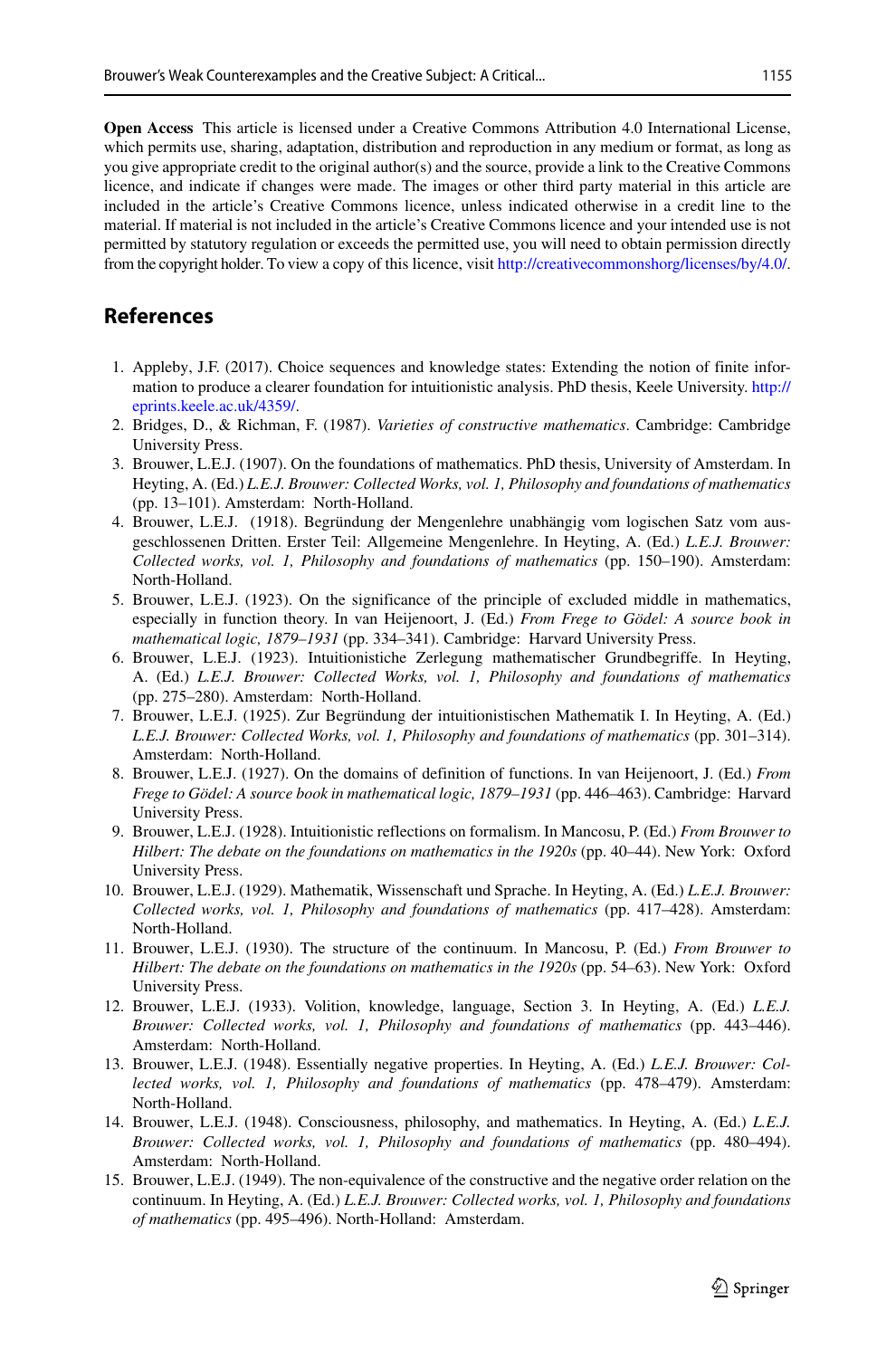- <span id="page-45-10"></span>16. Brouwer, L.E.J. (1950). Remarques sur la notion d'ordre. In Heyting, A. (Ed.) *L.E.J. Brouwer: Collected works, vol. 1, Philosophy and foundations of mathematics* (pp. 499–500). Amsterdam: North-Holland.
- <span id="page-45-11"></span>17. Brouwer, L.E.J. (1950). Sur la possibilité d'ordonner le continu. In Heyting, A. (Ed.) *L.E.J. Brouwer: Collected works, vol. 1, Philosophy and foundations of mathematics* (pp. 501–502). Amsterdam: North-Holland.
- <span id="page-45-17"></span>18. Brouwer, L.E.J. (1952). On accumulation cores of infinite core species. In Heyting, A. (Ed.) *L.E.J. Brouwer: Collected works, vol. 1, Philosophy and foundations of mathematics* (pp. 516–518). Amsterdam: North-Holland.
- <span id="page-45-18"></span>19. Brouwer, L.E.J. (1952). Fixed cores which cannot be found, though they are claimed to exist by classical theorems. In Heyting, A. (Ed.) *L.E.J. Brouwer: Collected works, vol. 1, Philosophy and foundations of mathematics* (pp. 519–521). Amsterdam: North-Holland.
- <span id="page-45-9"></span>20. Brouwer, L.E.J. (1954). Points and spaces. In Heyting, A. (Ed.) *L.E.J. Brouwer: Collected works, vol. 1, Philosophy and foundations of mathematics* (pp. 522–538). Amsterdam: North-Holland.
- <span id="page-45-16"></span>21. Brouwer, L.E.J. (1954). Addenda and corrigenda on the role of the principium tertii exclusi in mathematics. In van Heijenoort, J. (Ed.) From Frege to Gödel: A source book in mathematical logic, *1879–1931* (pp. 341–342). Cambridge: Harvard University Press.
- <span id="page-45-14"></span>22. Brouwer, L.E.J. (1954). Further addenda and corrigenda on the role of the principium tertii exclusi in mathematics. In van Heijenoort, J. (Ed.) *From Frege to Gödel: A source book in mathematical logic*, *1879–1931* (pp. 342–345). Cambridge: Harvard University Press.
- <span id="page-45-13"></span>23. Brouwer, L.E.J. (1954). Intuitionistic differentiability. In Heyting, A. (Ed.) *L.E.J. Brouwer: Collected works, vol. 1, Philosophy and foundations of mathematics* (pp. 546–548). Amsterdam: North-Holland.
- <span id="page-45-15"></span>24. Brouwer, L.E.J. (1954). An example of contradictority in classical theory of functions. In Heyting, A. (Ed.) *L.E.J. Brouwer: Collected works, vol. 1, Philosophy and foundations of mathematics* (pp. 549–550). Amsterdam: North-Holland.
- <span id="page-45-8"></span>25. Brouwer, L.E.J. (1955). The effect of intuitionism on classical algebra of logic. In Heyting, A. (Ed.) *L.E.J. Brouwer: Collected works, vol. 1, Philosophy and foundations of mathematics* (pp. 551–554). Amsterdam: North-Holland.
- <span id="page-45-3"></span>26. Dummett, M. (1977). *Elements of intuitionism*. Oxford: Oxford University Press.
- <span id="page-45-2"></span>27. Heyting, A. (1956). *Intuitionism: An introduction*. Amsterdam: North-Holland.
- <span id="page-45-12"></span>28. Ishihara, H. (1991). Continuity and nondiscontinuity in constructive mathematics. *Journal of Symbolic Logic*, *56*(4), 1349–1354.
- <span id="page-45-6"></span>29. Kreisel, G. (1967). Informal rigour and completeness proofs. In Lakatos, I. (Ed.) *Problems in the Philosophy of Mathematics* (pp. 138–171). Amsterdam: North-Holland.
- <span id="page-45-7"></span>30. Martino, E. (1982). Creative subject and bar theorem. In Troelstra, A.S., & van Dalen, D. (Eds.) *The L.E.J. Brouwer centenary symposium* (pp. 311–318). Amsterdam: North Holland.
- <span id="page-45-21"></span>31. Martino, E. (1985). On the Brouwerian concept of negative continuity. *Journal of Philosophical Logic*, *14*, 379–398.
- <span id="page-45-4"></span>32. Niekus, J. (2010). Brouwer's incomplete objects. *History and Philosophy of Logic*, *31*, 31–46.
- <span id="page-45-19"></span>33. Niekus, J. (2017). What is a choice sequence? How a solution to Troelstra's paradox shows the way to an answer to this question. Technical report PP-2017-02, Institute for Logic, Language and Computation, Amsterdam.
- <span id="page-45-22"></span>34. Posy, C. (1976). Varieties of indeterminacy in the theory of general choice sequences. *Journal of Philosophical Logic*, *5*(1), 91–132.
- <span id="page-45-20"></span>35. Sundholm, G., & van Atten, M. (2008). The proper explanation of intuitionistic logic: on Brouwer's demonstration of the Bar Theorem. In van Atten, M., Boldini, P., Bourdeau, M., Heinzmann, G. (Eds.) *One Hundred Years of Intuitionism (1907–2007), The Cerisy Conference* (pp. 60–77). Basel: Birkhäuser.
- <span id="page-45-1"></span>36. Troelstra, A.S. (1969). *Principles of intuitionism. Lecture notes in mathematics* Vol. 95. Berlin: Springer-Verlag.
- <span id="page-45-23"></span>37. Troelstra, A.S. (1982). On the origin and development of Brouwer's concept of choice sequence. In Troelstra, A.S., & van Dalen, D. (Eds.) *The L.E.J. Brouwer Centenary Symposium* (pp. 465–486). Amsterdam: North Holland.
- <span id="page-45-5"></span>38. Troelstra, A.S., & van Dalen, D. (1988). *Constructivism in Mathematics* Vol. I and II. Amsterdam: North Holland.
- <span id="page-45-0"></span>39. van Atten, M. (2018). The creating subject, the Brouwer-Kripke schema, and infinite proofs. *Indagationes Mathematicae*, *29*, 1565–1636.